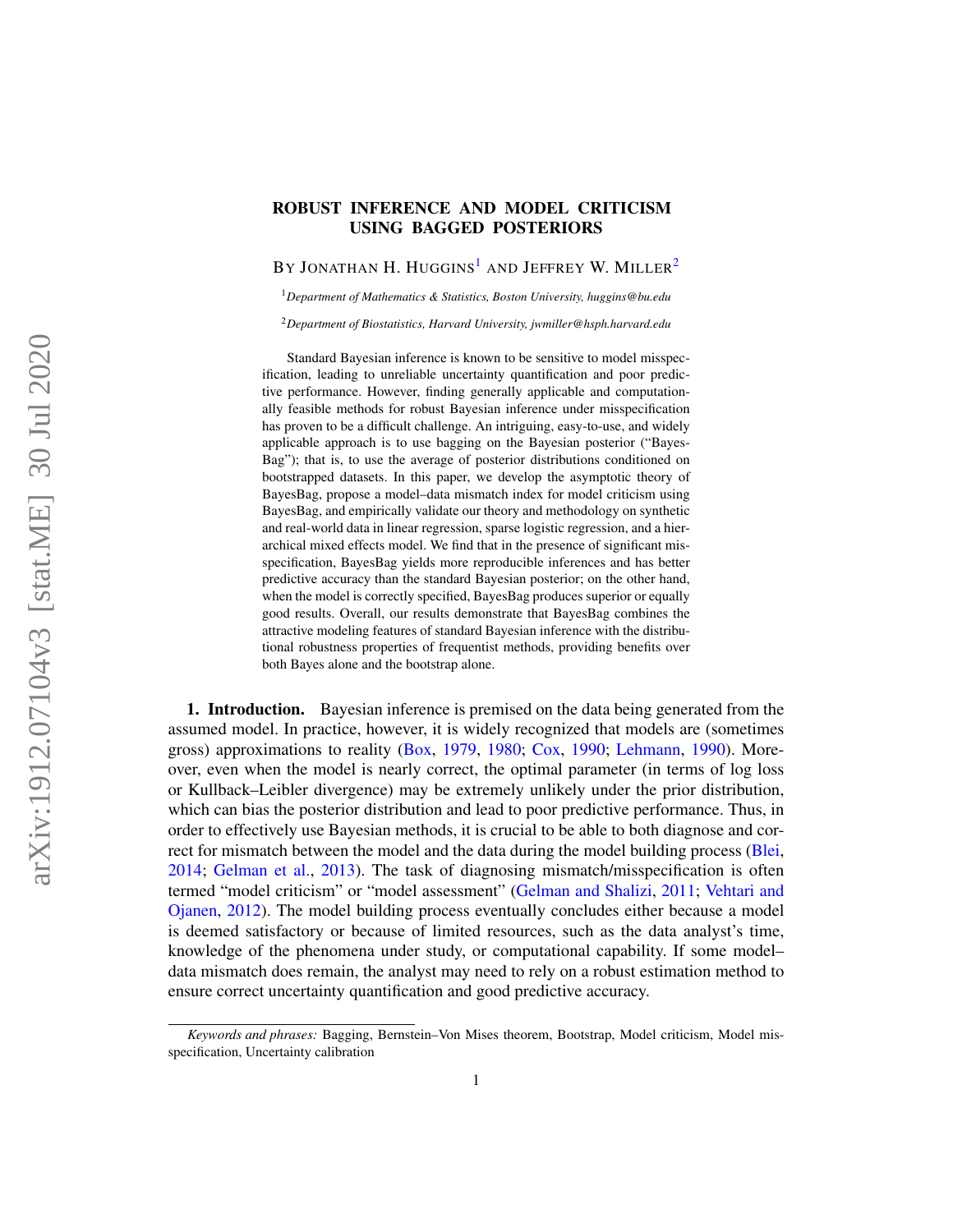#### J. H. HUGGINS AND J. W. MILLER / ROBUST INFERENCE USING BAGGED POSTERIORS 2

This article develops the theory and practice of *BayesBag*, a simple and widely applicable approach to robust Bayesian inference that also provides diagnostics for model criticism. Originally suggested by [Waddell, Kishino and Ota](#page-23-1) [\(2002\)](#page-23-1) and [Douady et al.](#page-21-4) [\(2003\)](#page-21-4) in the context of phylogenetic inference and then independently proposed by [Bühlmann](#page-21-5)  $(2014)$  (where the name was coined), the idea of BayesBag is to apply bagging [\(Breiman,](#page-21-6) [1996\)](#page-21-6) to the Bayesian posterior. The *bagged posterior*  $\pi^*(\theta | x)$  is defined by taking bootstrapped copies  $x^* := (x_1^*, \ldots, x_M^*)$  of the original dataset  $x := (x_1, \ldots, x_N)$  and averaging over the posteriors obtained by treating each bootstrap dataset as the observed data:

<span id="page-1-1"></span>(1) 
$$
\pi^*(\theta \,|\, x) := \frac{1}{N^M} \sum_{x^*} \pi(\theta \,|\, x^*),
$$

where  $\pi(\theta | x^*) \propto \pi_0(\theta) \prod_{m=1}^M p_\theta(x_m^*)$  is the standard posterior density given data  $x^*$  and the sum is over all  $N^M$  possible bootstrap datasets of M samples drawn with replacement from the original dataset. In practice, we can approximate  $\pi^* ( \theta | x)$  by generating B bootstrap datasets  $x_{(1)}^*, \ldots, x_{(B)}^*$ , where  $x_{(b)}^*$  consists of M samples drawn with replacement from  $x$ , yielding the approximation

<span id="page-1-0"></span>(2) 
$$
\pi^*(\theta \,|\, x) \approx \frac{1}{B} \sum_{b=1}^B \pi(\theta \,|\, x^*_{(b)}).
$$

BayesBag is easy to use since the bagged posterior is simply an average over standard Bayesian posteriors, which means no additional algorithmic tools are needed beyond those required for posterior inference in the original model. While using the approximation in Eq.  $(2)$  does require more computational resources since one must approximate B posteriors, where typically  $B \approx 50$ –100, each posterior can be approximated in parallel, which is ideal for modern cluster-based high-performance computing environments. Surprisingly, despite these attractive features, there has been little practical or theoretical investigation of BayesBag. In the only previous work of which we are aware, [Bühlmann](#page-21-5) [\(2014\)](#page-21-5) (which is a short discussion paper) presented only a few simulation results in a simple Gaussian location model, while [Waddell, Kishino and Ota](#page-23-1) [\(2002\)](#page-23-1) and [Douady et al.](#page-21-4) [\(2003\)](#page-21-4) undertook limited investigations in the setting of phylogenetic tree inference in papers focused primarily on speeding up model selection (in the former) and comparing Bayesian inference and the bootstrap (in the latter).

In this paper, we show that parameter estimation and prediction with the bagged posterior has appealing statistical properties in the presence of model misspecification, while also being easy to use and computationally tractable on a range of practical problems. The bagged posterior integrates the attractive features of Bayesian inference – such as flexible hierarchical modeling, automatic integration over nuisance parameters, and the use of prior information – with the distributional robustness of frequentist methods, nonparametrically accounting for sampling variability and model misspecification. Moreover, rather than just providing robustness to misspecification, our BayesBag methodology can simultaneously diagnose the degree of misspecification, or more generally, the degree of model–data mismatch. In a companion article, we explore the benefits of using BayesBag for model selection [\(Huggins and Miller,](#page-22-3) [2020\)](#page-22-3).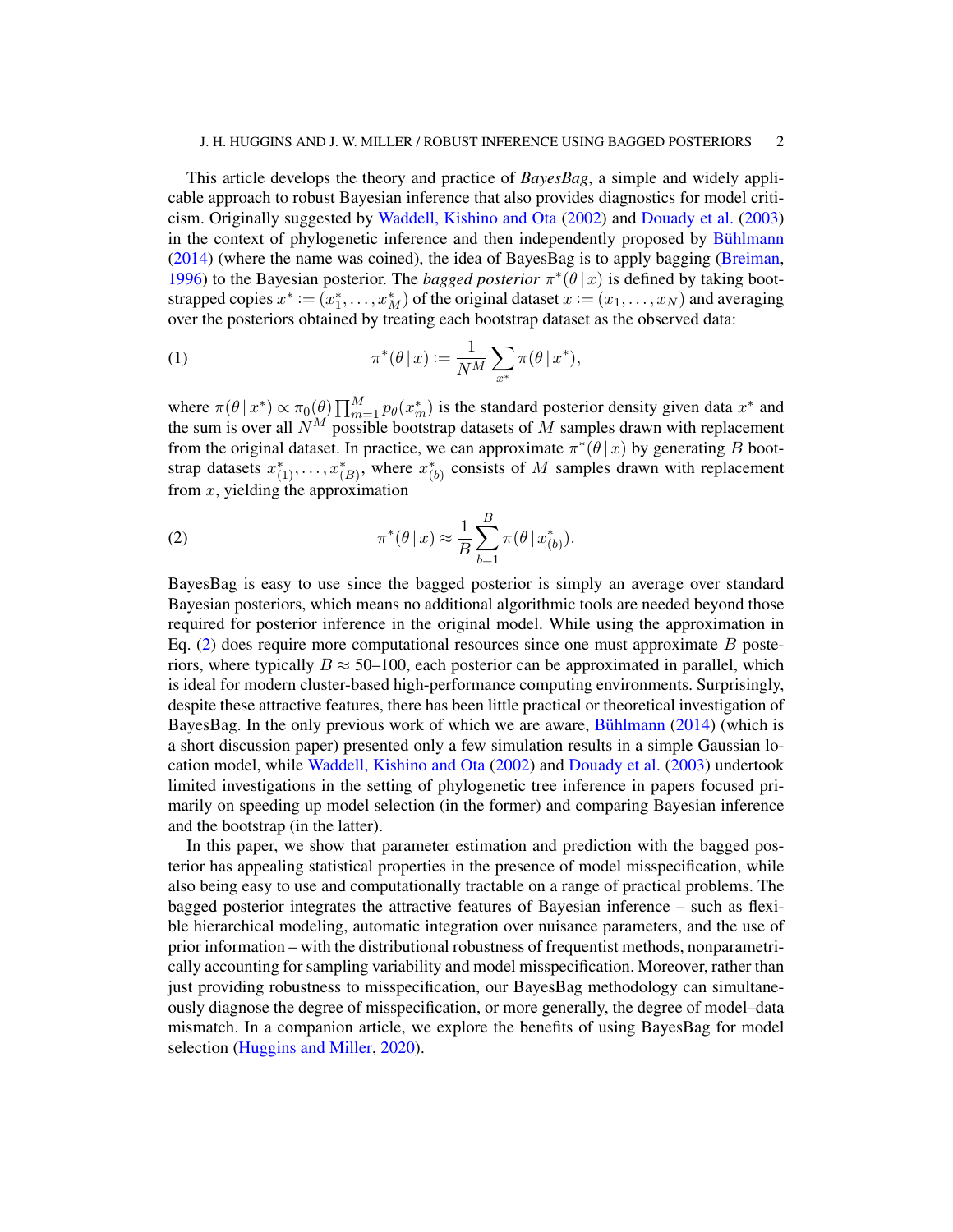*Overview.* The organization and main contributions of the paper are as follows. In Section [2,](#page-2-0) we first sketch out the theoretical motivation for the bagged posterior. We then introduce our methodology in detail and describe our *model–data mismatch index* for performing model criticism. This mismatch index is based on how much the standard and bagged posterior variances differ, compared to what would be expected if the model were correctly specified.

In Section [3,](#page-7-0) we present our asymptotic theory for the bagged posterior. We prove that the bagged posterior is asymptotically normal (that is, it satisfies a Bernstein–Von Mises theorem) and that bagged posterior credible intervals for the optimal parameter are asymptotically conservative when the bootstrapped datasets are the same size as the original dataset. Moreover, we show that if the size of the bootstrapped datasets is appropriately selected, then the credible intervals have asymptotically correct frequentist coverage. In short, we show that when used for parameter inference, the bagged posterior can improve upon the standard posterior by accounting for sampling variance, as in traditional bootstrapping [\(Efron,](#page-22-4) [1979\)](#page-22-4).

In Sections [4](#page-10-0) and [5,](#page-16-0) we validate our theory and methodology through simulations and a real-data application. Our first simulation study shows that, in the case of linear regression, the mismatch index is useful for (a) diagnosing misspecification in the likelihood, and (b) detecting poorly chosen priors that either make the true parameter extremely unlikely or lead to poorly identified model parameters. Remarkably, we find that BayesBag often produces superior results compared to standard Bayesian inference even when the likelihood model is correct. In our second simulation study, we consider a hierarchical mixed effects model and compare BayesBag to alternative robust approaches. Finally, we apply Bayes-Bag and the mismatch index to real-world data with a sparse logistic regression model. Overall, our empirical results demonstrate that in the presence of significant misspecification, the bagged posterior produces more stable inferences and has better predictive accuracy than the standard posterior; on the other hand, when the model is correctly specified, the bagged posterior produces equally good or better results. We conclude in Section [6](#page-17-0) with a more detailed discussion of related work and possible extensions.

<span id="page-2-0"></span>2. Methodology and motivation. In this section, we introduce our Bayes Bag methodology and provide an overview of the statistical theory that justifies our methodology.

<span id="page-2-2"></span>2.1. *Theoretical motivation.* To elucidate the behavior of the bagged posterior, we begin by deriving its mean and covariance in the case where  $\theta \in \mathbb{R}^D$ . Given data x, let  $X^*$ be a random bootstrap dataset and let  $\vartheta^* | X^* \sim \pi(\theta | X^*)$  be distributed according to the standard posterior given data  $X^*$ . (We denote random variables with capital Latin letters, e.g., X rather than x, or "curly" Greek letters, e.g.,  $\vartheta$  rather than  $\theta$ .) Marginalizing out  $X^*$ , we have  $\vartheta^* | x \sim \pi^* (\theta | x)$ . Let  $\vartheta | x \sim \pi (\theta | x)$  and define  $\mu(x) := \mathbb{E}(\vartheta | x) = \int \theta \pi (\theta | x) d\theta$ to be the standard posterior mean given  $x$ . By the law of total expectation, the mean of the bagged posterior is

<span id="page-2-1"></span>(3) 
$$
\mathbb{E}(\vartheta^* | x) = \mathbb{E}\{\mathbb{E}(\vartheta^* | X^*) | x\} = \mathbb{E}\{\mu(X^*) | x\} = \frac{1}{N^M} \sum_{x^*} \mu(x^*).
$$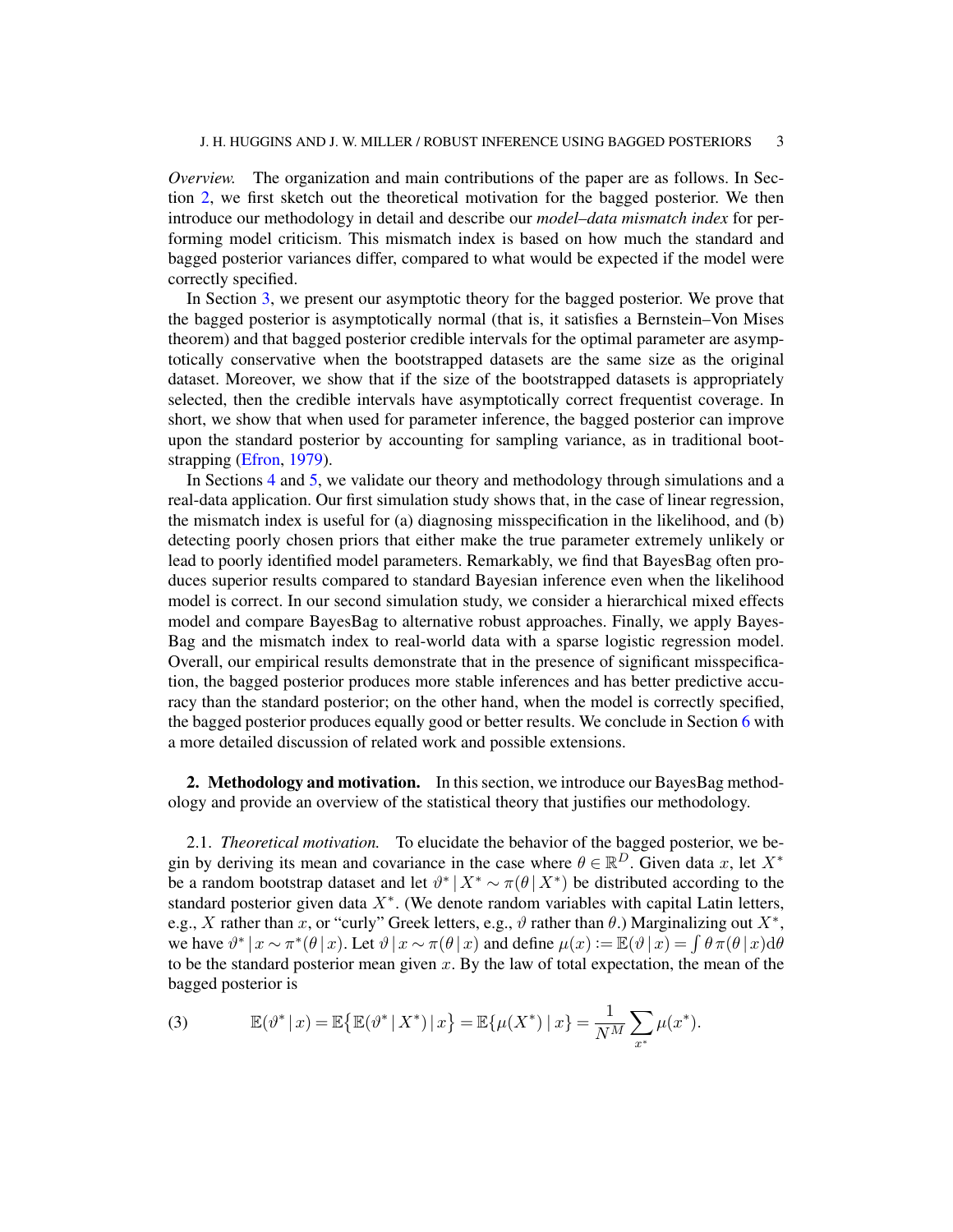<span id="page-3-0"></span>By the law of total covariance, the covariance matrix of the bagged posterior is

(4) 
$$
\operatorname{Cov}(\vartheta^* | x) = \mathbb{E} \big\{ \operatorname{Cov}(\vartheta^* | X^*) | x \big\} + \operatorname{Cov} \big\{ \mathbb{E}(\vartheta^* | X^*) | x \big\} = \mathbb{E} \{ \Sigma(X^*) | x \} + \operatorname{Cov} \{ \mu(X^*) | x \},
$$

where  $\Sigma(x) := \text{Cov}(\vartheta | x) = \int {\{\theta - \mu(x)\}} {\{\theta - \mu(x)\}}^{\top} \pi(\theta | x) d\theta$  is the standard posterior covariance. In this decomposition of  $Cov(\vartheta^* | x)$ , the first term approximates the mean of the posterior covariance matrix under the sampling distribution, and the second term approximates the covariance of the posterior mean under the sampling distribution. Thus, the first term reflects Bayesian model-based uncertainty averaged with respect to frequentist sampling variability, and the second term reflects frequentist sampling-based uncertainty of the Bayesian model-based estimate. In Appendix [A,](#page-24-0) we show that the bagged posterior can also be interpreted in terms of Jeffrey conditionalization, which provides an alternative view of Eqs. [\(3\)](#page-2-1) and [\(4\)](#page-3-0). The following example makes these concepts more concrete.

<span id="page-3-1"></span>EXAMPLE 2.1 (BayesBag for the Gaussian location model). Consider the Gaussian location model in which observations  $x_n$  are i.i.d.  $\mathcal{N}(\theta, V)$  with known covariance matrix V, and assume a conjugate prior on the mean:  $\theta \sim \mathcal{N}(0, V_0)$ . Given data  $x = (x_1, \dots, x_N)$ , the posterior distribution is  $\theta | x \sim \mathcal{N}(R_N \bar{x}_N, V_N)$ , where  $\bar{x}_N \coloneqq N^{-1} \sum_{n=1}^N x_n$ ,  $R_N \coloneqq$  $(V_0^{-1}V/N + I)^{-1}$ , and  $V_N := (V_0^{-1} + NV^{-1})^{-1}$ . For intuition, one can think of  $R_N \approx I$ since  $||R_N - I|| = O(N^{-1})$ . The bagged posterior mean and covariance are

$$
\mathbb{E}(\vartheta^* | x) = \mathbb{E}(R_M \bar{X}_M^* | x) = R_M \bar{x}_N
$$

<span id="page-3-3"></span>(5) 
$$
Cov(\vartheta^* | x) = \mathbb{E}(V_M | x) + Cov(R_M \bar{X}_M^* | x) = V_M + M^{-1} R_M \hat{\Sigma}_N R_M,
$$

where  $\hat{\Sigma}_N := N^{-1} \sum_{n=1}^N (x_n - \bar{x}_N)(x_n - \bar{x}_N)^{\top}$  is the sample covariance. In particular, when  $M = N$ , these expressions simplify to  $\mathbb{E}(\vartheta^* | x) = \mathbb{E}(\vartheta | x)$  and  $Cov(\vartheta^* | x) =$  $Cov(\vartheta | x) + N^{-1}R_N \hat{\Sigma}_N R_N$ . Unlike the standard posterior, which simply assumes the data have covariance  $V$ , the bagged posterior accounts for the true covariance of the data through the inclusion of the term involving  $\Sigma_N$ . Thus, we see that the bagged posterior covariance is the sum of the Bayesian model-based uncertainty plus the frequentist sampling uncertainty.  $\Box$ 

The decomposition of the bagged posterior covariance in Eq. [\(4\)](#page-3-0) also provides insight into when we can expect the bagged posterior to be advantageous compared to the standard posterior. Again, the case of the Gaussian location model is instructive.

<span id="page-3-2"></span>EXAMPLE 2.2 (Uncertainty calibration in the Gaussian location model). Suppose the data are  $X_1, \ldots, X_N$  i.i.d.  $\sim P_{\rm o}$ , and denote the mean and covariance of a single observation by  $\mu_{\circ} := \mathbb{E}(X_1)$  and  $\Sigma_{\circ} := \text{Cov}(X_1)$ , respectively. Assume  $\mu_{\circ}$  and  $\Sigma_{\circ}$  are finite. Then the optimal parameter (in terms of log loss) is  $\theta_{\circ} = \mu_{\circ}$  and  $\theta | X_{1:N}$  converges in distribution to a point mass at  $\mu_{\circ}$  (see Section [3](#page-7-0) for details). For quantifying uncertainty about  $\theta_{\circ}$ , the posterior is appropriately calibrated if the posterior covariance is equal to

$$
\mathbb{E}[(R_N\bar{X}_N - \mu_0)(R_N\bar{X}_N - \mu_0)^{\top}] = N^{-1}R_N\Sigma_0R_N + (R_N - I)\mu_0\mu_0^{\top}(R_N - I)
$$
  
=  $N^{-1}\Sigma_0 + O(N^{-2}).$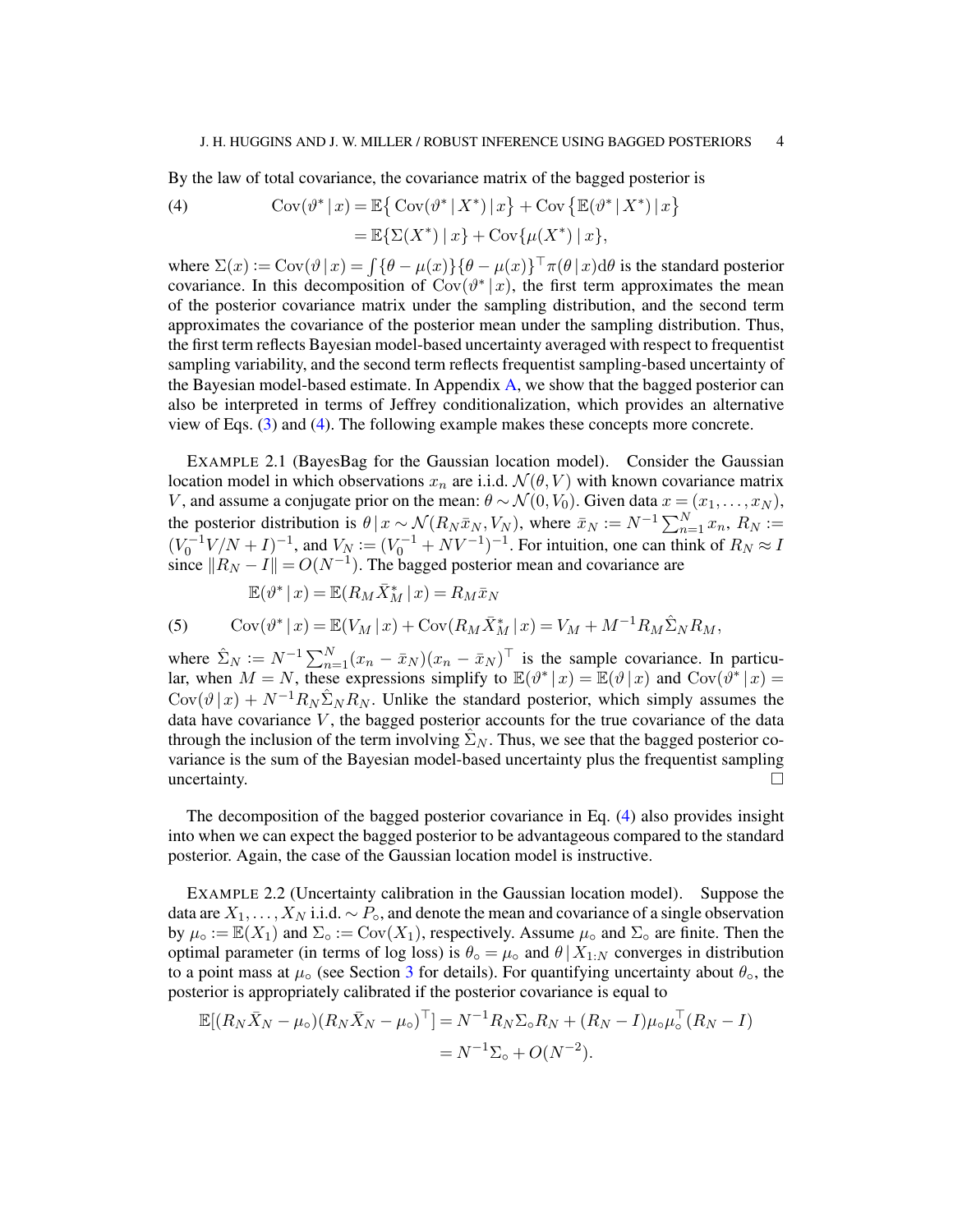If the model is correctly specified, then  $\Sigma_{\text{o}} = V$ . Hence, in this case the posterior is correctly calibrated, as expected. If we choose  $M = 2N$ , then BayesBag is also correctly calibrated since the covariance of the bagged posterior is approximately  $N^{-1}V = N^{-1}\Sigma_{\rm o}$ . On the other hand, if we use the default choice of  $M = N$ , then the covariance of the bagged posterior is approximately  $2N^{-1}V = 2N^{-1}\Sigma_0$ , overestimating the true uncertainty by only a factor of 2.

If the model is misspecified, then the posterior covariance underestimates the true uncertainty unless  $\Sigma_{\text{o}} \preceq NV_N = VR_N$  (that is, unless  $VR_N - \Sigma_{\text{o}}$  is positive semidefinite). More generally, when  $N$  is sufficiently large, the posterior covariance will underestimate (respectively, overestimate) the true uncertainty about  $\theta^{\top}v$  for some  $v \in \mathbb{R}^D$  if any eigenvalue of  $V - \Sigma_0$  is negative (respectively, positive). Meanwhile, the bagged posterior covariance with  $M = N$  is

$$
V_N + N^{-1} R_N \hat{\Sigma}_N R_N \approx N^{-1} (V + \Sigma_0),
$$

so it provides an (asymptotically) conservative uncertainty estimate. In the worst-case scenario of  $V \ll \Sigma$ <sub>o</sub>, the standard posterior dramatically underestimates the true uncertainty about  $\theta_{\circ}$  while the bagged posterior is correctly calibrated.  $\Box$ 

Returning to the generic decomposition given by Eq. [\(4\)](#page-3-0), we show in Section [3](#page-7-0) that for any sufficiently smooth finite-dimensional parametric model, the covariance of the bagged posterior behaves (qualitatively) like it does in Examples [2.1](#page-3-1) and [2.2.](#page-3-2) In particular, if  $X_1, \ldots, X_N$  i.i.d.  $\sim P_{\circ}$ , then as  $N \to \infty$ ,

<span id="page-4-0"></span>(6) 
$$
Cov(\vartheta^* | x) \approx M^{-1} J_o^{-1} + M^{-1} J_o^{-1} I_o J_o^{-1},
$$

where  $J_{\circ}^{-1}$  is the "model" covariance (analogous to V) and  $J_{\circ}^{-1}I_{\circ}J_{\circ}^{-1}$  is the "sandwich" covariance (analogous to  $\Sigma_{\circ}$ ). Behavior analogous to that of the Gaussian location model case holds: (1) the (rescaled) sandwich covariance  $N^{-1}J_{\circ}^{-1}I_{\circ}J_{\circ}^{-1}$  correctly quantifies the (asymptotic) uncertainty about the optimal parameter  $\theta_{\rm o}$ ; (2) when the model is correctly specified,  $J_0^{-1} = J_0^{-1} I_0 J_0^{-1}$ ; and (3) when the model is misspecified, typically  $J_{\circ}^{-1} \neq J_{\circ}^{-1} I_{\circ} J_{\circ}^{-1}.$ 

2.2. *BayesBag in practice.* Recall from Eq. [\(2\)](#page-1-0) that we can approximate the bagged posterior by averaging standard posteriors conditioned on each of B bootstrap datasets  $(x_{(1)}^*, \ldots, x_{(B)}^*)$ , where  $x_{(b)}^* := (x_{(b)1}^*, \ldots, x_{(b)M}^*)$  consists of  $M$  samples drawn with replacement from the original dataset  $x = (x_1, \ldots, x_N)$ . For each b, expectations with respect to  $\pi(\theta | x_{(b)}^*)$  can be computed by whatever method is most appropriate – for example, a closed-form solution, Markov chain Monte Carlo, or quadrature. In this section, we discuss the choice of the bootstrap size  $M$ , we show how these considerations naturally lead us to use BayesBag for model criticism, and we discuss how to choose the number of bootstrap datasets B.

<span id="page-4-1"></span>2.2.1. *Choosing the bootstrap size for the bagged posterior.* A crucial question for the practical application of BayesBag is how to select the bootstrap dataset size  $M$ . For a real-valued function of interest f, let  $v_M$  and  $v_N^*$  denote, respectively, the standard and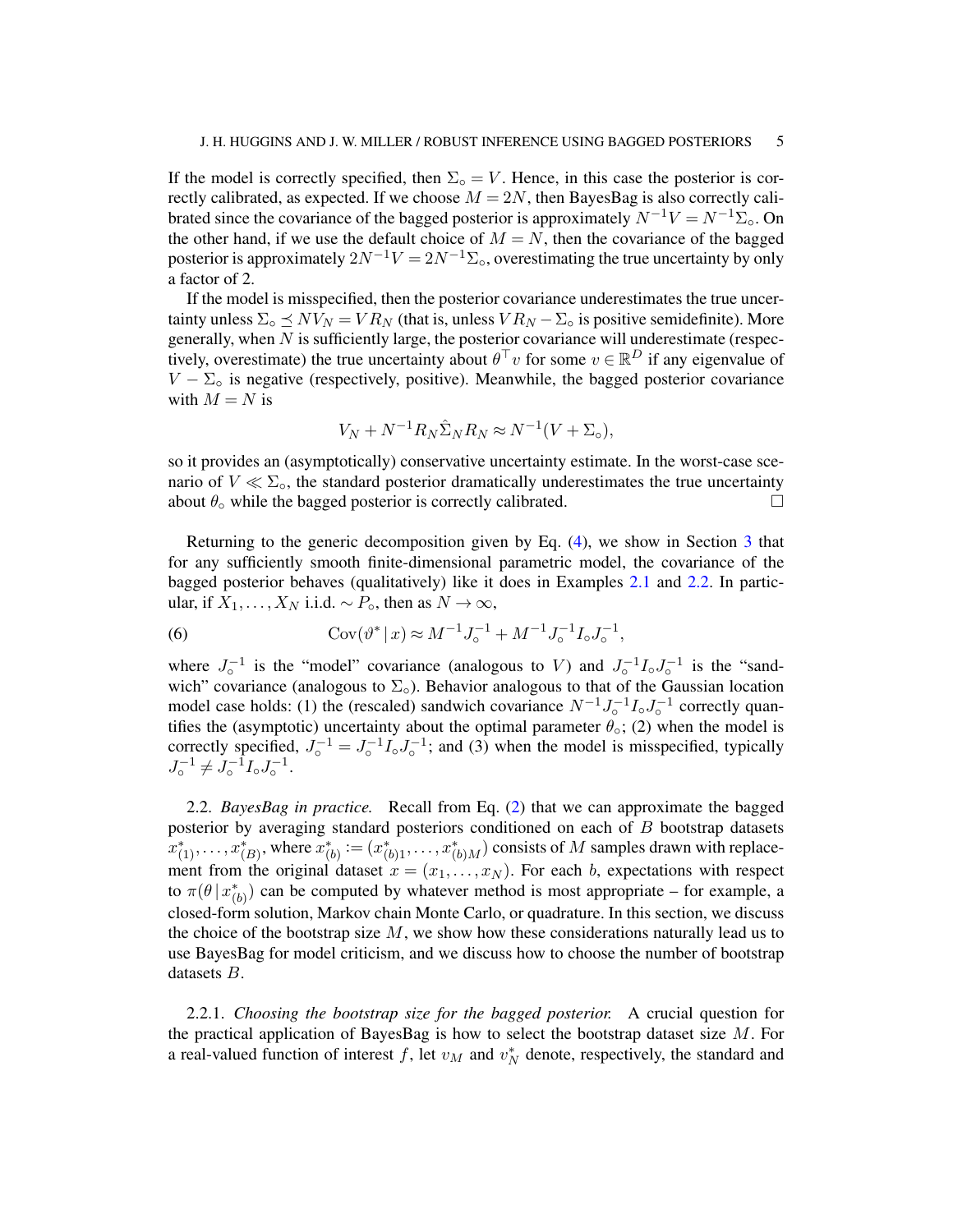bagged posterior variances of  $f(\theta)$ . Since we can redefine  $\theta$  to be  $f(\theta)$ , without any loss of generality, for the moment we assume that  $\theta \in \mathbb{R}$  is the quantity of interest and  $f = id$  is the identity function,  $f(\theta) = \theta$ . Let  $\sigma_o^2 := J_o^{-1}$  denote the model-based asymptotic variance and let  $s_0^2 := J_0^{-1} I_0 J_0^{-1}$  denote the sampling-based (sandwich) variance.

Conceptually, the situation is as follows. Bootstrapping with  $M = N$  typically increases the variance relative to the standard posterior, and as  $M$  grows the variance decreases. We are trying to balance these two tendencies in order to match the frequentist sandwich (co)variance. In particular, the bagged posterior variance needs to be approximately  $s_o^2/N$ in order to be well-calibrated. If follows from Eq. [\(6\)](#page-4-0) that the bagged posterior variance when using a bootstrap sample size M is  $v_M^* \approx (\sigma_0^2 + s_0^2)/M$ . Setting  $(\sigma_0^2 + s_0^2)/M = s_0^2/N$ and solving for  $M$  shows that we should choose

<span id="page-5-0"></span>(7) 
$$
M = M_{\infty, \text{opt}}(\text{id}) := (1 + \sigma_o^2 / s_o^2) N.
$$

Thus, if  $s_0^2 = \sigma_0^2$  (i.e., the model variance is correctly specified), then we should choose  $M = 2N$ ; this is in agreement with Example [2.2.](#page-3-2) If  $s_0^2 > \sigma_0^2$ , then the sampling-based term is larger, and we should choose  $M \in [N, 2N)$ . If  $s^2 \leq \sigma^2$ , then  $M > 2N$  is preferred.

A conservative default would be to choose  $M = N$  since this protects against having an over-confident posterior in the presence of misspecification and only over-inflates the posterior variance by a factor of 2 when the model is correct. Alternatively, we can estimate  $M_{\infty, \text{opt}}$  using Eq. [\(7\)](#page-5-0) by plugging in an estimate of  $\sigma_0^2/s_{\text{opt}}^2$ . To obtain such an estimate, we use the fact that the posterior variance satisfies  $v_N \approx \sigma_o^2/N$  and the bagged posterior variance satisfies  $v_N^* \approx (\sigma_o^2 + s_o^2)/N$ . Combining these two equations and solving, we find that  $\sigma_o^2/s_o^2 \approx v_N/(v_N^* - v_N)$ . Plugging this into Eq. [\(7\)](#page-5-0) yields the estimator

$$
\hat{M}_{\infty, \text{opt}}(\text{id}) := \frac{v_N^*}{v_N^* - v_N} N.
$$

Returning to the case of general f, we can define  $M_{\infty, opt}(f)$  and  $M_{\infty, opt}(f)$  analogously to the special case of  $f = id$ . If  $M_{\infty, opt}(f)$  differs significantly from N, then we suggest recomputing the bagged posterior with  $M = \hat{M}_{\infty, \text{opt}}(f)$ . Note that since  $v_N$  and  $v_N^*$  are nonnegative, it follows that  $\hat{M}_{\infty, \text{opt}}(f) \in (-\infty, 0) \cup [N, \infty]$ . If  $\hat{M}_{\infty, \text{opt}}(f) < 0$ , then  $v_N > 0$  $v_N^*$ , which indicates that using the asymptotically optimal estimate of bootstrap size is not appropriate.

For a set of functions of interest  $F$ , we suggest taking the most conservative sample size:  $M_{\infty, \text{opt}}(\mathcal{F}) := \inf_{f \in \mathcal{F}} M_{\infty, \text{opt}}(f)$ . In general,  $\mathcal F$  can be chosen to reflect the quantity or quantities of interest to the ultimate statistical analysis. When  $\theta \in \mathbb{R}^D$ , two natural choices for the function class are  $\mathcal{F}_1 := \{ \theta \mapsto w^\top \theta : ||w||_2 = 1 \}$  and  $\mathcal{F}_{proj} = \{ \theta \mapsto \theta_d : d = 1 \}$  $1, \ldots, D$ . In our experiments we use the latter and therefore adopt the shorthand notation  $M_{\infty, \text{opt}} := M_{\infty, \text{opt}}(\mathcal{F}_{\text{proj}}).$ 

Using the finite-sample covariance expression in Eq. [\(5\)](#page-3-3) for the bagged posterior under the Gaussian location model, we can also define a finite-sample version of  $M_{\infty, \text{opt}}$ , denoted  $M_{\text{fs,opt}}$ . To construct an estimator for  $M_{\text{fs,opt}}$ , let  $v_0$  denote the prior variance and define the estimators  $\hat{\sigma}_{\circ}^2 := Nv_0v_N/(v_0 - v_N)$  and

$$
\hat{s}_{\circ}^{2} := \frac{v_{0}^{2}}{(v_{0} - v_{N})^{2}} (v_{N}^{*} - v_{N}) N.
$$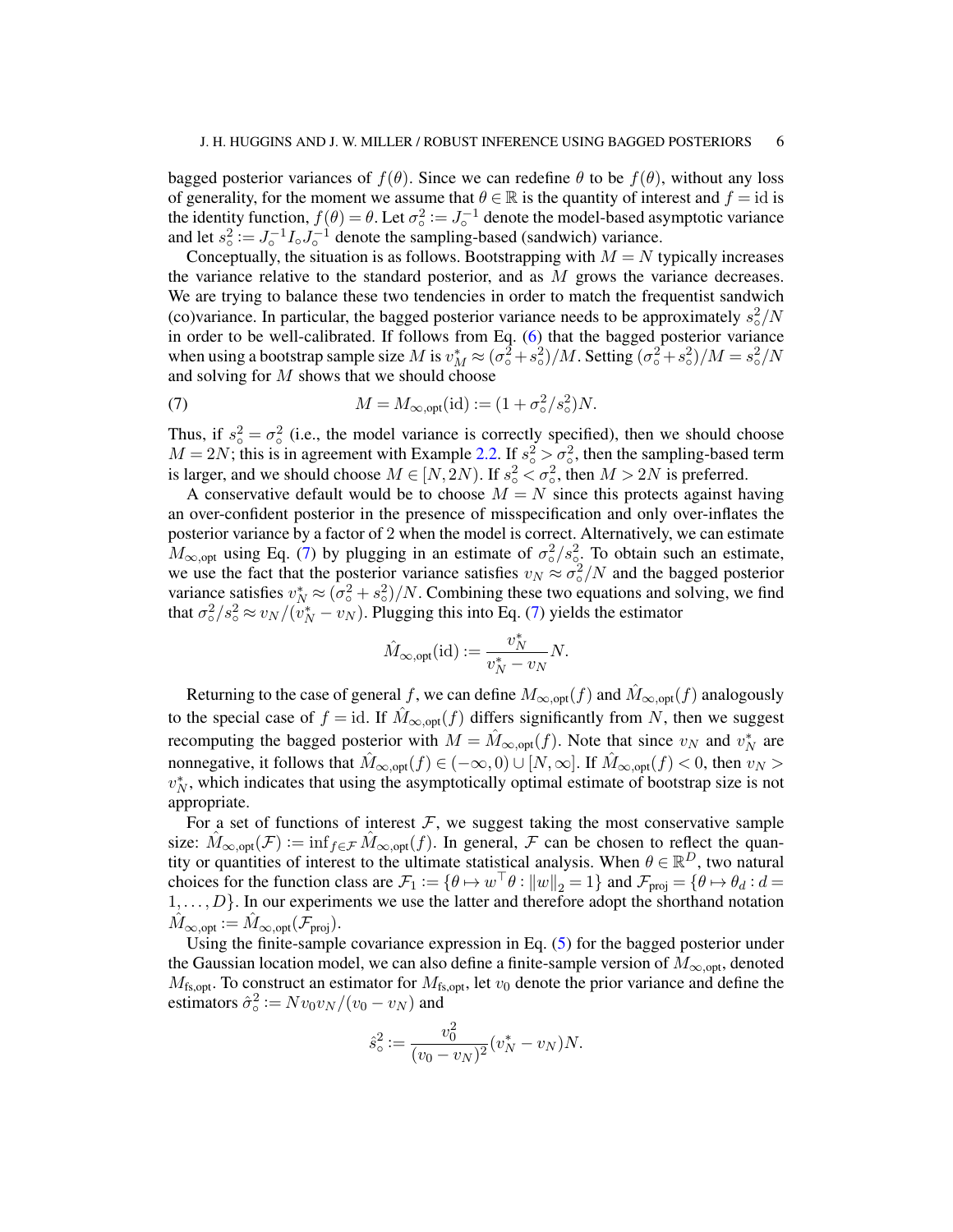The estimator for  $M_{fs, opt}$  is given by

<span id="page-6-0"></span>(8) 
$$
\hat{M}_{\text{fs},\text{opt}}(f) := \frac{N}{2} + \frac{N\hat{\sigma}_{\text{o}}^2}{2\hat{s}_{\text{o}}^2} - \frac{\hat{\sigma}_{\text{o}}^2}{v_0} + \left\{ \left( \frac{N}{2} + \frac{N\hat{\sigma}_{\text{o}}^2}{2\hat{s}_{\text{o}}^2} \right)^2 - \frac{N\hat{\sigma}_{\text{o}}^2}{v_0} \right\}^{1/2}
$$

when the right hand side of Eq. [\(8\)](#page-6-0) is well-defined and positive; otherwise, we set  $\hat{M}_{\text{fs},\text{opt}} =$ N. See Appendix [E](#page-29-0) for the derivation of Eq.  $(8)$ .

REMARK. Fundamentally, we construct  $\hat{M}_{\infty, \text{opt}}$  and  $\hat{M}_{\text{fs}, \text{opt}}$  using an estimator for the sandwich variance  $s_0^2$ , which may be difficult to accurately estimate. However, note that we can always default to the conservative choice  $M = N$  when it is hard to estimate the optimal choice of  $M$ . Further, the optimal bootstrap sample size estimators will tend to be effective when  $f(\theta)$  is roughly Gaussian-distributed, and since we only need to estimate the sandwich variance for the univariate quantity  $f(\theta)$ , it is plausible to find roughly Gaussian behavior even with relatively small samples sizes and even if  $\theta$  is high-dimensional. Thus, the applicability of  $\hat{M}_{\infty, \text{opt}}$  and  $\hat{M}_{\text{fs}, \text{opt}}$  is greater than it might first appear.

2.2.2. *Model criticism with BayesBag*. We can also use  $\hat{M}_{\infty, opt}(f)$  or  $\hat{M}_{fs, opt}(f)$  for model criticism, which is the task of diagnosing any mismatch between the assumed model and the observed data. Let  $\hat{M}_{\text{opt}}(f)$  denote either  $\hat{M}_{\infty,\text{opt}}(f)$  or  $\hat{M}_{\text{fs},\text{opt}}(f)$ . When the model is correctly calibrated, we expect  $\hat{M}_{opt}(f) \approx 2N$ . When the standard posterior is overconfident (respectively, under-confident), we expect  $\hat{M}_{opt}(f) < 2N$  (respectively,  $\hat{M}_{opt}(f) > 2N$ ). These observations suggest we could defined a measure of model fit in terms of N and  $\hat{M}_{opt}(f)$ . Toward that end, we propose the *model–data mismatch index*, which we define as

<span id="page-6-1"></span>(9) 
$$
\mathcal{I}(f) := \begin{cases} 2N/\hat{M}_{\text{opt}}(f) - 1 & \text{if } \hat{M}_{\text{opt}}(f) \in [N, \infty) \\ \mathsf{NA} & \text{otherwise.} \end{cases}
$$

If we are using  $\hat{M}_{fs, opt}(f)$ , then we also set  $\mathcal{I}(f) = \textsf{NA}$  when the right hand side of Eq. [\(8\)](#page-6-0) is not well-defined or is negative. For a function class  $\mathcal{F}$ , we define  $\mathcal{I}(\mathcal{F})$  by replacing  $M_{\infty, \text{opt}}(f)$  with  $M_{\infty, \text{opt}}(\mathcal{F})$  in Eq. [\(9\)](#page-6-1). Also, let  $\mathcal{I} := \mathcal{I}(\mathcal{F}_{\text{proj}})$ .

The mismatch index provides a simple, intuitive, and theoretically well-grounded method for measuring the fit of the model to the data. Its interpretation is as follows:  $\mathcal{I}(f) \approx 0$  indicates no evidence of mismatch since then  $\hat{M}_{opt}(f) \approx 2N$ ;  $\mathcal{I}(f) > 0$  (respectively,  $\mathcal{I}(f) < 0$ ) indicates the standard posterior is overconfident (respectively, underconfident) since then  $\hat{M}_{opt}(f) < 2N$  (respectively,  $\hat{M}_{opt}(f) > 2N$ );  $\mathcal{I}(f) = \textsf{NA}$  indicates either that the assumptions required to use  $\hat{M}_{\text{opt}}(f)$  do not hold (e.g., due to multimodality in the posterior or small sample size) or there is a severe model–data mismatch. To more fully understand why we set  $\mathcal{I}(f) = \mathsf{NA}$  when  $\hat{M}_{\text{opt}}(f) < N$ , we consider the cases of  $\hat{M}_{\infty, \text{opt}}(f)$  and  $\hat{M}_{\text{fs}, \text{opt}}(f)$  separately. By construction,  $\hat{M}_{\infty, \text{opt}} \in [N, \infty)$  unless  $v_N^* < v_N$ ; in which case  $\hat{M}_{\infty, \text{opt}}(f) < 0$ , which is nonsensical. On the other hand,  $\hat{M}_{fs, \text{opt}}(f) < N$ when  $\hat{s}^2 \le N > 0.5v_0 \{1 + v_0/(2N\hat{\sigma}^2 + v_0)\}\;$ ; in other words, when the (estimated) optimal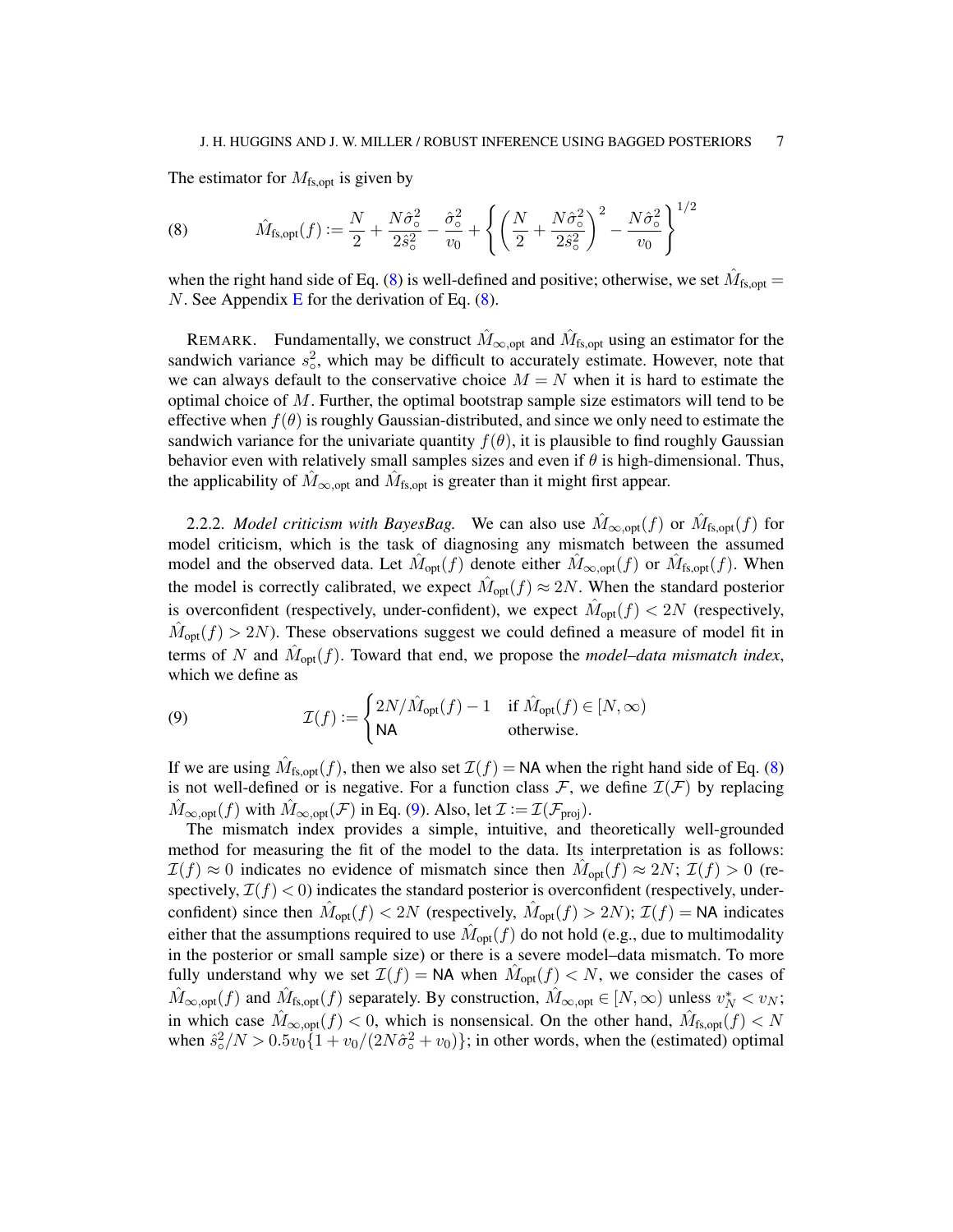posterior variance is large relative to the prior variance, which indicates that the assumptions used to construct  $\hat{M}_{fs, opt}(f)$  do not hold (since posterior variance should generally be smaller than prior variance). In either case,  $\hat{M}_{opt}(f) < N$  indicates that either (1) there is severe model–data mismatch or (2) the posterior is multimodal or otherwise far from a Gaussian approximation. Hence, we choose to set  $\mathcal{I}(f) = \textsf{NA}$  when  $\hat{M}_{opt}(f) < N$ .

<span id="page-7-1"></span>2.2.3. *Choosing the number of bootstrap datasets for BayesBag.* If we wish to use Eq. [\(2\)](#page-1-0) to approximate the bagged posterior, then we must select the number of bootstrap datasets B. Assume that we can approximate  $\pi(\theta | x_{(b)}^*)$  to high accuracy. Then evaluating the accuracy of the BayesBag approximation given by Eq.  $(2)$  reduces to the well-studied problem of estimating the accuracy of a simple Monte Carlo approximation (e.g., [Koehler,](#page-22-5) [Brown and Haneuse,](#page-22-5) [2009\)](#page-22-5). In practice, we have found it sufficient to take  $B = 50$  or 100 since the quantities we wish to estimate seem to be fairly low-variance. Thus, we suggest starting with  $B = 50$ , estimating the Monte Carlo error of any quantities of interest such as parameter means and variances, and then increasing  $B$  if the estimated error is unacceptably large. On the other hand, in some scenarios it may be desirable to reduce computational expense by balancing the number of bootstrap samples  $B$  versus the accuracy of the approximation to  $\pi(\theta | x_{(b)}^*)$  (e.g., in terms of the length of Markov chain Monte Carlo runs). See Appendix [D](#page-28-0) for a discussion of this computational trade-off.

<span id="page-7-0"></span>**3. Theory of parameter inference with BayesBag.** This section formalizes and generalizes the results sketched out in Section [2.1.](#page-2-2) Readers who are not interested in these technical details can safely proceed to Section [4.](#page-10-0) Our main result (Theorem [3.2\)](#page-9-0) is a Bernstein– Von Mises theorem for the bagged posterior under sufficiently regular finite-dimensional models. In particular, we show that while the standard Bayesian posterior may be arbitrarily under- or over-confident when the model is misspecified, the bagged posterior avoids over-confident uncertainty quantification by accounting for sampling variability. Since Theorem [3.2](#page-9-0) is asymptotic in nature, it ignores the potentially significant finite-sample benefits of both the bootstrap and the posterior, neither of which requires the normality assumptions of our asymptotic analysis. Nevertheless, the theorem offers valuable statistical justification for BayesBag in general and for the use of  $M_{\infty, opt}$  and  $\mathcal I$  in particular. Theorem [3.1](#page-9-1) is a simpler version of the same result for the univariate Gaussian location model, for which the statement and proof of the theorem are much more transparent.

3.1. *Background.* We now restate more precisely the setting that was informally in-troduced in Sections [1](#page-0-2) and [2.](#page-2-0) Consider a model  $\{P_{\theta} : \theta \in \Theta\}$  for independent and identically distributed (i.i.d.) data  $x_1, \ldots, x_N$ , where  $x_n \in \mathbb{X}$  and  $\Theta \subset \mathbb{R}^{\hat{D}}$ . Denote  $x_{1:N} =$  $(x_1, \ldots, x_N)$  and suppose  $p_\theta$  is the density of  $P_\theta$  with respect to some reference measure. The standard Bayesian posterior distribution given  $x_{1:N}$  is

$$
\Pi(\mathrm{d}\theta\,|\,x_{1:N}) := \frac{\prod_{n=1}^{N} p_{\theta}(x_n)}{p(x_{1:N})} \Pi_0(\mathrm{d}\theta),
$$

where  $\Pi_0(\mathrm{d}\theta)$  is the prior distribution and  $p(x_{1:N}) := \int \{ \prod_{n=1}^N p_\theta(x_n) \} \Pi_0(\mathrm{d}\theta)$  is the marginal likelihood. When convenient, we will use the shorthand notation  $\Pi_N :=$  $\Pi(\cdot | x_{1:N}).$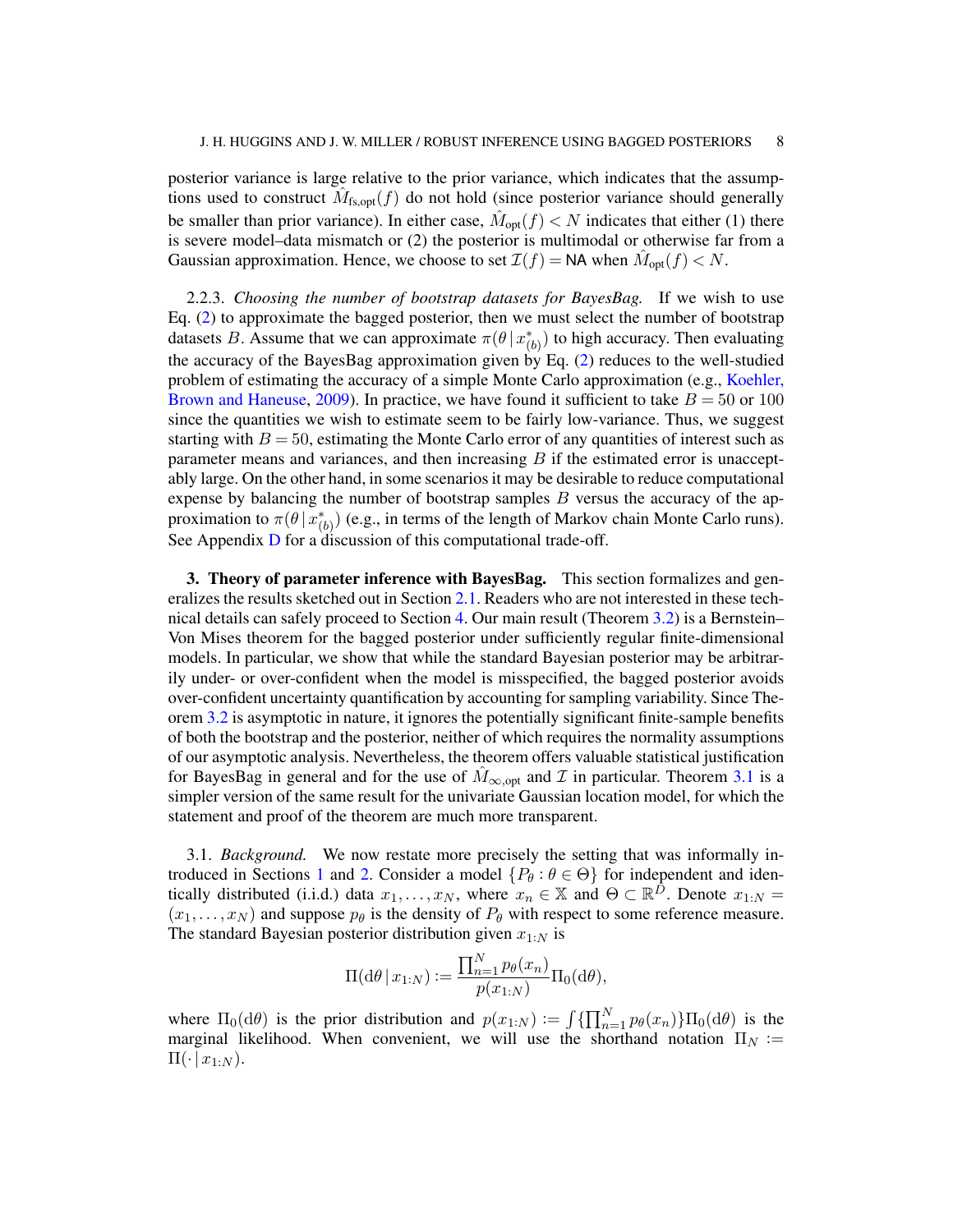Assume the observed data  $X_1, \ldots, X_N$  is actually generated i.i.d. from some unknown distribution  $P_0$ . Suppose there is a unique parameter  $\theta_0$  that minimizes the Kullback– Leibler divergence from  $P_{\circ}$  to the model, or equivalently,  $\theta_{\circ} = \arg \max_{\theta \in \Theta} \mathbb{E} \{ \log p_{\theta}(X_1) \}.$ Denote the log-likelihood by  $\ell_{\theta} := \log p_{\theta}$ , its gradient by  $\dot{\ell}_{\theta} := \nabla_{\theta} \ell_{\theta}$ , and its Hessian by  $\ddot{\ell}_{\theta} := \nabla_{\theta}^2 \ell_{\theta}$ . Furthermore, define the information matrices  $J_{\theta} := -\mathbb{E}\{\ddot{\ell}_{\theta}(X_1)\}\$  and  $I_{\theta} := \text{Cov}\{\dot{\ell}_{\theta}(X_1)\}.$ 

Let  $\hat{\theta}_N := \arg \max_{\theta} \prod_{n=1}^N p_{\theta}(X_n)$  denote the maximum likelihood estimator. Under regularity conditions,  $\hat{\theta}_N$  is asymptotically normal in the sense that

<span id="page-8-0"></span>(10) 
$$
N^{1/2}(\hat{\theta}_N - \theta_\circ) \xrightarrow{\mathcal{D}} \mathcal{N}(0, J_{\theta_\circ}^{-1} I_{\theta_\circ} J_{\theta_\circ}^{-1}),
$$

where  $J_{\theta}^{-1}$  $\overline{\theta_\circ}^{-1}I_{\theta_\circ}J_{\theta_\circ}^{-1}$  $\theta_{\circ}^{-1}$  is known as the sandwich covariance [\(White,](#page-23-2) [1982\)](#page-23-2). Under mild condi-tions, the Bernstein–Von Mises theorem [\(van der Vaart,](#page-23-3) [1998,](#page-23-3) Ch. 10 and [Kleijn and van der](#page-22-6) [Vaart,](#page-22-6) [2012\)](#page-22-6) guarantees that for  $\vartheta \sim \Pi_N$ ,

<span id="page-8-1"></span>(11) 
$$
N^{1/2}(\vartheta - \hat{\theta}_N) | X_{1:N} \stackrel{\mathcal{D}}{\rightarrow} \mathcal{N}(0, J_{\theta_0}^{-1}).
$$

Hence, the standard posterior is correctly calibrated, asymptotically, if the covariance ma-trices of the Gaussian distributions in Eqs. [\(10\)](#page-8-0) and [\(11\)](#page-8-1) coincide – that is, if  $J_{\theta_{\perp}}^{-1}$  $\overline{\theta_\circ}^{-1}I_{\theta_\circ}J_{\theta_\circ}^{-1}$  $\overset{_{\rightharpoonup }}{\theta_{\circ }}^{_{\rightharpoonup }}=% \frac{\text{ }\qquad \tau _{\varepsilon }}{^{^{2}}}\text{ }=\text{ }^{_{\rightharpoonup }}% \begin{array} [c]{c} \text{ }\\{\text{ }}\\[-10pt] \frac{\text{ }}{2} \end{array}$  $J_{\theta}^{-1}$  $\theta_o^{-1}$ , which is implied by  $I_{\theta_o} = J_{\theta_o}$ . In particular, if  $I_{\theta_o} = J_{\theta_o}$ , then Bayesian credible sets are (asymptotically) valid confidence sets in the frequentist sense: sets of posterior probability 1 –  $\alpha$  contain the true parameter with  $P_{\circ}^{\infty}$ -probability 1 –  $\alpha$ , under mild conditions.

If the model is well-specified, that is, if  $P_{\circ} = P_{\theta_{\dagger}}$  for some parameter  $\theta_{\dagger} \in \Theta$  (and thus  $\theta_{\circ} = \theta_{\dagger}$  by the uniqueness assumption), then  $I_{\theta_{\circ}} = J_{\theta_{\circ}}$  under very mild conditions. On the other hand, if the model is misspecified – that is, if  $P_\circ \neq P_\theta$  for all  $\theta \in \Theta$  – then although Eq. [\(11\)](#page-8-1) still holds, typically  $I_{\theta \circ} \neq J_{\theta \circ}$ . If  $I_{\theta \circ} \neq J_{\theta \circ}$ , then the standard posterior is not correctly calibrated, and in fact, asymptotic Bayesian credible sets may be arbitrarily overor under-confident.

Although Eqs.  $(10)$  and  $(11)$  are only asymptotic, we should take little comfort that the non-asymptotic situation will somehow be better. We have already seen in Example [2.2](#page-3-2) that, no matter the sample size, the standard posterior for the Gaussian location model can be badly miscalibrated. The prior may help to down-weight *a priori* unlikely hypotheses, but it cannot account for misspecification in the likelihoods among "reasonable" parameter values.

3.2. *BayesBag for parameter inference*. Let  $X^*_{1:M}$  denote a bootstrapped copy of  $X_{1:N}$ with M observations; that is, each observation  $X_n$  is replicated  $K_n$  times in  $X_{1:M}^*$ , where  $K_{1:N}$  ∼ Multi $(M, 1/N)$  is a multinomial-distributed count vector of length N. We define the *bagged posterior*  $\Pi^*(\cdot | X_{1:N})$  by setting

$$
\Pi^*(A \,|\, X_{1:N}) := \mathbb{E}\{\Pi(A \,|\, X_{1:N}^*) \,|\, X_{1:N}\}
$$

for all measurable  $A \subseteq \Theta$ . Note that this is equivalent to the informal definition in Eq. [\(1\)](#page-1-1). In order words, BayesBag uses bootstrapping to average posteriors over approximate realizations of data from the true data-generating distribution. Depending on  $M$ , the bagged posterior may be more diffuse or less diffuse than the standard posterior.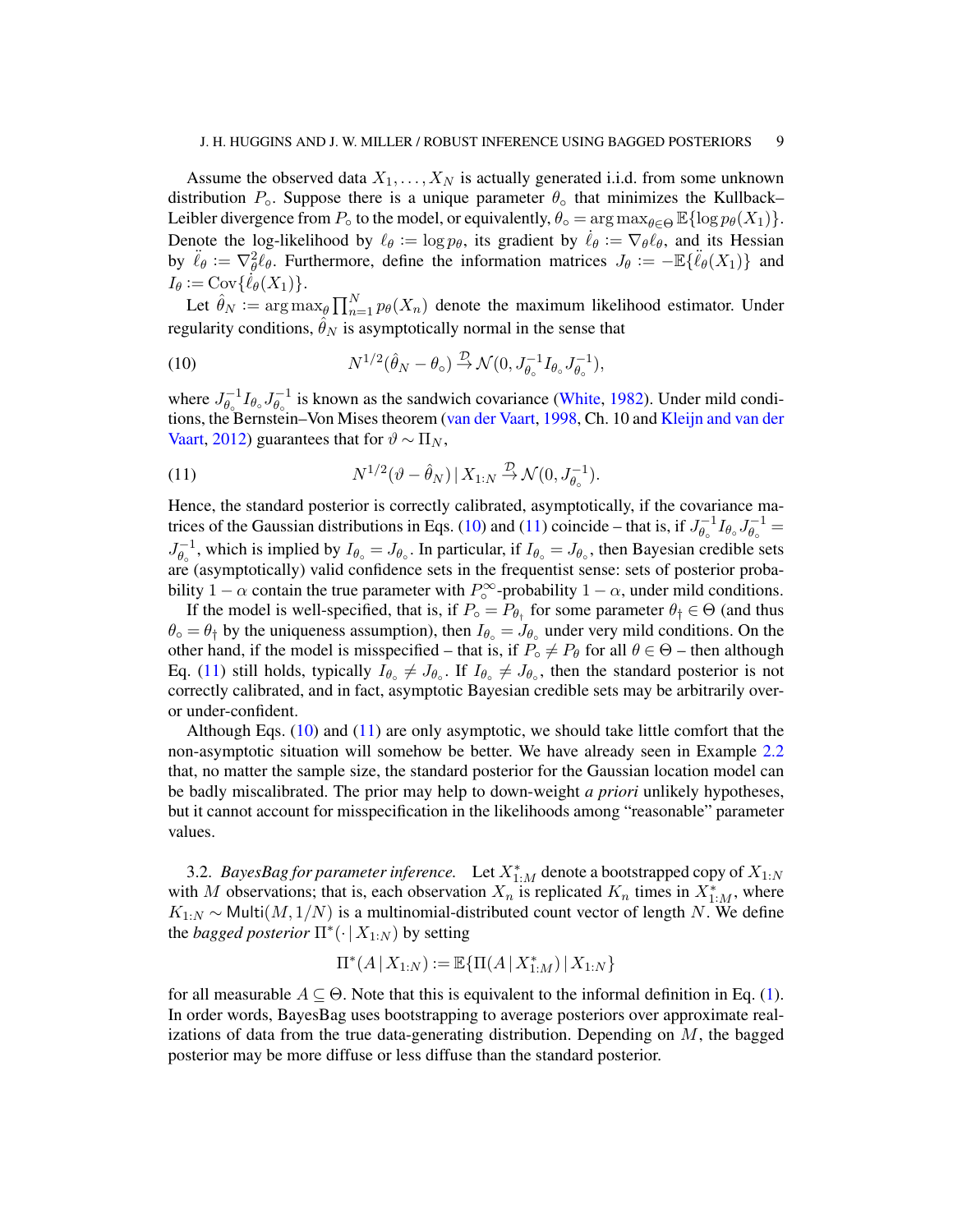To avoid notational clutter, we suppress the dependence of  $\Pi^*(\cdot | X_{1:N})$  on M. We will typically use the shorthand notation  $\overline{\Pi}_N^* := \Pi^*(\cdot \,|\, X_{1:N})$  and we let  $\vartheta^* \,|\, X_{1:N} \sim \Pi_N^*$  denote a random variable distributed according to the bagged posterior. We assume  $\Theta$  is an open subset of  $\mathbb{R}^D$  and we write  $d\theta$  to denote Lebesgue measure on  $\Theta$ . Further, we assume  $\Pi_N$ and  $\Pi_N^*$  have densities  $\pi_N$  and  $\pi_N^*$ , respectively, with respect to Lebesgue measure. Note that  $\pi_N^*$  exists if  $\pi_N$  exists.

3.3. *Asymptotic normality of BayesBag for the Gaussian location model.* Before developing a general Bernstein–Von Mises theorem for BayesBag, as a warmup we prove Theorem [3.1,](#page-9-1) a simpler version of the result in the case of the Gaussian location model from Examples [2.1](#page-3-1) and [2.2.](#page-3-2) Although it is a special case of Theorem [3.2,](#page-9-0) the statement and proof of Theorem [3.1](#page-9-1) are much easier to follow and it still captures the essence of the general result. For maximal clarity, we consider the case of univariate data.

<span id="page-9-1"></span>THEOREM 3.1. Let  $X_1, X_2, \ldots \in \mathbb{R}$  *i.i.d.* such that  $\mathbb{E}(|X_1|^3) < \infty$ . Let  $\vartheta^* | X_{1:N} \sim$  $\Pi_N^*$  and suppose  $c := \lim_{N \to \infty} M/N \in (0, \infty)$  for  $M = M(N)$ . Then for almost every  $(X_1, X_2, \ldots),$ 

<span id="page-9-2"></span>(12) 
$$
N^{1/2}\left\{\theta^* - \mathbb{E}(\theta^* | X_{1:N})\right\} | X_{1:N} \stackrel{\mathcal{D}}{\to} \mathcal{N}(0, V/c + \text{Var}(X_1)/c).
$$

In other words, with probability 1, the bagged posterior converges weakly to  $\mathcal{N}(0, V/c+)$  $Var(X_1)/c$ ) after centering at its mean and scaling by  $N^{1/2}$ . The proof of Theorem [3.1](#page-9-1) is in Appendix [F.1.](#page-29-1)

3.4. *Bernstein–Von Mises theorem for BayesBag.* We now turn to the main result of this section: a general Bernstein–Von Mises theorem for BayesBag. Recall that if the standard posterior were asymptotically correctly calibrated, it would have asymptotic covariance  $J_{\theta}^{-1}$  $\int_{\theta_\circ}^{-1} I_{\theta_\circ} J_{\theta_\circ}^{-1}$  $\theta_{\theta}^{-1}$  (the sandwich covariance), whereas in fact it has asymptotic covariance  $J^{-1}_{\theta}$  $\theta_o^{-1}$ . Letting  $c := \lim_{N \to \infty} M/N$  as in Theorem [3.1,](#page-9-1) we show that the asymptotic covariance of the bagged posterior is  $J_{\theta}^{-1}$  $J_{\theta_{\circ}}^{-1}/c + J_{\theta_{\circ}}^{-1}$  $\overline{\theta_\circ}^{-1}I_{\theta_\circ}J_{\theta_\circ}^{-1}$  $\theta_{\rm e}^{-1}/c$ , which mirrors the form of Eq. [\(12\)](#page-9-2) but is much more general. Our technical assumptions are essentially the same as those used by [Kleijn and van der Vaart](#page-22-6) [\(2012\)](#page-22-6) to prove the Bernstein–Von Mises theorem under misspecification for the standard posterior.

For a measure  $\nu$  and function f, we will make use of the shorthand  $\nu(f) := \int f d\nu$ . Let  $X_{1:\infty}$  denote the infinite sequence of data  $(X_1, X_2, \dots)$ .

<span id="page-9-0"></span>THEOREM 3.2. *Suppose*  $X_1, X_2, \ldots$  *i.i.d.*  $\sim P_{\circ}$  *and assume that:* 

(i)  $\theta \mapsto \ell_{\theta}(X_1)$  *is differentiable at*  $\theta_{\circ}$  *in probability*;

- (ii) there is an open neighborhood U of  $\theta_{\circ}$  and a function  $m_{\theta_{\circ}} : \mathbb{X} \to \mathbb{R}$  such that  $P_{\circ}(m_{\theta_{\circ}}^{3}) < \infty$  and for all  $\theta, \theta' \in U$ ,  $|\ell_{\theta} - \ell_{\theta'}| \leq m_{\theta_{\circ}} ||\theta - \theta'||_{2}$  a.s.  $[P_{\circ}]$ ;
- (iii)  $-P_{\circ}(\ell_{\theta}-\ell_{\theta_{\circ}}) = \frac{1}{2}(\theta-\theta_{\circ})^{\top} J_{\theta_{\circ}}(\theta-\theta_{\circ}) + o(\|\theta-\theta_{\circ}\|_{2}^{2})$  $\binom{2}{2}$  *as*  $\theta \rightarrow \theta_{\circ};$
- (iv)  $J_{\theta_o}$  *is an invertible matrix;*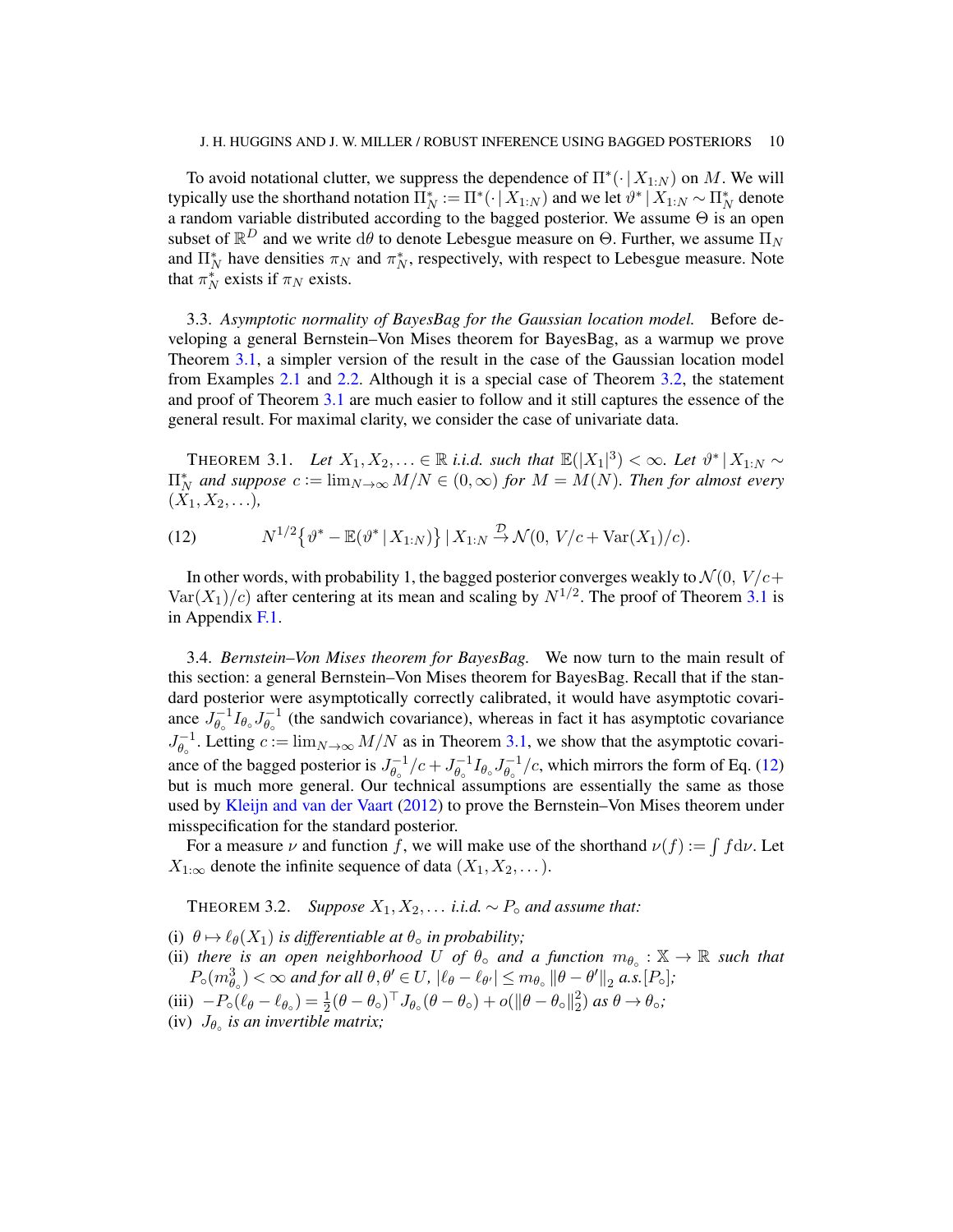(v) *letting*  $\vartheta^* \sim \prod_N^*$ , it holds that conditionally on  $X_{1:\infty}$ , for almost every  $X_{1:\infty}$ , for every *sequence of constants*  $C_N \to \infty$ *,* 

$$
\mathbb{E}\Big\{\Pi(\|\vartheta^* - \theta_{\circ}\|_2) < C_N/M^{1/2} \,|\, X_{1:M}^*\big) \Big| \, X_{1:N} \Big\} \to 0;
$$

*and*

(vi) 
$$
c \in (0, \infty)
$$
.

*Then, letting*  $\vartheta^* \sim \prod_N^*$ , we have that conditionally on  $X_{1:\infty}$ , for almost every  $X_{1:\infty}$ ,

$$
N^{1/2}(\vartheta^* - \theta_{\circ}) - \Delta_N | X_{1:N} \stackrel{\mathcal{D}}{\rightarrow} \mathcal{N}(0, J_{\theta_{\circ}}^{-1}/c + J_{\theta_{\circ}}^{-1} I_{\theta_{\circ}} J_{\theta_{\circ}}^{-1}/c),
$$

*where*  $\Delta_N := N^{1/2} J_{\theta_0}^{-1}$  $\theta_{\circ}^{-1}(\mathbb{P}_N - P_{\circ})\dot{\ell}_{\theta_{\circ}}$  and  $\mathbb{P}_N := N^{-1} \sum_{n=1}^N \delta_{X_n}$ .

The proof of Theorem [3.2](#page-9-0) is in Appendix [F.2.](#page-30-0) To interpret this result, it is helpful to compare it to the behavior of the standard posterior. Under the conditions of Theorem [3.2,](#page-9-0) letting  $\vartheta\sim\Pi_N$ , then almost surely  $N^{1/2}(\vartheta-\theta_\circ)-\Delta_N\stackrel{\mathcal{D}}{\to}\mathcal{N}(0,J_{\theta_\circ}^{-1})$  by [Kleijn and van der](#page-22-6) [Vaart](#page-22-6) [\(2012,](#page-22-6) Theorem 2.1 and Lemma 2.1). Thus, the bagged posterior and the standard posterior for  $N^{1/2}(\theta - \theta_0)$  have the same asymptotic mean,  $\Delta_N$ , but the bagged posterior has asymptotic covariance  $J_{\theta}^{-1}$  $J_{\theta_{\circ}}^{-1}/c + J_{\theta_{\circ}}^{-1}$  $\overset{-1}{\theta_\circ}I_{\theta_\circ} \overset{-1}{J_{\theta_\circ}^{-1}}$  $\frac{1}{\theta_{\circ}}$  /c instead of  $J_{\theta_{\circ}}^{-1}$  $\overline{\theta_\circ}^{1}$ .

3.5. *Extensions.* There are many possible extensions to Theorem [3.2.](#page-9-0)

*Regression models.* Theorem [3.2](#page-9-0) applies equally well to the regression setting with random regressors where the data take the form  $X_n = (Y_n, Z_n)$  and the models  $p_\theta(y \mid z)$  are conditional.

*Alternative bootstrap methods.* Much of bootstrap theory extends beyond the multinomial distribution for  $K_{1:N}$  to other distributions such as those where  $K_1, \ldots, K_N$  are weakly correlated random variables with mean 1 and variance 1 [\(van der Vaart and Wellner,](#page-23-4) [1996\)](#page-23-4). Thus, we conjecture that Theorem [3.2](#page-9-0) also holds when we use the bagged posterior proportional to  $\pi_0(\theta) \prod_{n=1}^N p_\theta(X_n)^{K_n}$ , where  $K_1, \ldots, K_N$  are independent nonnegative random variables satisfying  $\mathbb{E}(K_n) = 1$  and  $\text{Var}(K_n) = 1$   $(n = 1, ..., N)$ .

*Dependent observations.* We have also focused on the case of independent observations  $X_1, \ldots, X_N$ , but it is feasible to extend our theory and methodology to more complex models. One possibility is to draw on the rich existing bootstrap literature for time series and spatial models (e.g., [Künsch,](#page-22-7) [1989;](#page-22-7) [Peligrad,](#page-22-8) [1998\)](#page-22-8). Alternatively, a model-based bootstrap approach could be used by employing a nonparametric or rich parametric model to approximate  $P_{\circ}$ . We leave investigation of these extensions for future work.

<span id="page-10-0"></span>**4. Simulations.** In this section, we validate the effectiveness of Bayes Bag through two simulation studies. Some implementation details are deferred to Appendix [B.](#page-24-1)

4.1. *Linear regression.* We performed an extensive set of simulations to assess the performance of BayesBag in the setting of linear regression. Linear regression is an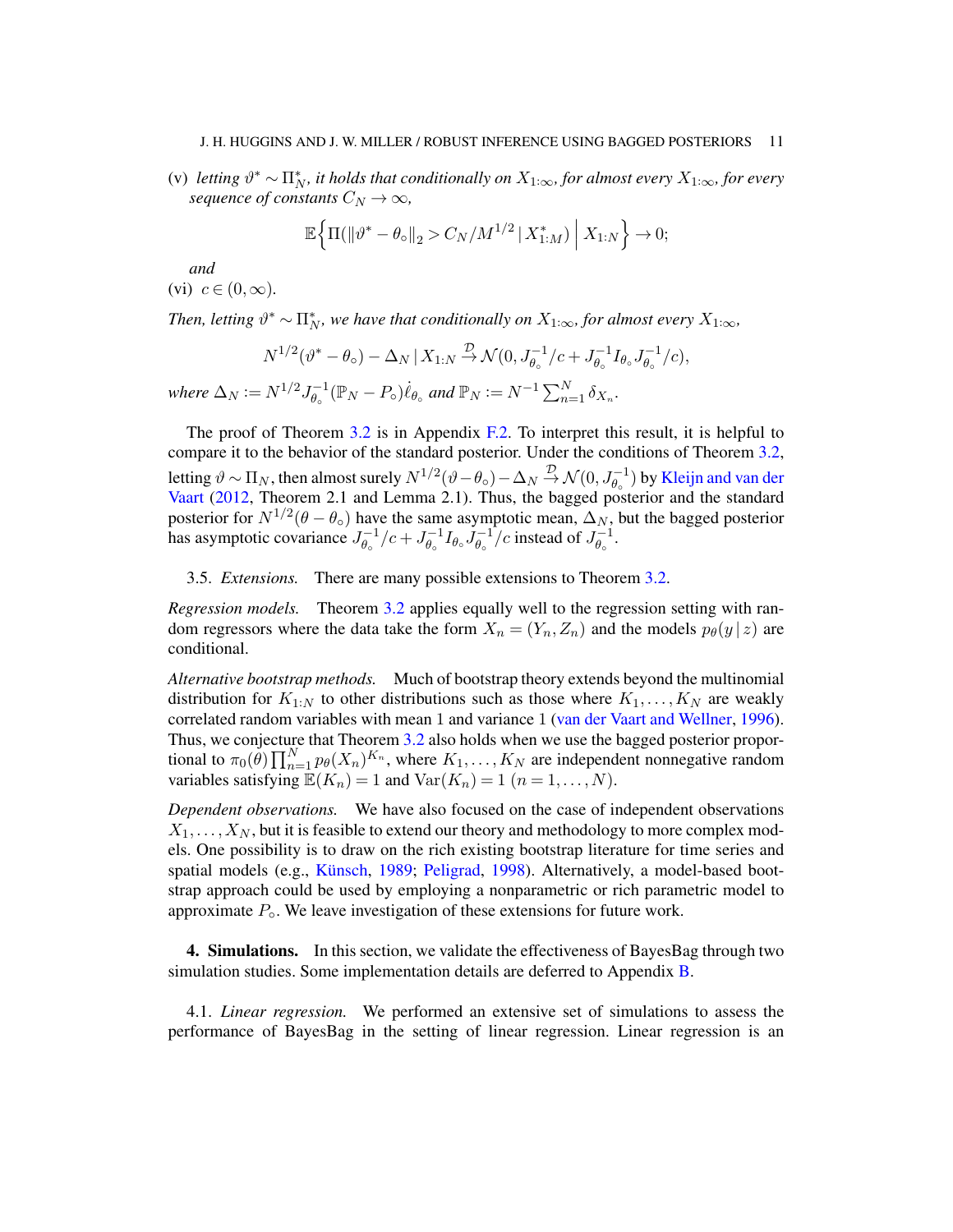ideal model for investigating the properties of BayesBag and the usefulness of the mismatch index  $\mathcal I$  and optimal bootstrap sample size estimator  $\hat M_{\text{opt}}$ , since all computations of posterior quantities can be done in closed form, yet it is a rich enough model that we can explore many kinds of model–data mismatch. The data consist of regressors  $Z_n \in \mathbb{R}^D$  and observations  $Y_n \in \mathbb{R}$   $(n = 1, \ldots, N)$ , and the parameter is  $\theta = (\theta_0, \ldots, \theta_D)$  $(\log \sigma^2, \beta_1, \dots, \beta_D) \in \mathbb{R}^{D+1}$ . Assuming conjugate priors, the assumed model is

$$
\sigma^2 \sim \Gamma^{-1}(a_0, b_0)
$$
  
\n
$$
\beta_d | \sigma^2 \stackrel{\text{i.i.d.}}{\sim} \mathcal{N}(0, \sigma^2/\lambda)
$$
  
\n
$$
V_n | Z_n, \beta, \sigma^2 \stackrel{\text{indep}}{\sim} \mathcal{N}(Z_n^{\top} \beta, \sigma^2)
$$
  
\n
$$
n = 1, ..., N,
$$

where  $a_0, b_0$ , and  $\lambda$  are hyperparameters that will be specified later. We simulated data by generating  $Z_n \stackrel{\text{i.i.d.}}{\sim} G$ ,  $\epsilon_n \stackrel{\text{i.i.d.}}{\sim} \mathcal{N}(0,1)$ , and

$$
Y_n = f(Z_n)^\top \beta_\dagger + \epsilon_n
$$

for  $n = 1, \ldots, N$ , where we used two settings for each of the regressor distribution G, the regression function f, and the coefficient vector  $\beta_{\dagger} \in \mathbb{R}^D$ .

- Regressor distribution G. By default, we used  $G = \mathcal{N}(0, I)$  to simulate data; we refer to this as the uncorrelated setting. Alternatively, we used a correlated setting, where, for  $h = 10$ ,  $Z \sim G$  was defined by generating  $\xi \sim \chi^2(h)$  and then  $Z | \xi \sim \mathcal{N}(0, \Sigma)$  where  $\Sigma_{dd'} = \exp\{- (d - d')^2 / 64\} / (\xi_d \xi_{d'})$  and  $\xi_d = \sqrt{\xi / (h - 2)} \cdot (d' \sin(3\theta))$ . The motivation for the correlated sampling procedure was to generate correlated regressors that have different tail behaviors while still having the same first two moments, since regressors are typically standardized to have mean 0 and variance 1. Note that, marginally,  $Z_1, Z_3, \ldots$ are each rescaled  $t$ -distributed random variables with  $h$  degrees of freedom such that  $Var(Z_1) = 1$ , and  $Z_2, Z_4, \ldots$  are standard normal.
- Regression function f. By default, we used a linear regression function  $f(z) = z$  to simulate data. Alternatively, we used the nonlinear function  $f(z) = (z_1^3, \dots, z_D^3)^\top$ .
- Coefficient vector  $\beta_{\dagger}$ . By default, we used a dense vector with  $\beta_{\dagger d} = 2^{(5-d)/2}$  for  $d =$ 1, ..., D to simulate data. Alternatively, we used a k-sparse vector with  $\beta_{\dagger d} = 1$  if  $d \in$  $\{|j(D + \frac{1}{2})|$  $\frac{1}{2}$ /(k+1)] |  $j = 1, ..., k$ } and  $\beta_{\dagger d} = 0$  otherwise.

For brevity, we omit the default setting labels when indicating which settings of G, f, and  $\beta$ <sup>†</sup> were used to generate each dataset. For example, we abbreviate uncorrelatednonlinear-2-sparse as nonlinear-2-sparse, and correlated-linear-dense as correlated. We refer to the dataset with all three defaults as default.

Unless stated otherwise, the data were generated with  $D = 10$  and  $N = 50$ , and the model hyperparameters were set to  $a_0 = 2$ ,  $b_0 = 1$ , and  $\lambda = 1$ . Each experimental setting was replicated 50 times. BayesBag was run with  $M = \hat{M}_{fs, opt}$  and  $B = 100$  since pilot experiments revealed no noticeable differences when larger values of B were used.

4.1.1. *Parameter inference.* We begin by assessing how well the standard posterior and the bagged posterior estimated the optimal coefficient vector  $\beta_{\circ} := \arg \min_{\beta \in \mathbb{R}^d} \mathbb{E}\{(Y_1 Z_1^{\top}\beta$ )<sup>2</sup>}. For the linear simulation setting (regardless of G),  $\beta_{\circ} = \beta_{\dagger}$ ; for the uncorrelated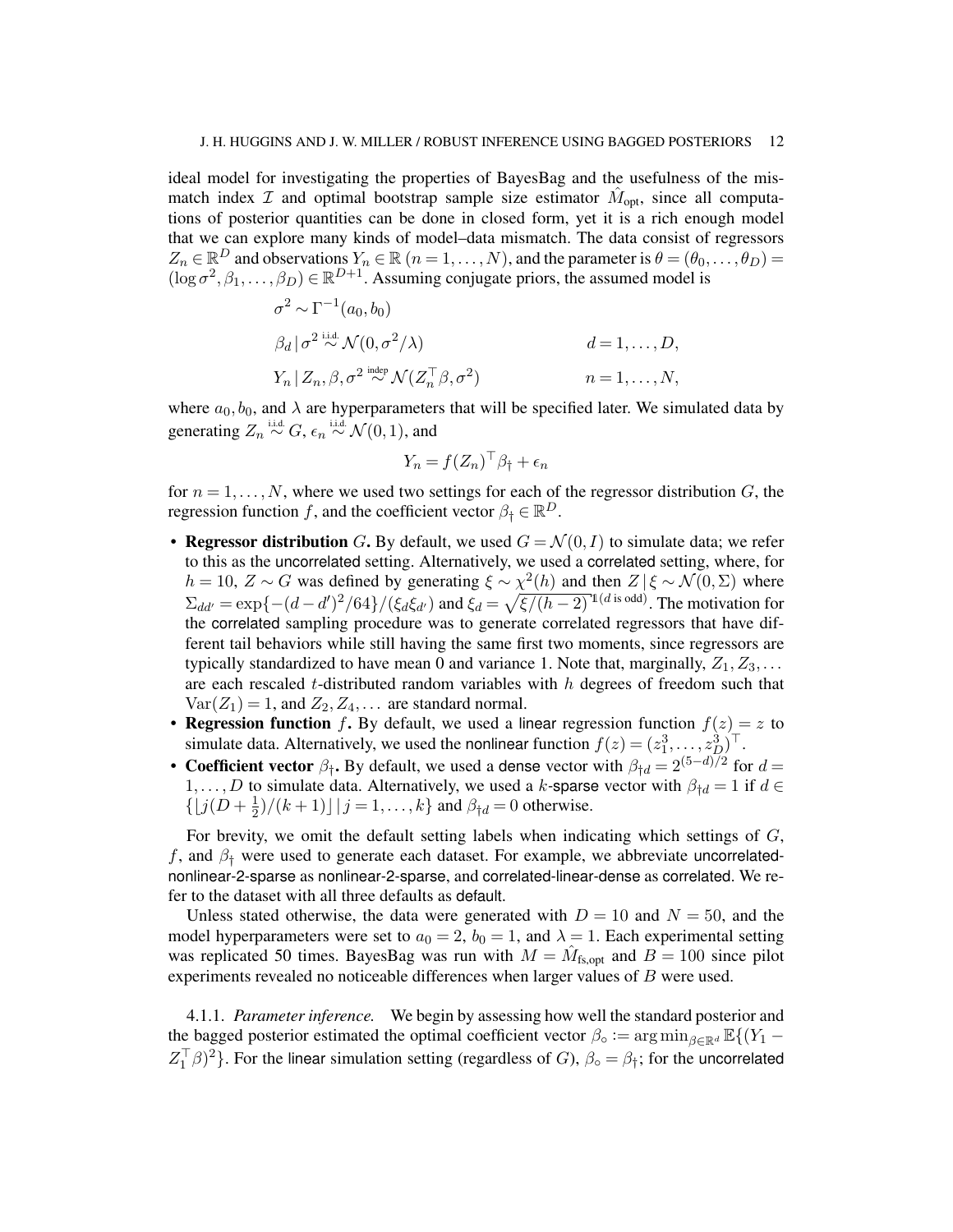<span id="page-12-0"></span>

Fig 1: Parameter inference performance on default, 1-sparse, and nonlinear data for  $\lambda \in$ {1, 4, 16}. A positive improvement value indicates that the bagged posterior outperformed the standard posterior on that dataset. Scenarios marked with a  $\star$  (respectively,  $\bullet$ ) exhibited a statistically significant difference in the positive (respectively, negative) direction ( $p <$ 0.05, two-sided Wilcoxon signed-rank test). RSE = relative squared error of  $\beta_{\rm o}$ . LPD = log posterior density at  $\beta_{\circ}$ .

and nonlinear setting,  $\beta_{\text{o}} = 3\beta_{\text{t}}$ . Let  $\hat{\beta}$  and  $\log \pi(\beta)$  denote, respectively, the (standard or bagged) posterior mean and log posterior density of  $\beta$ . We quantify estimation accuracy by computing the relative squared error (RSE)  $\|\hat{\beta} - \beta_0\|_2^2 / \|\beta_0\|_2^2$  and the log posterior density (LPD)  $\log \pi(\beta_0)$ . For all experiments, we first ran BayesBag with  $M = N$  in order to compute  $\hat{M}_{fs, opt}$  and  $\mathcal{I}$ . If  $\mathcal{I} \neq \mathsf{NA}$ , we reran BayesBag using  $M = \hat{M}_{fs, opt}$ . If  $\mathcal{I} = \mathsf{NA}$ ,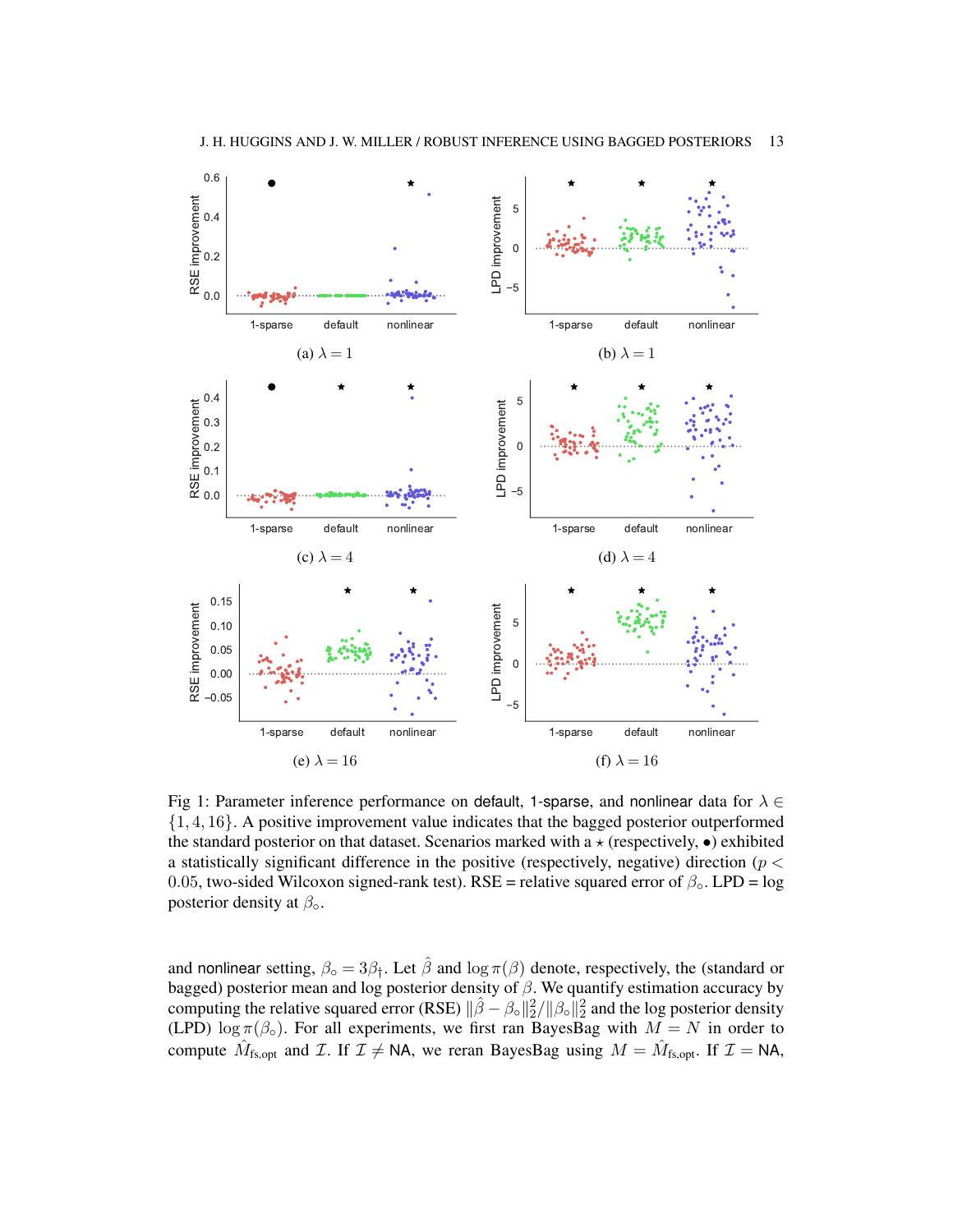<span id="page-13-0"></span>

Fig 2: Parameter inference performance on default and correlated data for  $N \in \{50, 200\}$ . See the caption of Fig. [1](#page-12-0) for further explanation.

we reran BayesBag using  $M = 2N$  because we found that  $\mathcal{I} = N$ A typically indicated a poorly chosen prior (either because the true parameter was unlikely or the model was poorly identified), which we could best mitigate by using more data.

In almost every case, the bagged posterior performed as well as or better than the standard posterior in terms of both relative squared error and log posterior density. Figure [1](#page-12-0) compares performance on default, 1-sparse, and nonlinear data for the varying prior choices  $\lambda \in \{1, 4, 16\}$ . The benefits of BayesBag were especially large for the excessively strong  $\lambda = 16$  prior. As expected, BayesBag was also particularly effective on the misspecified nonlinear data. Figure [2](#page-13-0) compares performance on default and correlated data for  $N \in \{50, 500\}$ . Because the prior on  $\beta$  was very weak, there were significant identifiability issues when the data were heavily correlated—particularly in the small data regime of  $N = 50$ . The only case in which BayesBag performed noticeably worse than the standard posterior was in terms of relative squared error on the correlated data (Fig. [2a](#page-13-0)–b). However, BayesBag still performed better in terms of log posterior density (Fig. [2c](#page-13-0)–d), indicating superior calibration of the parameter estimate at the cost of a small additional bias.

<span id="page-13-1"></span>4.1.2. *Model criticism using the mismatch index.* Next, we reconsider the parameter inference scenarios from the perspective of model criticism. Our results demonstrate how  $\mathcal I$ can be used to detect model–data mismatch when either (a) the likelihood is misspecified or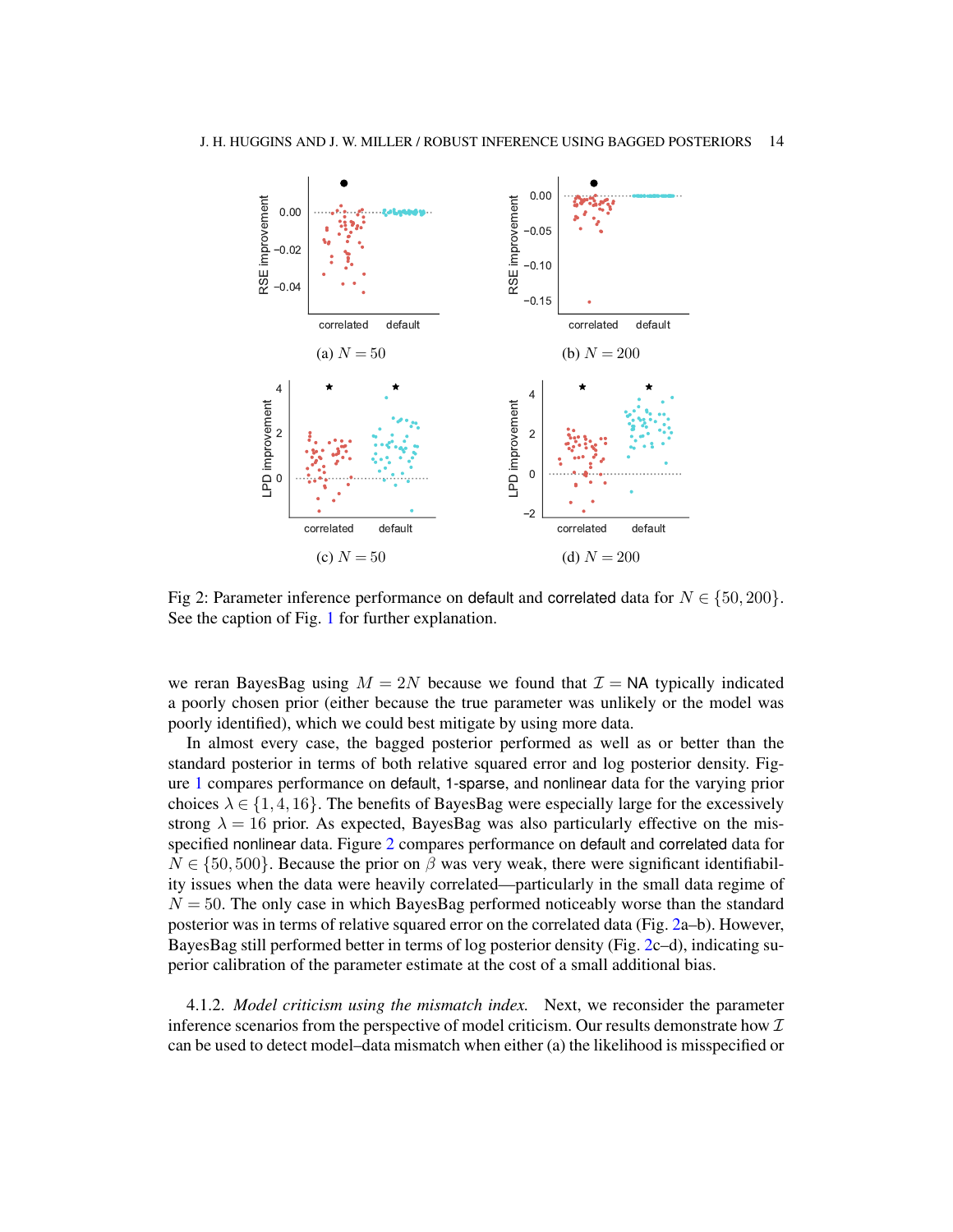<span id="page-14-0"></span>

Fig 3: Model–data mismatch indices  $\mathcal I$  for selected parameters as well as the overall  $\mathcal I$  value for default, 1-sparse, and nonlinear data for  $\lambda \in \{1, 4, 16\}$ . We only display one component of  $\beta$  since the  $\mathcal I$  values followed the same distribution for all components.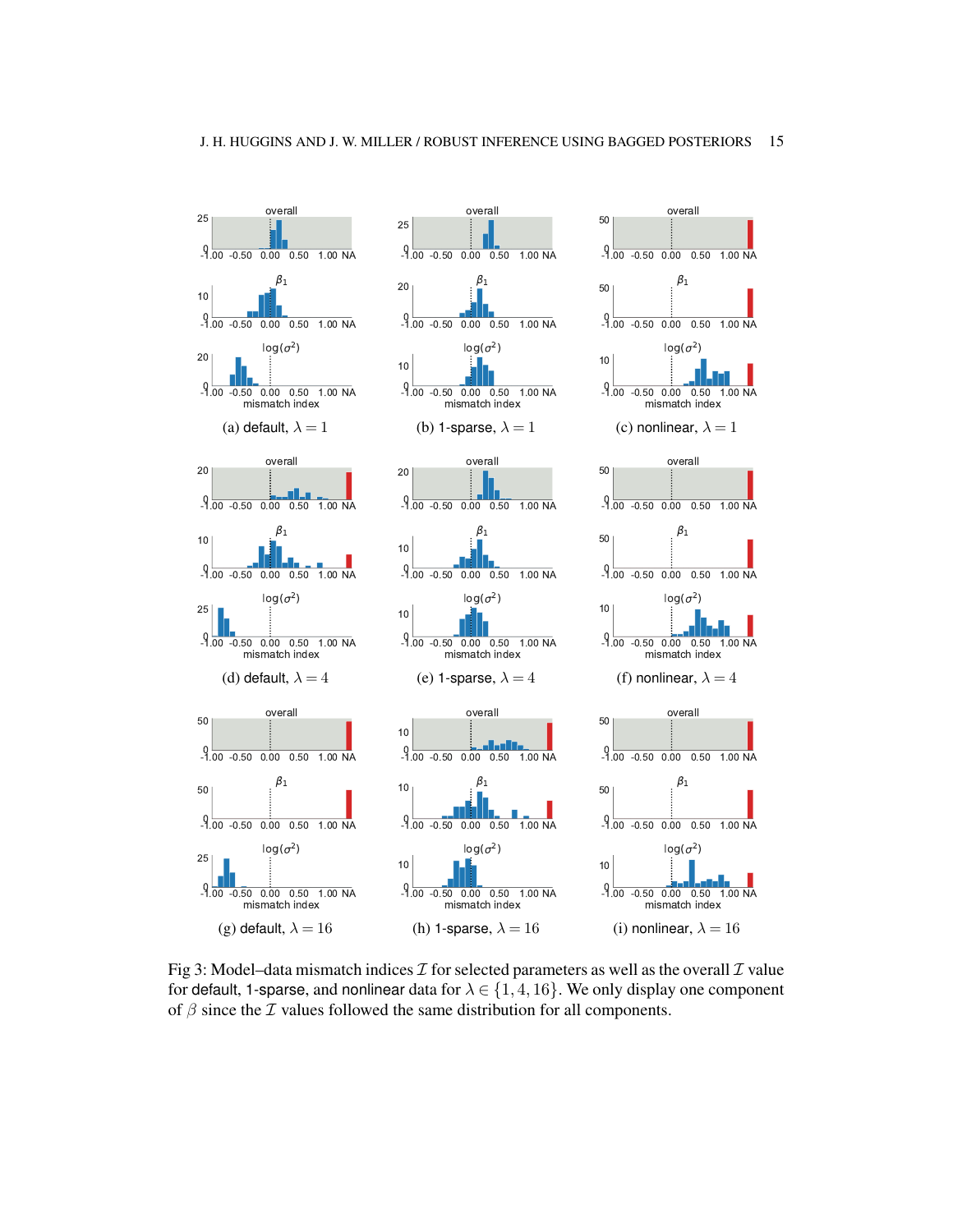(b) the likelihood is well-specified but the prior is poorly chosen or some model parameters are poorly identified.

*Dense versus sparse coefficient vector..* We first consider the effects of varying prior choices. Figure [3](#page-14-0) compares the mismatch index with default and 1-sparse data for  $\lambda \in$  $\{1, 4, 16\}$ . For the default data with a dense coefficient vector, the larger  $\lambda$  values result in a prior on  $\beta$  that is too concentrated near zero, leading to larger  $\mathcal I$  values. The settings of  $\lambda = 4$  and  $\lambda = 16$  resulted in  $\mathcal{I} = \mathsf{NA}$  for many of the datasets. For the 1-sparse data, on the other hand, a larger  $\lambda$  is more appropriate since all but one coefficient is zero. Thus,  $\mathcal I$  was at most 0.5 for  $\lambda \in \{1, 4\}$ , although the stronger prior resulting from  $\lambda = 16$  led to  $\mathcal{I} = \mathsf{NA}$ .

*Linear versus nonlinear regression function..* Next, we consider misspecified data. Fig-ure [3](#page-14-0) compares the mismatch index with default and nonlinear data for  $\lambda \in \{1, 4, 16\}$ . Due to the misspecification,  $\mathcal{I} = \mathsf{NA}$  for all choices of  $\lambda$ .

*Correlated versus uncorrelated regressors..* In this case the mismatch index is able to detect that there are poorly identified parameters when the data is correlated. See Appendix [C](#page-25-0) for details.

4.2. *Hierarchical mixed effects logistic regression model.* Next, we considered the canonical setting of mixed effects models, where Bayesian methods can provide superior inferences compared to maximum likelihood and quasi-likelihood methods [\(Browne and](#page-21-7) [Draper,](#page-21-7) [2006\)](#page-21-7) and, even with significant amounts of data, can lead to dramatically different inferences (e.g., [Giordano, Broderick and Jordan,](#page-22-9) [2018\)](#page-22-9). Our objective was to compare the predictive performance of the bagged posterior (BayesBag) to both the standard Bayesian posterior and alternative likelihood-based methods. Specifically, we considered a 3-level logistic regression model with mixed effects and a balanced design:

$$
v_k \stackrel{\text{i.i.d.}}{\sim} \mathcal{N}(0, \sigma_v^2), \qquad u_{jk} \stackrel{\text{i.i.d.}}{\sim} \mathcal{N}(0, \sigma_u^2),
$$
  

$$
Y_{ijk} | Z_{ijk}, u_{jk}, v_k \stackrel{\text{indep}}{\sim} \text{Bern}(p_{ijk}), \qquad p_{ijk} = \text{logit}^{-1}(\beta_0 + Z_{ijk}^\top \beta + u_{jk} + v_k),
$$

for  $k = 1, \ldots, K, j = 1, \ldots, J, i = 1, \ldots, I, Z_{ijk} \in \mathbb{R}^D, \beta_0 \in \mathbb{R}$ , and  $\beta \in \mathbb{R}^D$ . For example, [Browne and Draper](#page-21-7) [\(2006\)](#page-21-7) take  $Y_{ijk}$  to be a binary indicator of whether a woman received modern prenatal care during a pregnancy, with  $i$  indexing the birth,  $j$  indexing the mother, and  $k$  indexing the Guatemalan community to which the mother belonged. Note that in this particular example one would not expect a balanced design, but we used the balanced case for simplicity. For the Bayesian model, we used relatively diffuse priors:

$$
\sigma_v \sim \text{Unif}(0, 100), \qquad \sigma_u \sim \text{Unif}(0, 100),
$$
  

$$
\beta_d \stackrel{\text{i.i.d.}}{\sim} \mathcal{N}(0, 10^2), \quad d = 0, \dots, D.
$$

In our experiments, we took  $I = 3$ ,  $J = 8$ ,  $K = 100$ , and  $D = 3$ . We considered a wellspecified scenario and a misspecified scenario. In the well-specified scenario, we generated covariates  $Z_{ijkl} \stackrel{\text{i.i.d.}}{\sim} \mathcal{N}(0, 1)$  and generated responses  $Y_{ijk}$  according to the assumed model with  $\beta_0 = 0.65$ ,  $\beta = (1, 1, 1)$ , and  $\sigma_v = \sigma_u = 3$ . For the misspecified scenario, we generated data as in the well-specified case except that the random effects had unmodeled correlation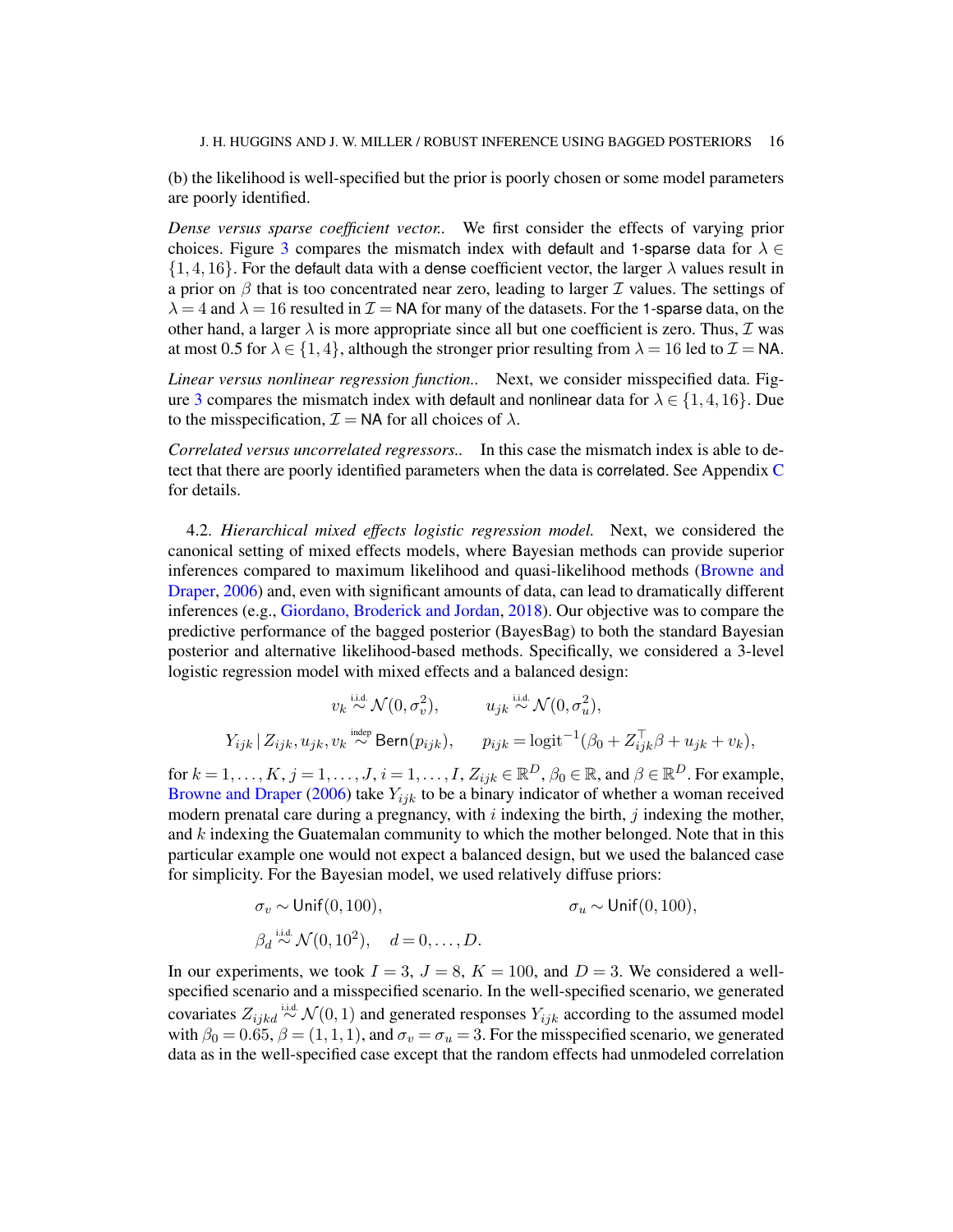<span id="page-16-1"></span>

Fig 4: Predictive performance comparison of the standard posterior (Bayes), the bagged posterior (BayesBag), and four other methods based on maximum likelihood estimation (MLE) on held-out data for the hierarchical mixed effects logistic regression model. We show the mean log predictive density (MLPD) of each method on held-out data and 95% confidence intervals. The differences between Bayes, BayesBag, and the MLE-based methods are all statistically significant ( $p < 0.0001$ , paired t-test)

structure:  $(v_k, u_{1k}, \ldots, u_{Jk})$  was jointly Gaussian with correlation  $\rho$  between each pair of components, where  $\rho = 0.99$ .

We compared the predictive performance of the standard posterior, the bagged posterior, and four methods based on maximum likelihood estimation (with the random effects integrated out): the standard MLE, the bootstrapped MLE, the weighted likelihood bootstrap [\(Newton and Raftery,](#page-22-10) [1994\)](#page-22-10), and the posterior bootstrap [\(Lyddon, Walker and Holmes,](#page-22-11) [2018\)](#page-22-11). See Section [6](#page-17-0) for further discussion of these approaches. Figure [4](#page-16-1) shows the predictive performance of each method relative to the standard Bayesian posterior. Both the standard and bagged posteriors outperformed the MLE-based methods. In the well-specified scenario, standard Bayes was better than BayesBag, as expected. Meanwhile, in the misspecified scenario, BayesBag had superior predictive performance compared to standard Bayes.

<span id="page-16-0"></span>5. Application to cancer microarray data. We next consider an application to cancer microarray data using a sparse logistic regression model. We used the model and four cancer microarray datasets from [Piironen and Vehtari](#page-22-12) [\(2017\)](#page-22-12). Since we do not have access to ground truth parameters, we followed the procedure of [Piironen and Vehtari](#page-22-12) [\(2017\)](#page-22-12) and computed the mean log predictive density (MLPD) on 50 random train–test splits of each dataset, holding out 20% as test data on each split. The posterior for the regression coefficients  $\beta \in \mathbb{R}^D$  is multimodal, so the standard mismatch index  $\mathcal I$  is not applicable. Instead, we computed  $\mathcal{I}(f)$  with  $f(\theta) = \log(\sum_{d=1}^{D} \beta_d^2)$ , which has a unimodal distribution with minimal skew. Since  $\mathcal{I}(f)$  was small for all datasets (less than 0.1), we used  $M = 2N$ . We used  $B = 50$  bootstrap samples to approximate the bagged posterior. Nearly identical results were obtained with  $B = 25$ , indicating that it was not necessary to make B larger. See Appendix [B](#page-24-1) for further implementation details.

Compared to the standard posterior, the predictive performance of the bagged posterior tends to be (1) equal or slightly better on average and (2) more stable—that is, lowervariance—across splits (Fig. [5\)](#page-17-1). The only exception was the ovarian dataset, where Bayes-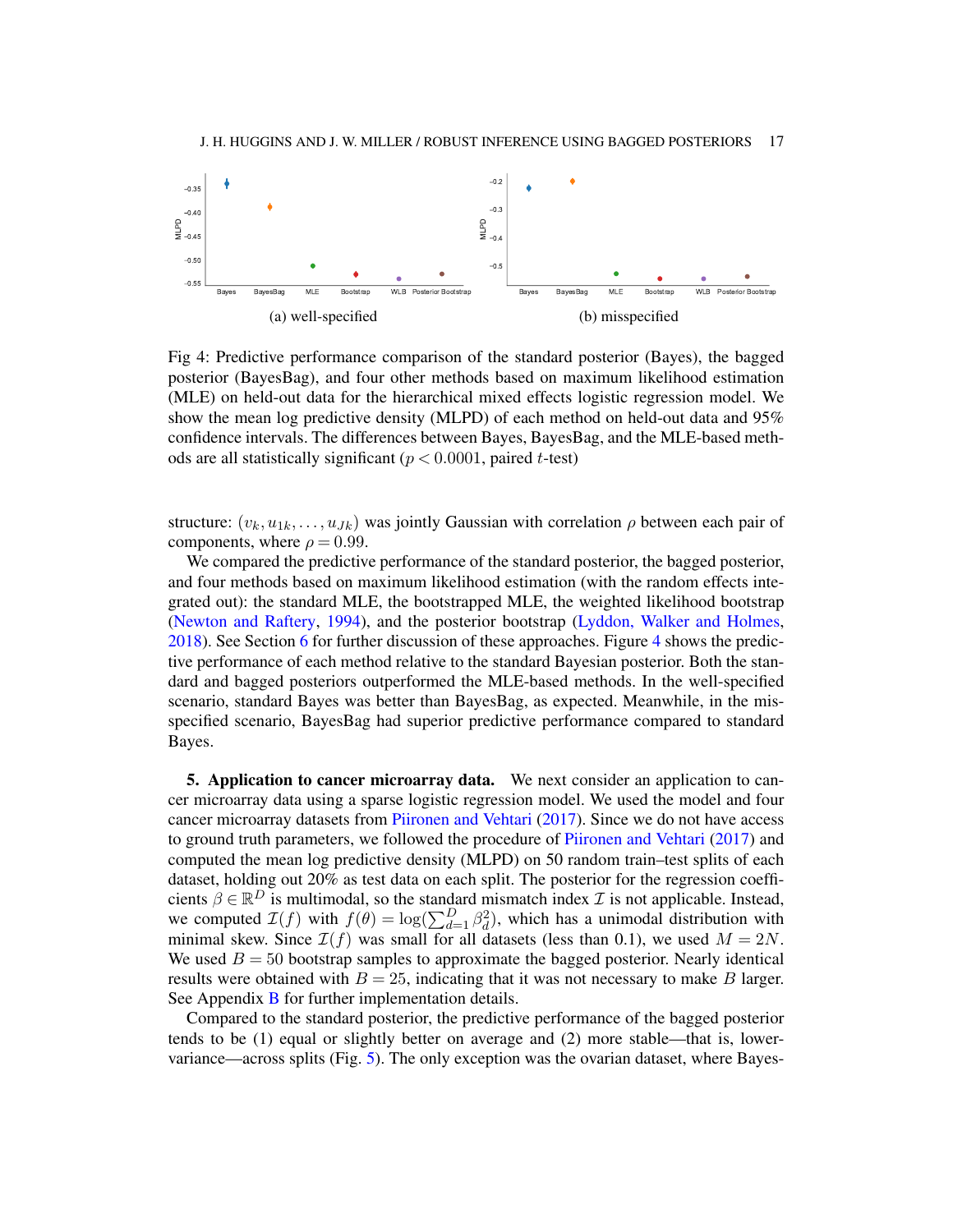<span id="page-17-1"></span>

Fig 5: Predictive performance on 20% held-out test data across 50 random splits of the data for sparse logistic regression. (a) Differences in mean log predictive density (MLPD) between BayesBag and standard Bayes; a positive difference means BayesBag outperformed standard Bayes. Datasets marked with a  $\star$  (respectively,  $\bullet$ ) exhibited a statistically significant difference in the positive (respectively, negative) direction ( $p < 0.05$ , two-sided Wilcoxon signed-rank test). (b) MLPD of BayesBag and standard Bayes. The ratios of variances of the MLPDs for colon, leukemia, ovarian, and prostrate were 1.2, 3.1, 0.89, and 1.1.

Bag had slightly lower MLPD on average and slightly higher variance MLPDs. However, the average MLPD difference was only  $-0.007$  nats on the ovarian dataset, while it was 0.018 nats on the colon dataset. The average MLPD difference for the leukemia and prostate dataset were −0.008 and 0.006 nats, respectively, although these differences were not statistically significant.

<span id="page-17-0"></span>Figure [6](#page-18-0) shows that in the colon dataset, using BayesBag also leads to qualitatively different inferences compared to the standard posterior. While the bagged posterior means of the regression coefficients tended to be shrunk toward zero relative to the standard posterior means, in some cases (e.g., components 376 and 1422) there was almost no difference, and in other cases (e.g., components 738 and 764) the bagged posterior means were more than twice the magnitude as the standard posterior means. Thus, BayesBag cannot be viewed as performing a simple operation to the standard posterior, such as increasing posterior variances or shrinking regression coefficients toward zero. Appendix [C](#page-25-0) provides similar results for the other three datasets.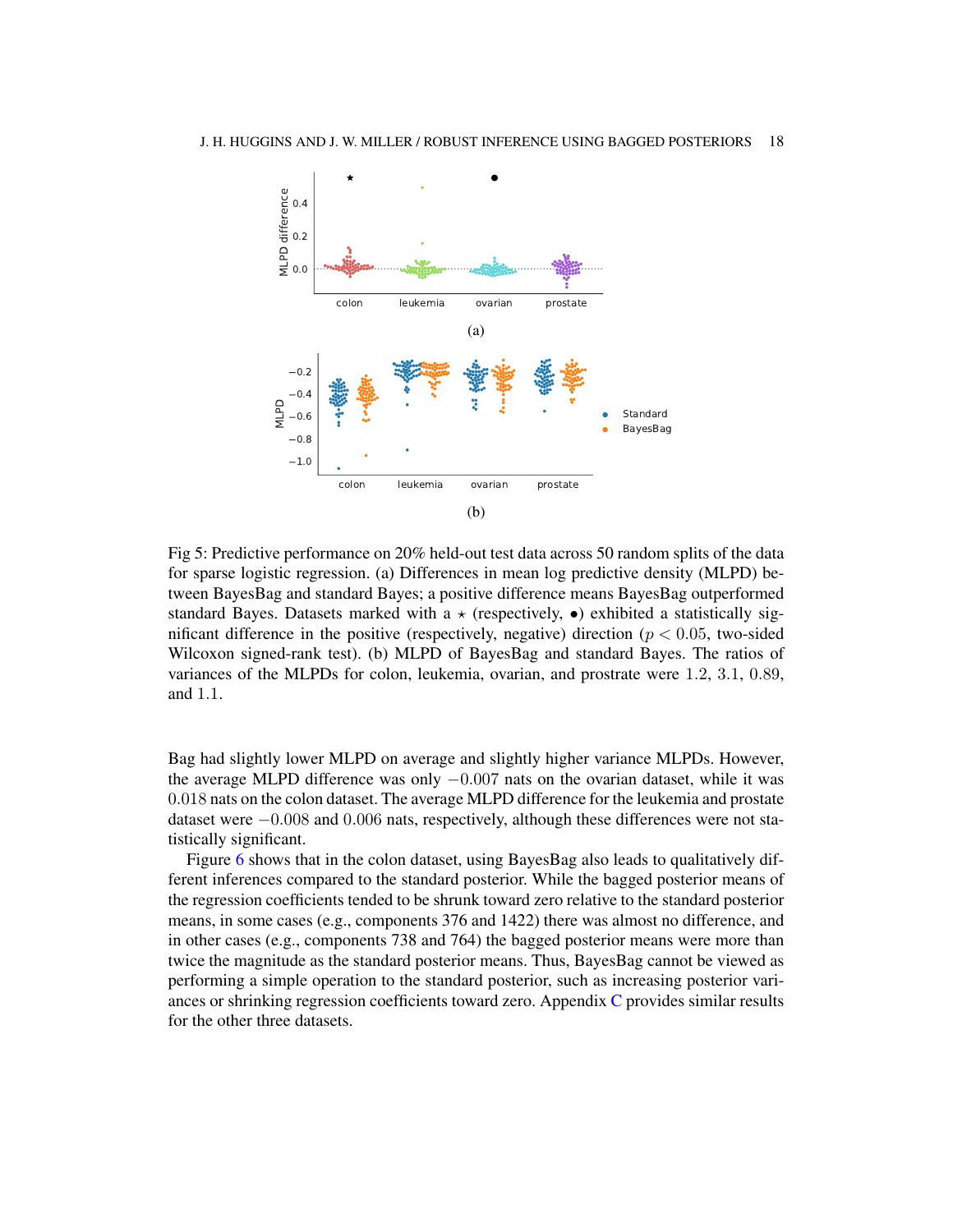<span id="page-18-0"></span>

Fig 6: For sparse logistic regression on the colon dataset, posterior means of components with significant regression coefficients (absolute mean greater than 0.15) and representative non-significant coefficients (with component indices 0, 1,  $D-2$ , and  $D-1$ , where  $D=$ 2000). The standard deviations are shown with black lines.

6. Discussion. We conclude by situating BayesBag in the wider literature on robust Bayesian inference and model criticism. With this additional context in place, we highlight the strengths of our approach, while also suggesting fruitful directions for future development.

6.1. *Robust Bayesian inference.* Two common themes emerge when surveying existing methods for robust Bayesian inference. First, many methods require choosing a free parameter. However, the proposals for choosing free parameters tend to be either (a) heuristic, (b) strongly dependent on being in the asymptotic regime, or (c) computationally prohibitive for most real-world problems. Second, those methods without a free parameter lose key parts of what makes the Bayesian approach attractive. For example, they strongly rely on asymptotic assumptions, make a Gaussian assumption, or do not incorporate a prior distribution.

The power posterior is perhaps the most widely studied method for making the posterior robust to model misspecification [\(Grünwald,](#page-22-13) [2012;](#page-22-13) [Grünwald and van Ommen,](#page-22-14) [2017;](#page-22-14) [Holmes and Walker,](#page-22-15) [2017;](#page-22-15) [Lyddon, Holmes and Walker,](#page-22-16) [2019;](#page-22-16) [Miller and Dunson,](#page-22-17) [2018;](#page-22-17) [Syring and Martin,](#page-23-5) [2019\)](#page-23-5). For a likelihood function  $L(\theta)$ , prior distribution  $\Pi_0$ , and any  $\zeta \ge 0$ , the  $\zeta$ -power posterior is defined as  $\Pi^{(\zeta)}(\mathrm{d}\theta) \propto L(\theta)^{\overline{\zeta}}\Pi_0(\mathrm{d}\theta)$ . Hence,  $\Pi^{(1)}$  is equal to the standard posterior and  $\Pi^{(0)}$  is equal to the prior. Typically,  $\zeta$  is set to a value between these two extremes, as there is significant theoretical support for the use of power posteriors with  $\zeta \in (0,1)$  [\(Bhattacharya, Pati and Yang,](#page-21-8) [2019;](#page-21-8) [Grünwald,](#page-22-13) [2012;](#page-22-13) [Miller and Dunson,](#page-22-17) [2018;](#page-22-17) [Royall and Tsou,](#page-22-18) [2003;](#page-22-18) [Walker and Hjort,](#page-23-6) [2001\)](#page-23-6). However, there are two significant methodological challenges. First, computing the power posterior often requires new computational methods or additional approximations, particularly in latent variable models [\(Antoniano-Villalobos and Walker,](#page-21-9) [2013;](#page-21-9) [Miller and Dunson,](#page-22-17) [2018\)](#page-22-17). Second, choosing an appropriate value of  $\zeta$  can be difficult. [Grünwald](#page-22-13) [\(2012\)](#page-22-13) proposes SafeBayes, a theoretically sound method which is evaluated empirically in [Grünwald and van Ommen](#page-22-14) [\(2017\)](#page-22-14)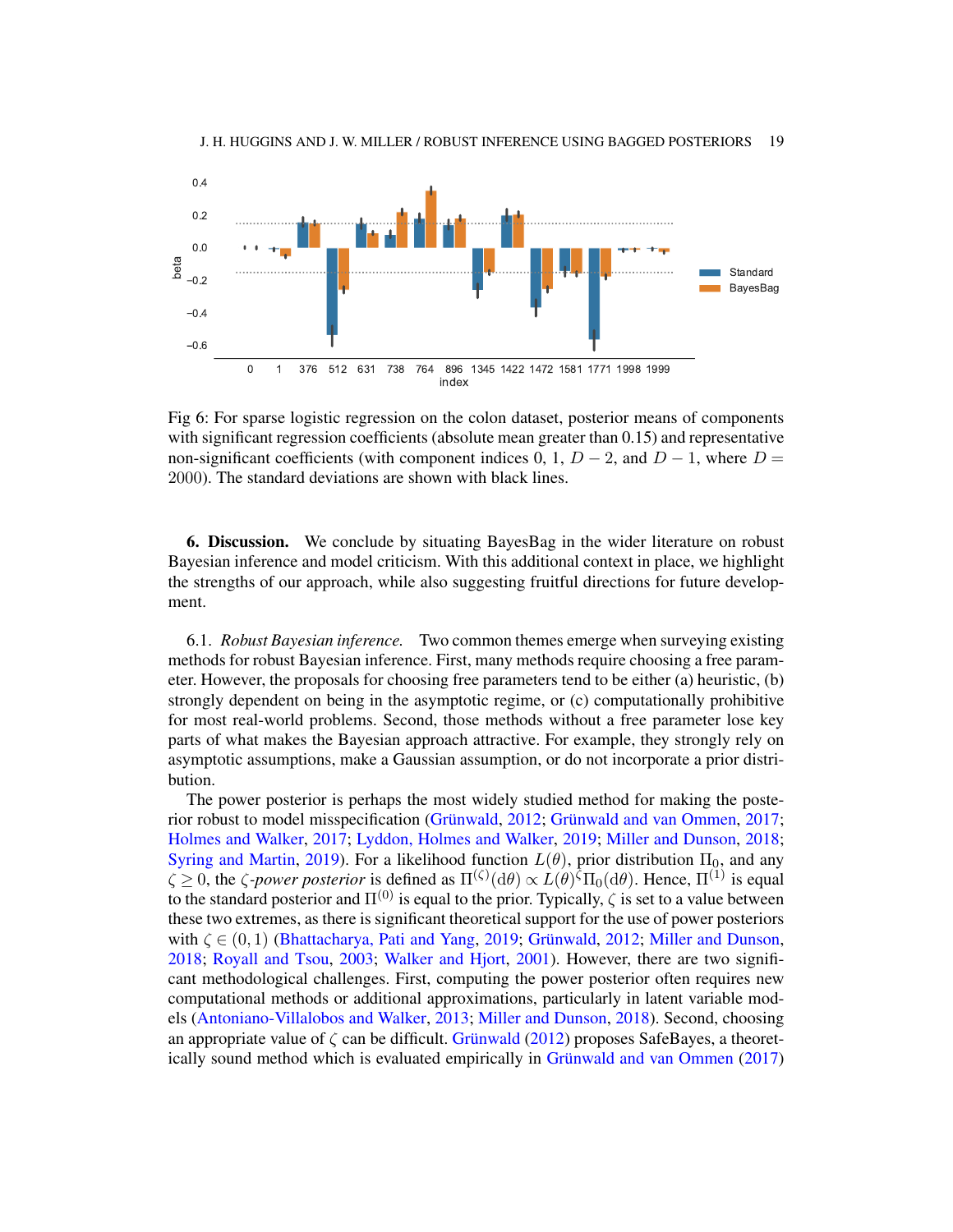and [de Heide et al.](#page-21-10) [\(2019\)](#page-21-10). However, SafeBayes is computationally prohibitive except with simple models and very small datasets. In addition, the underlying theory relies on strong assumptions on the model class. Many other methods for choosing  $\zeta$  have been suggested, but they are either heuristic or rely on strong asymptotic assumptions such as the accuracy of the plug-in estimator for the sandwich covariance [\(Holmes and Walker,](#page-22-15) [2017;](#page-22-15) [Lyddon,](#page-22-16) [Holmes and Walker,](#page-22-16) [2019;](#page-22-16) [Miller and Dunson,](#page-22-17) [2018;](#page-22-17) [Royall and Tsou,](#page-22-18) [2003;](#page-22-18) [Syring and](#page-23-5) [Martin,](#page-23-5) [2019\)](#page-23-5).

More in the spirit of BayesBag are a number of bootstrapped point estimation approaches [\(Chamberlain and Imbens,](#page-21-11) [2003;](#page-21-11) [Lyddon, Holmes and Walker,](#page-22-16) [2019;](#page-22-16) [Lyddon,](#page-22-11) [Walker and Holmes,](#page-22-11) [2018;](#page-22-11) [Newton and Raftery,](#page-22-10) [1994;](#page-22-10) [Rubin,](#page-23-7) [1981\)](#page-23-7). However, unlike BayesBag, these methods compute a collection of *maximum a posteriori* (MAP) or *maximum likelihood* (ML) estimates. The weighted likelihood bootstrap of [Newton and Raftery](#page-22-10) [\(1994\)](#page-22-10) and a generalization proposed by [Lyddon, Holmes and Walker](#page-22-16) [\(2019\)](#page-22-16) do not incorporate a prior, and therefore lose many of the benefits of Bayesian inference. The related approach of [Lyddon, Walker and Holmes](#page-22-11) [\(2018\)](#page-22-11), which includes the weighted likelihood bootstrap and standard Bayesian inference as limiting cases, draws the bootstrap samples partially from the posterior and partially from the empirical distribution. Unfortunately, there is no accompanying theory to guide how much the empirical distribution and posterior distribution should be weighted relative to each other – nor rigorous robustness guarantees. Moreover, bootstrapped point estimation methods can behave poorly when the MAP and ML estimates are not well-behaved – for example, due to the likelihood being peaked (or even tending to infinity) in a region of low posterior probability.

[Müller](#page-22-19) [\(2013\)](#page-22-19) suggests replacing the standard posterior with a Gaussian distribution with covariance proportional to a plug-in estimate of the sandwich covariance. However, the applicability of such an approach seems rather limited, since it requires that the dataset be large enough that (1) the sandwich covariance can be well-estimated, and (2) the posterior uncertainty can be represented as approximately Gaussian. If both these conditions hold, then Bayesian inference may be adding minimal value anyway.

6.2. *Misspecification and decision theory.* When the model is well-specified, Bayesian inference is the optimal procedure for updating beliefs in light of new data, no matter the loss function [\(Bernardo and Smith,](#page-21-12) [2000;](#page-21-12) [Robert,](#page-22-20) [2007\)](#page-22-20). When the model is misspecified, our analysis of BayesBag shows (near) optimality under log loss, but not necessarily under other loss functions. When some other loss function is ultimately of interest, there is no reason to assume BayesBag will provide high-quality inferences, although the log loss does serve as a reasonable and universally-applicable default choice. When the model is misspecified and a particular loss function is of interest, generalized belief updating (that is, using a Gibbs posterior) may be more appropriate [\(Bissiri, Holmes and Walker,](#page-21-13) [2016;](#page-21-13) [Syring, Hong and Martin,](#page-23-8) [2019;](#page-23-8) [Syring and Martin,](#page-23-9) [2017\)](#page-23-9). It is conceptually straightforward to combine our BayesBag methodology with generalized belief updates to obtain better-calibrated inferences that are (near) optimal for the loss function of interest.

6.3. *Model criticism.* Methods for Bayesian model criticism typically involve "predictive checks." For example, prior and posterior predictive checks compare the observed data to data generated from the prior and posterior predictive distributions, respectively [\(Box,](#page-21-1)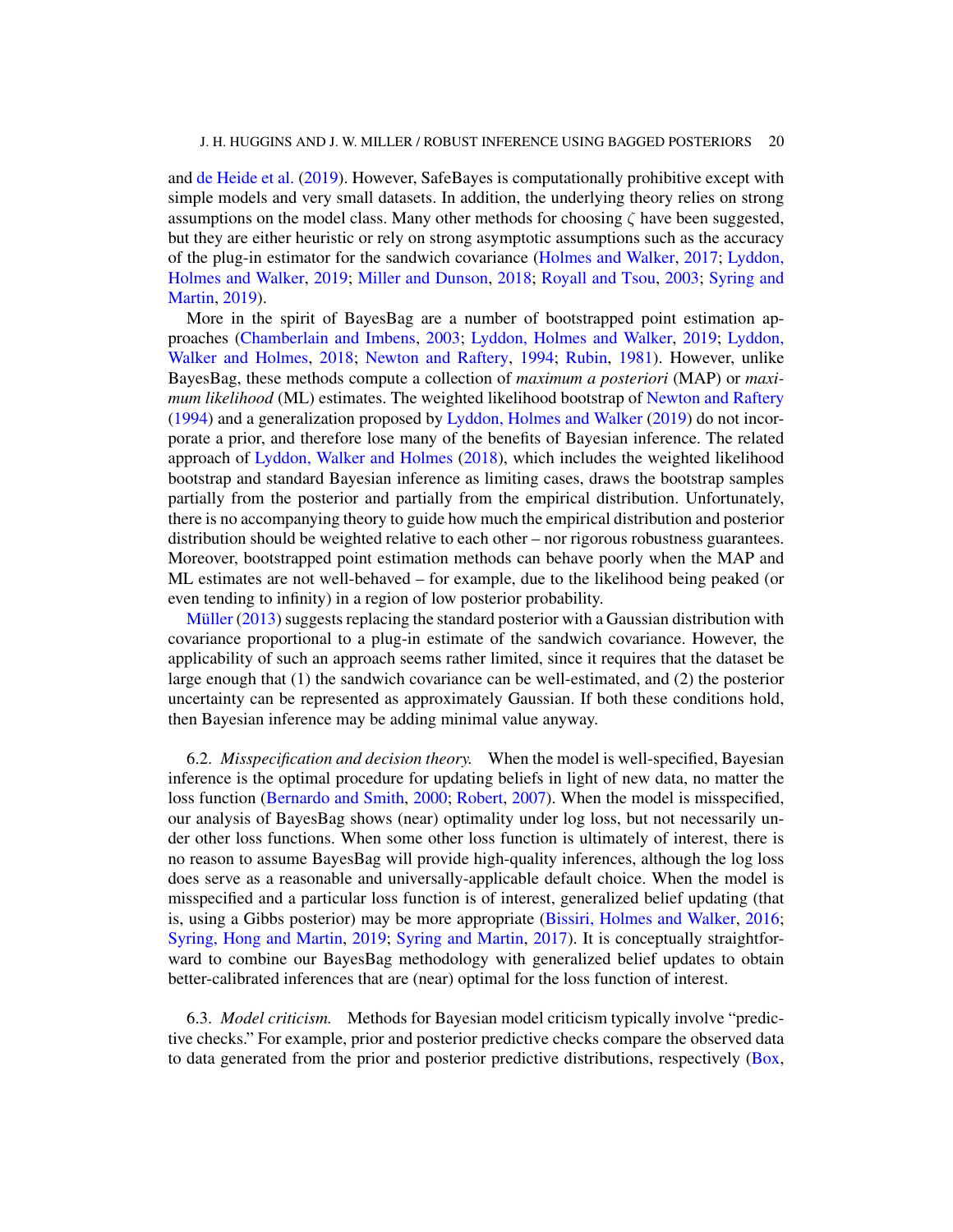[1980;](#page-21-1) [Gelman, Meng and Stern,](#page-22-21) [1996;](#page-22-21) [Guttman,](#page-22-22) [1967;](#page-22-22) [Rubin,](#page-23-10) [1984;](#page-23-10) [Vehtari and Oja](#page-23-0)[nen,](#page-23-0) [2012\)](#page-23-0). The version most closely related to BayesBag is the *population* predictive check [\(Ranganath and Blei,](#page-22-23) [2019\)](#page-22-23), which is based on a fusion of Bayesian and frequentist thinking. The population predictive check aims to avoid the data-reuse of posterior predictive checks by comparing data generated from the posterior predictive to data generated from the true distribution. As a computable approximation to the ideal population predictive check, [Ranganath and Blei](#page-22-23) [\(2019\)](#page-22-23) suggest bootstrapping datasets and computing the predictive check on the data not included in the bootstrap sample. However, predictive checks and the mismatch index aim to diagnose different aspects of misspecification: predictive checks concern the fit of the observed data to the likelihood model while the mismatch index addresses calibration of the posterior distribution. The methods more directly analogous to the mismatch index are various frequentist tests for model misspecification based on the idea of determining whether  $I_{\theta \circ} = J_{\theta \circ}$  [\(Presnell and Boos,](#page-22-24) [2004;](#page-22-24) [White,](#page-23-2) [1982;](#page-23-2) [Zhou,](#page-23-11) [Song and Thompson,](#page-23-11) [2012\)](#page-23-11).

6.4. *The benefits of BayesBag.* In view of previous work, the BayesBag approach has a number of attractive features that make it flexible, easy-to-use, and widely applicable. From a methodological perspective, BayesBag is general-purpose. It relies only on carrying out standard posterior inference, it is applicable to a wide range of models, and it can make full use of modern probabilistic programming tools: the only other requirement is the design of a bootstrapping scheme. Although this paper focuses on using BayesBag with independent observations, future work can draw on the large literature devoted to adapting the bootstrap to more complex models such as those involving time-series and spatial data. BayesBag is also general-purpose in the sense that it is useful no matter whether the ultimate goal of Bayesian inference is parameter estimation, prediction, or model selection; see [Huggins](#page-22-3) [and Miller](#page-22-3) [\(2020\)](#page-22-3) for model selection with BayesBag.

Another appeal of BayesBag as a methodology is that the only hyperparameter – the bootstrap dataset size  $M -$  is straightforward to set because it has a natural, theoretically well-justified choice of  $M = N$  that results in conservative inferences. Meanwhile, when the posterior quantities of interest are sufficiently close to being Gaussian-distributed, the bootstrap dataset size can also be selected in a data-driven way using  $\hat{M}_{\infty, \text{opt}}$  or  $\hat{M}_{\text{fs}, \text{opt}}$ , making inferences less conservative when the data supports it. (See Section [2.2.1](#page-4-1) for further discussion of these points.)

In terms of computation, when using the approximation in Eq.  $(2)$ , there is an additional cost due to the need to compute the posterior for each bootstrapped dataset. However, it is trivial to compute the bootstrapped posteriors in parallel. As described in Section [2.2.3,](#page-7-1) validating that the number of bootstrap datasets  $B$  is sufficiently large only requires computing simple Monte Carlo error bounds. Moreover, defaulting to  $B = 50$  or 100 appears to be an empirically sound choice across a range of problems. Nonetheless, speeding up BayesBag with more specialized computational methods could be worthwhile in some applications. For example, in Appendix [D,](#page-28-0) we suggest one simple approach to speeding up Markov chain Monte Carlo (MCMC) runs when using BayesBag. Pierre Jacob has proposed us-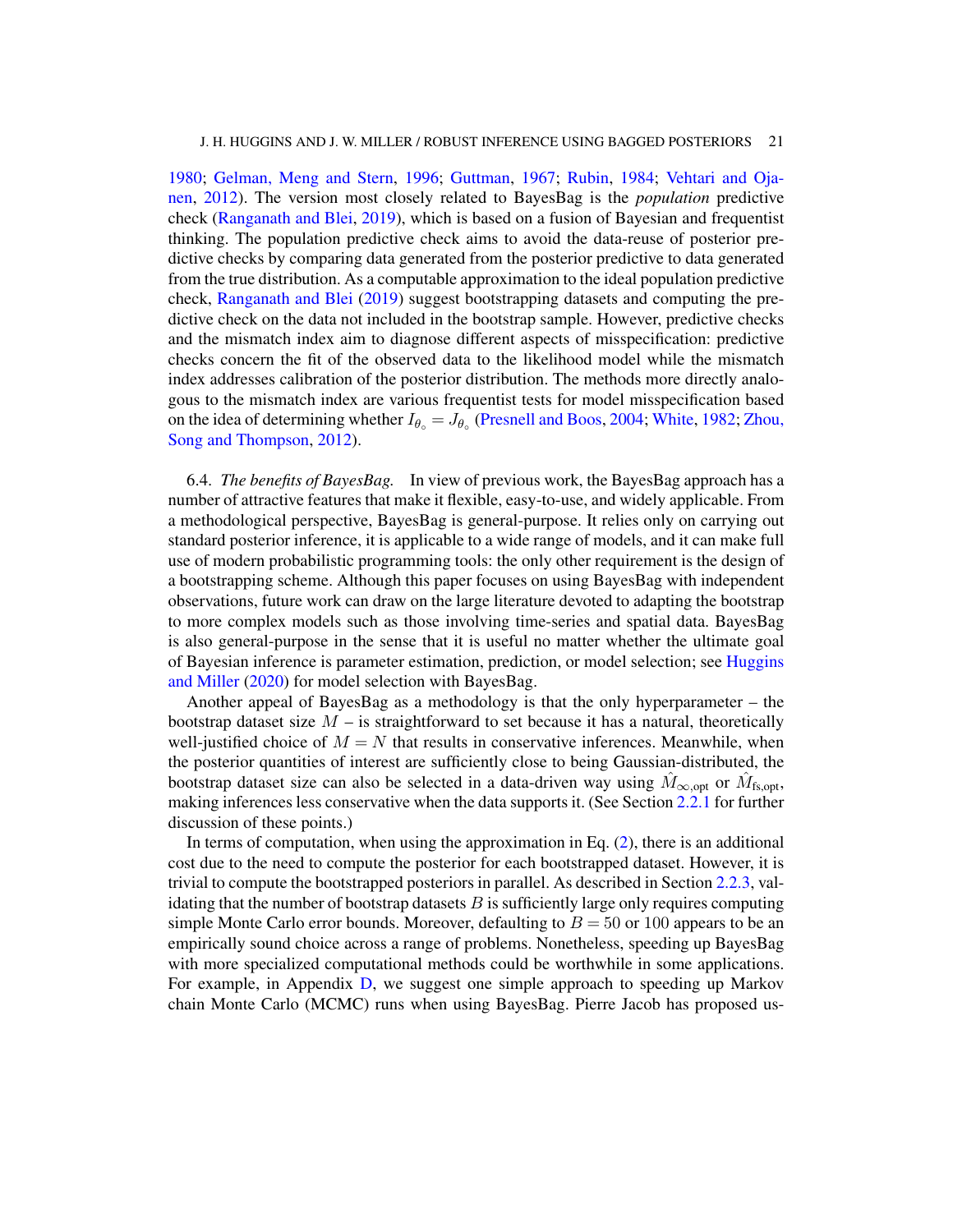ing more advanced unbiased MCMC techniques for potentially even greater computational efficiency.<sup>[1](#page-21-14)</sup>

A final benefit of BayesBag is that it incorporates robustness features of frequentist methods into Bayesian inference without sacrificing the core benefits of the Bayesian approach such as flexible modeling, straightforward integration over nuisance parameters, and the use of prior information. This synthesis of Bayesian and frequentist approaches compares favorably to existing methods, which, as we described above, either sacrifice some useful part of standard Bayesian inference or introduce tuning parameters that are difficult to choose. Indeed, BayesBag can actually diagnose how much robustness is necessary via the the model–data mismatch index. An exciting direction for future work is to better understand the finite-sample properties of BayesBag and the mismatch index.

*Acknowledgments.* Thanks to Pierre Jacob for bringing P. Bühlmann's BayesBag paper to our attention. Thanks also to Ryan Giordano and Pierre Jacob for helpful feedback on an earlier draft of this paper, and to Peter Grünwald, Natalia Bochkina, Mathieu Gerber, and Anthony Lee for helpful discussions.

### REFERENCES

- <span id="page-21-9"></span>ANTONIANO-VILLALOBOS, I. and WALKER, S. G. (2013). Bayesian Nonparametric Inference for the Power Likelihood. *Journal of Computational and Graphical Statistics* 22 801–813.
- <span id="page-21-12"></span>BERNARDO, J. M. and SMITH, A. F. M. (2000). *Bayesian Theory*. Wiley, New York.
- <span id="page-21-8"></span>BHATTACHARYA, A., PATI, D. and YANG, Y. (2019). Bayesian fractional posteriors. *The Annals of Statistics* 47 39–66.
- <span id="page-21-13"></span>BISSIRI, P. G., HOLMES, C. C. and WALKER, S. G. (2016). A general framework for updating belief distributions. *Journal of the Royal Statistical Society: Series B (Statistical Methodology)* 78 1103–1130.
- <span id="page-21-3"></span>BLEI, D. M. (2014). Build, Compute, Critique, Repeat: Data Analysis with Latent Variable Models. *Annual Review of Statistics and Its Application* 1 203–232.
- <span id="page-21-0"></span>BOX, G. E. P. (1979). Robustness in the Strategy of Scientific Model Building. In *Robustness in Statistics* 201–236. Elsevier.
- <span id="page-21-1"></span>BOX, G. E. P. (1980). Sampling and Bayes' Inference in Scientific Modelling and Robustness. *Journal of the Royal Statistical Society. Series A (General)* 143 383–430.
- <span id="page-21-6"></span>BREIMAN, L. (1996). Bagging Predictors. *Machine Learning* 24 123–140.
- <span id="page-21-7"></span>BROWNE, W. J. and DRAPER, D. (2006). A comparison of Bayesian and likelihood-based methods for fitting multilevel models. *Bayesian Analysis* 1 473–514.
- <span id="page-21-5"></span>BÜHLMANN, P. (2014). Discussion of Big Bayes Stories and BayesBag. *Statistical Science* 29 91–94.
- <span id="page-21-11"></span>CHAMBERLAIN, G. and IMBENS, G. (2003). Nonparametric applications of Bayesian inference. *Journal of Business Economic Statistics* 21 12–18.
- <span id="page-21-2"></span>COX, D. R. (1990). Role of Models in Statistical Analysis. *Statistical Science* 5 169–174.
- <span id="page-21-10"></span>DE HEIDE, R., KIRICHENKO, A., MEHTA, N. and GRÜNWALD, P. D. (2019). Safe-Bayesian Generalized Linear Regression. *arXiv.org* arXiv:1910.09227 [math.ST].
- <span id="page-21-15"></span>DIACONIS, P. and ZABELL, S. L. (1982). Updating subjective probability. *Journal of the American Statistical Association* 77 822–830.
- <span id="page-21-4"></span>DOUADY, C. J., DELSUC, F., BOUCHER, Y., DOOLITTLE, W. F. and DOUZERY, E. J. P. (2003). Comparison of Bayesian and Maximum Likelihood Bootstrap Measures of Phylogenetic Reliability. *Molecular Biology and Evolution* 20 248–254.

<span id="page-21-14"></span><sup>1</sup>[https://statisfaction.wordpress.com/2019/10/02/](https://statisfaction.wordpress.com/2019/10/02/bayesbag-and-how-to-approximate-it/) [bayesbag-and-how-to-approximate-it/](https://statisfaction.wordpress.com/2019/10/02/bayesbag-and-how-to-approximate-it/)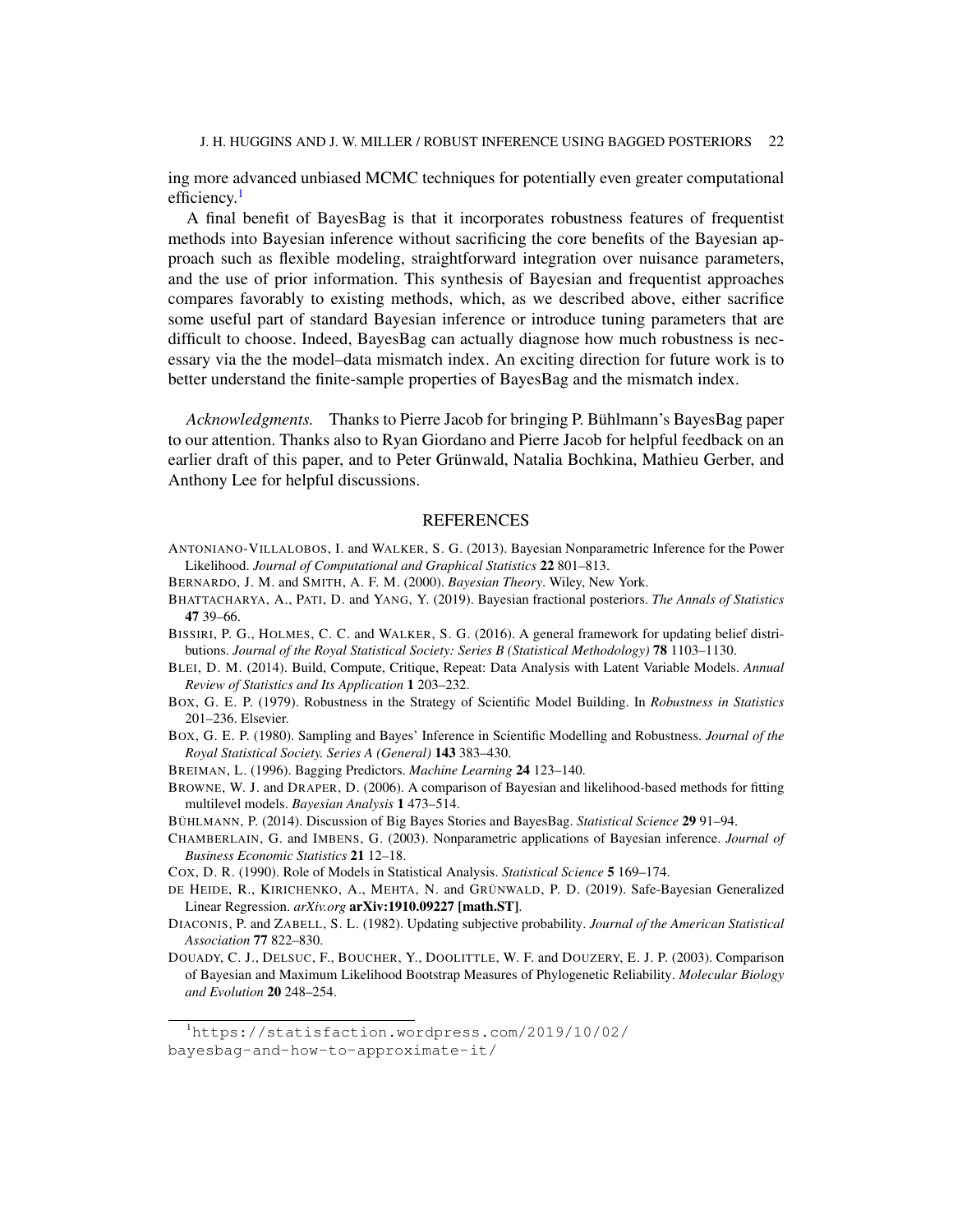- <span id="page-22-4"></span>EFRON, B. (1979). Bootstrap Methods: Another Look at the Jackknife. *The Annals of Statistics* 7 1–26.
- <span id="page-22-21"></span>GELMAN, A., MENG, X.-L. and STERN, H. (1996). Posterior predictive assessment of model fitness via realized discrepancies. *Statistica Sinica* 6 733–807.
- <span id="page-22-2"></span>GELMAN, A. and SHALIZI, C. R. (2011). Philosophy and the practice of Bayesian statistics. *British Journal of Mathematical and Statistical Psychology*.
- <span id="page-22-1"></span>GELMAN, A., CARLIN, J., STERN, H., DUNSON, D. B., VEHTARI, A. and RUBIN, D. B. (2013). *Bayesian Data Analysis*, Third ed. Chapman and Hall/CRC.
- <span id="page-22-9"></span>GIORDANO, R., BRODERICK, T. and JORDAN, M. I. (2018). Covariances, Robustness, and Variational Bayes. *Journal of Machine Learning Research* 19 1–49.
- <span id="page-22-13"></span>GRÜNWALD, P. D. (2012). The Safe Bayesian: Learning the Learning Rate via the Mixability Gap. In *Algorithmic Learning Theory* 169–183.
- <span id="page-22-14"></span>GRÜNWALD, P. D. and VAN OMMEN, T. (2017). Inconsistency of Bayesian Inference for Misspecified Linear Models, and a Proposal for Repairing It. *Bayesian Analysis* 12 1069–1103.
- <span id="page-22-22"></span>GUTTMAN, I. (1967). The Use of the Concept of a Future Observation in Goodness-Of-Fit Problems. *Journal of the Royal Statistical Society: Series B (Statistical Methodology)* 29 83–100.
- <span id="page-22-15"></span>HOLMES, C. C. and WALKER, S. G. (2017). Assigning a value to a power likelihood in a general Bayesian model. *Biometrika* 104 497–503.
- <span id="page-22-3"></span>HUGGINS, J. H. and MILLER, J. W. (2020). Robust and Reproducible Model Selection Using Bagged Posteriors. *arXiv.org* arXiv:2007.14845 [stat.ME].
- <span id="page-22-25"></span>JEFFREY, R. C. (1968). Probable Knowledge. In *The Problem of Inductive Logic* (I. Lakatos, ed.) 166–180. North-Holland, Amsterdam.
- <span id="page-22-26"></span>JEFFREY, R. C. (1990). *The Logic of Decision*, 2nd ed. University of Chicago Press.
- <span id="page-22-27"></span>KALLENBERG, O. (2002). *Foundations of Modern Probability*, 2nd ed. Springer, New York, NY.
- <span id="page-22-6"></span>KLEIJN, B. J. K. and VAN DER VAART, A. W. (2012). The Bernstein-Von-Mises theorem under misspecification. *Electronic Journal of Statistics* 6 354–381.
- <span id="page-22-5"></span>KOEHLER, E., BROWN, E. and HANEUSE, S. J. P. A. (2009). On the Assessment of Monte Carlo Error in Simulation-Based Statistical Analyses. *The American Statistician* 63 155–162.
- <span id="page-22-7"></span>KÜNSCH, H. R. (1989). The jackknife and the bootstrap for general stationary observations. *The Annals of Statistics* 17 1217–1241.
- <span id="page-22-0"></span>LEHMANN, E. L. (1990). Model specification: the views of Fisher and Neyman, and later developments. *Statistical Science* 5 160–168.
- <span id="page-22-16"></span>LYDDON, S. P., HOLMES, C. C. and WALKER, S. G. (2019). General Bayesian updating and the losslikelihood bootstrap. *Biometrika* 106 465–478.
- <span id="page-22-11"></span>LYDDON, S. P., WALKER, S. G. and HOLMES, C. C. (2018). Nonparametric learning from Bayesian models with randomized objective functions. In *Advances in Neural Information Processing Systems*.
- <span id="page-22-17"></span>MILLER, J. W. and DUNSON, D. B. (2018). Robust Bayesian Inference via Coarsening. *Journal of the American Statistical Association* 114 1113–1125.
- <span id="page-22-19"></span>MÜLLER, U. K. (2013). Risk of Bayesian Inference in Misspecified Models, and the Sandwich Covariance Matrix. *Econometrica: Journal of the Econometric Society* 81 1805–1849.
- <span id="page-22-10"></span>NEWTON, M. A. and RAFTERY, A. E. (1994). Approximate Bayesian Inference with the Weighted Likelihood Bootstrap. *Journal of the Royal Statistical Society. Series B (Methodological)* 56 3–46.
- <span id="page-22-8"></span>PELIGRAD, M. (1998). On the blockwise bootstrap for empirical processes for stationary sequences. *The Annals of Probability* 26 877–901.
- <span id="page-22-12"></span>PIIRONEN, J. and VEHTARI, A. (2017). Sparsity information and regularization in the horseshoe and other shrinkage priors. *Electronic Journal of Statistics* 11 5018–5051.
- <span id="page-22-24"></span>PRESNELL, B. and BOOS, D. D. (2004). The IOS Test for Model Misspecification. *Journal of the American Statistical Association* 99 216–227.
- <span id="page-22-23"></span>RANGANATH, R. and BLEI, D. M. (2019). Population Predictive Checks. *arXiv.org* arXiv:1908.00882 [stat.ME].
- <span id="page-22-20"></span>ROBERT, C. P. (2007). *The Bayesian Choice*, 2nd edition ed. Springer, New York, NY.
- <span id="page-22-18"></span>ROYALL, R. and TSOU, T.-S. (2003). Interpreting statistical evidence by using imperfect models: robust adjusted likelihood functions. *Journal of the Royal Statistical Society: Series B (Statistical Methodology)* 65 391–404.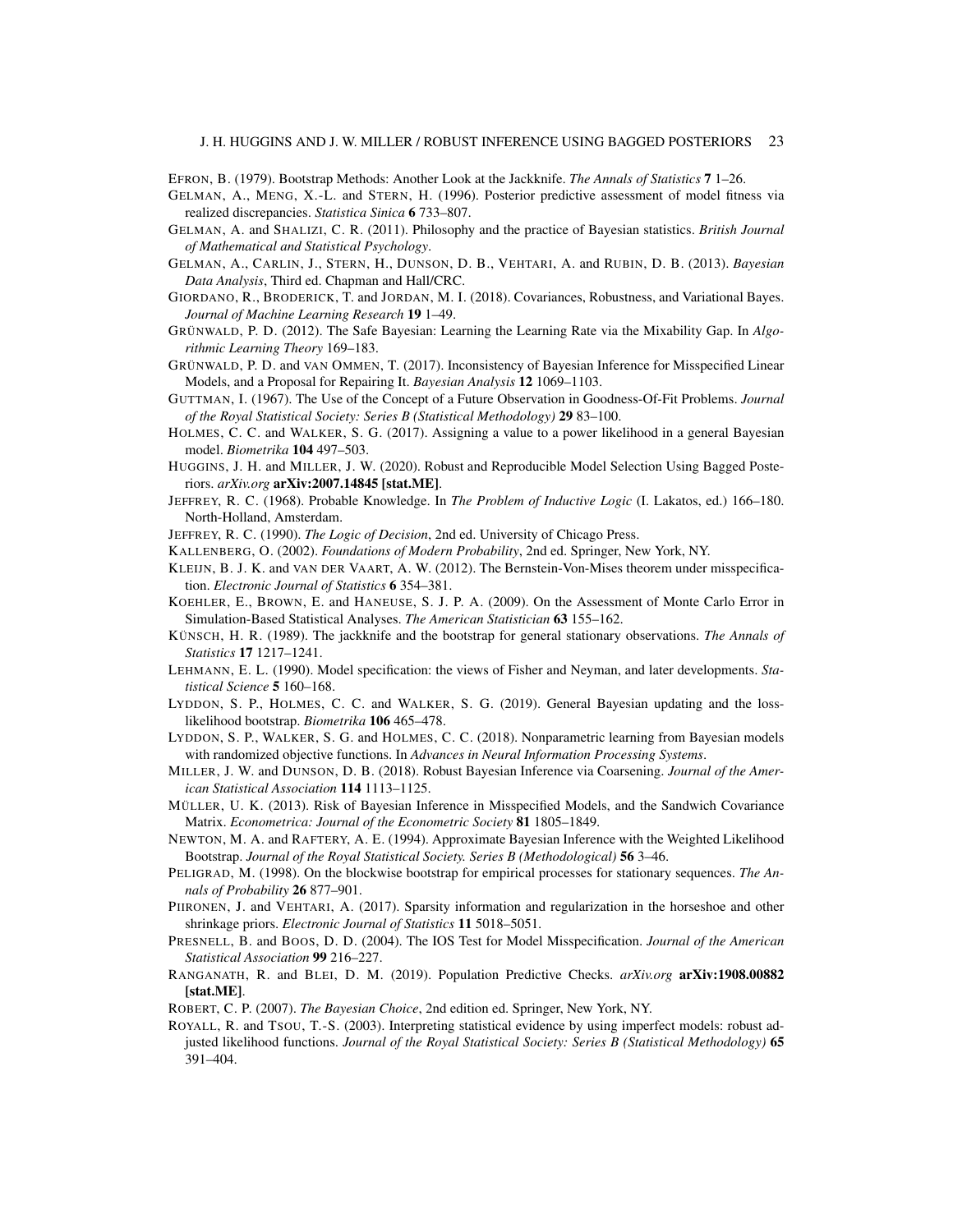<span id="page-23-7"></span>RUBIN, D. B. (1981). The Bayesian Bootstrap. *The Annals of Statistics* 9 130–134.

- <span id="page-23-10"></span>RUBIN, D. B. (1984). Bayesianly justifiable and relevant frequency calculations for the applied statistician. *The Annals of Statistics* 12 1151–1172.
- <span id="page-23-8"></span>SYRING, N., HONG, L. and MARTIN, R. (2019). Gibbs posterior inference on value-at-risk. *Scandavian Actuarial Journal* 2019 548–557.
- <span id="page-23-9"></span>SYRING, N. and MARTIN, R. (2017). Gibbs posterior inference on the minimum clinically important difference. *Journal of Statistical Planning and Inference* 187 67–77.

<span id="page-23-5"></span><span id="page-23-3"></span>SYRING, N. and MARTIN, R. (2019). Calibrating general posterior credible regions. *Biometrika* 106 479–486. VAN DER VAART, A. W. (1998). *Asymptotic Statistics*. University of Cambridge.

- <span id="page-23-4"></span>VAN DER VAART, A. W. and WELLNER, J. A. (1996). *Weak Convergence and Empirical Processes*. *With Applications to Statistics*. Springer, New York.
- <span id="page-23-0"></span>VEHTARI, A. and OJANEN, J. (2012). A survey of Bayesian predictive methods for model assessment, selection and comparison. *Statistics Surveys* 6 142–228.
- <span id="page-23-1"></span>WADDELL, P. J., KISHINO, H. and OTA, R. (2002). Very fast algorithms for evaluating the stability of ML and Bayesian phylogenetic trees from sequence data. *Genome informatics. International Conference on Genome Informatics* 13 82–92.
- <span id="page-23-6"></span>WALKER, S. G. and HJORT, N. L. (2001). On Bayesian consistency. *Journal of the Royal Statistical Society: Series B (Statistical Methodology)* 63 811–821.
- <span id="page-23-2"></span>WHITE, H. (1982). Maximum Likelihood Estimation of Misspecified Models. *Econometrica: Journal of the Econometric Society* 50 1–25.
- <span id="page-23-11"></span>ZHOU, Q. M., SONG, P. X. K. and THOMPSON, M. E. (2012). Information Ratio Test for Model Misspecification in Quasi-Likelihood Inference. *Journal of the American Statistical Association* 107 205–213.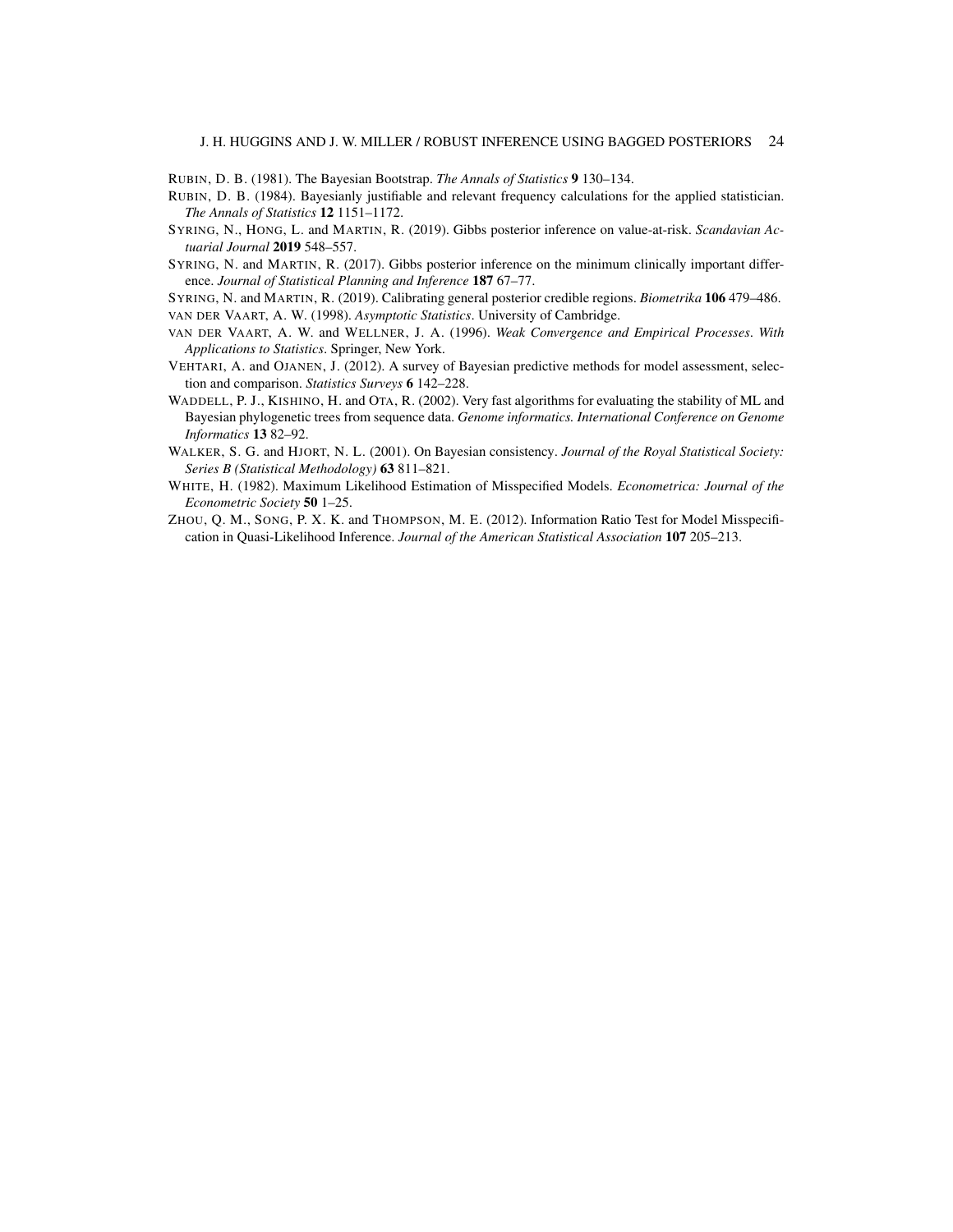## <span id="page-24-0"></span>APPENDIX A: INTERPRETATION OF THE BAGGED POSTERIOR IN TERMS OF JEFFREY CONDITIONALIZATION

The bagged posterior has an insightful interpretation in terms of Jeffrey conditionalization. This interpretation elegantly unifies the Bayesian and frequentist elements of the bagged posterior which might otherwise seem challenging to interpret coherently (e.g., the covariance decomposition in Eq. [\(4\)](#page-3-0)).

Suppose we have a model  $p(x, y)$  of two variables x and y. In the absence of any other data or knowledge, we would quantify our uncertainty in x and y via the marginal distributions  $p(x) = \int p(x|y)p(y)dy$  and  $p(y) = \int p(y|x)p(x)dx$ , respectively. Now, suppose we are informed that the true distribution of x is  $p_{\circ}(x)$ , but we are not given any samples of x or y. We would then quantify our uncertainty in x via  $p_0(x)$ , and a natural way to quantify our uncertainty in y is via  $q(y) := \int p(y|x)p_{\circ}(x)dx$ . The idea is that  $q(x, y) := p(y|x)p_{\circ}(x)$ updates the model to have the correct distribution of  $x$ , while remaining as close as possible to the original model  $p(x, y)$ . This is referred to as Jeffrey conditionalization [\(Diaconis and](#page-21-15) [Zabell,](#page-21-15) [1982;](#page-21-15) [Jeffrey,](#page-22-25) [1968,](#page-22-25) [1990\)](#page-22-26).

Suppose  $x = (x_1, \ldots, x_N)$  is the data and  $y = \theta$  is a parameter, so that  $p(x, y) =$  $p(x_{1:N}, \theta)$  is the joint distribution of the data and the parameter. If we are informed that the true distribution of the data is  $p_{\circ N}(x_{1:N})$ , then the Jeffrey conditionalization approach above is to quantify our uncertainty in  $\theta$  by

<span id="page-24-2"></span>(13) 
$$
q(\theta) = \int p(\theta \,|\, x_{1:N}) p_{\circ N}(x_{1:N}) \mathrm{d}x_{1:N}.
$$

Now, suppose we are not informed of the true distribution exactly, but we are given data  $X_1, \ldots, X_N$  i.i.d. ~  $p_0$ . Since the empirical distribution  $\mathbb{P}_N := N^{-1} \sum_{n=1}^N \delta_{X_n}$  is a consistent estimator of  $p_\circ$  and  $p_{\circ N}(x_{1:N}) = \prod_{n=1}^N p_\circ(x_n)$ , it is natural to plug in  $\prod_{n=1}^N \mathbb{P}_N$ for  $p_{oN}$  in Eq. [\(13\)](#page-24-2). Doing so, we arrive at the bagged posterior:

$$
q(\theta) \approx \int p(\theta | x_{1:N}) \prod_{n=1}^{N} \mathbb{P}_{N}(\mathrm{d} x_{n}) = \mathbb{E} \{ p(\theta | X_{1:N}^{*}) | X_{1:N} \}
$$

where  $X_1^*, \ldots, X_N^*$  i.i.d.  $\sim \mathbb{P}_N$  given  $X_{1:N}$ .

### APPENDIX B: ADDITIONAL EXPERIMENTAL DETAILS

<span id="page-24-1"></span>Hierarchical mixed effects logistic regression model. We computed maximum likelihood estimates with the R package  $\text{1me}\,4$ , which uses a Laplace approximation to integrate out the random effects; for prediction we used Monte Carlo to integrate out the random effects. To approximate the standard and bagged posteriors, we used Stan's implementation of dynamic Hamiltonian Monte Carlo with 4 chains (for the standard posterior) or 2 chains (for the bagged posterior) each run for 2,000 total iterations (discarding the first half as burn-in). For BayesBag we used  $B = 100$  bootstrap datasets. For the MLE-based bootstrap methods we used 500 bootstrap datasets.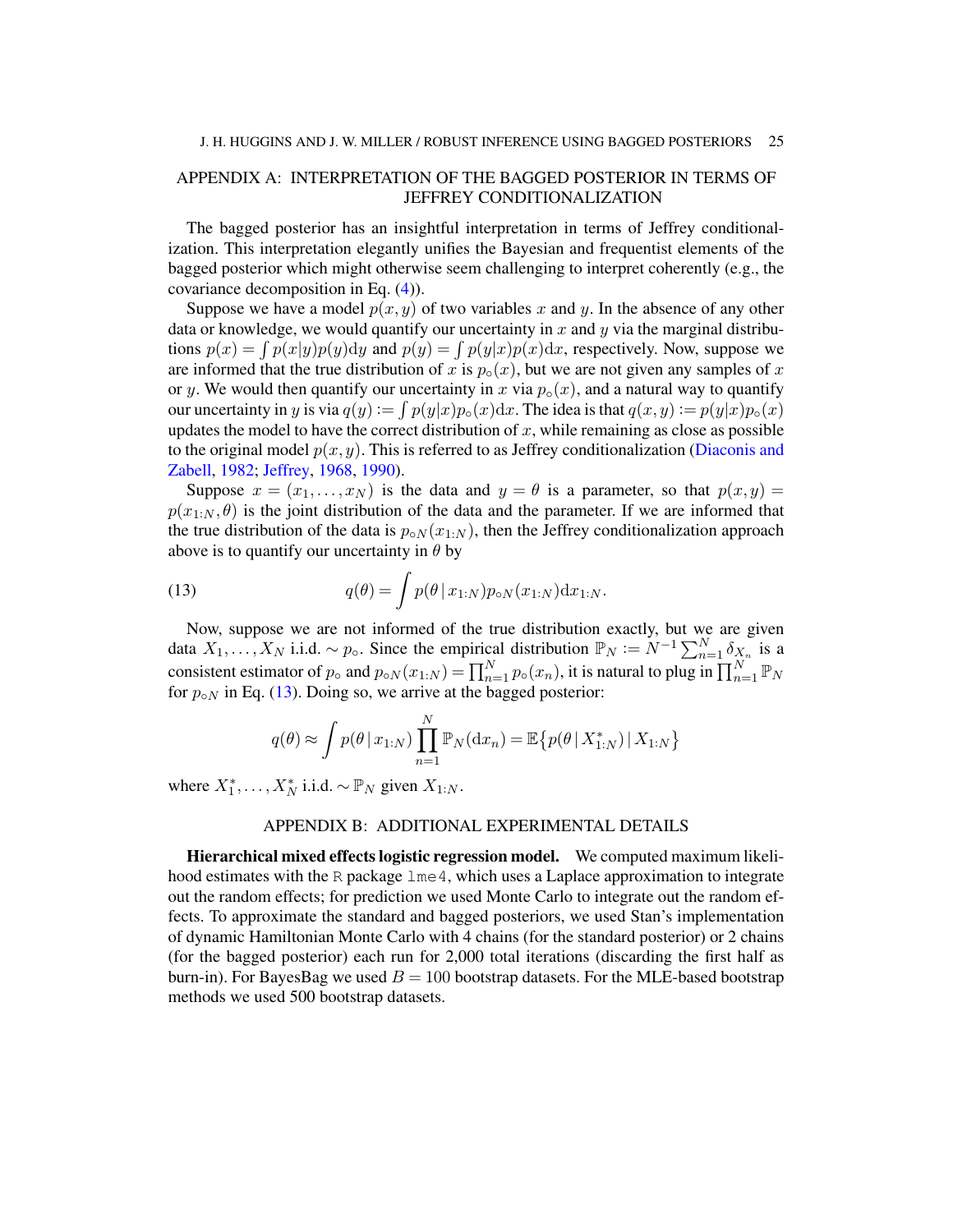| Name     |     | $\prime$ |
|----------|-----|----------|
| Colon    | 62  | 2,000    |
| Leukemia | 72  | 7,129    |
| Ovarian  | 54  | 1,536    |
| Prostate | 102 | 5.966    |

<span id="page-25-1"></span>TABLE B.1 *Real-world datasets used in binary classification experiments.*

Sparse logistic regression. Table [B.1](#page-25-1) summarizes the datasets used. We used M. Be-tancourt's Stan implementation of the model from [Piironen and Vehtari](#page-22-12)  $(2017)$ .<sup>[2](#page-25-2)</sup> To approximate the standard and bagged posteriors, we used Stan's implementation of dynamic Hamiltonian Monte Carlo with 4 chains each run for 2,000 total iterations (discarding the first half as burn-in). We used Stan's built-in convergence diagnostics in our preliminary experiments to confirm acceptable mixing; however, we then turned the diagnostics off because they significantly increased runtime.

### APPENDIX C: ADDITIONAL FIGURES AND TABLES

<span id="page-25-0"></span>The mismatch index with correlated versus uncorrelated regressors. Continuing the discussion in Section [4.1.2,](#page-13-1) we consider cases involving poor identifiability in the model. Fig. [C.1](#page-26-0) compares the mismatch index with default and correlated data for  $N \in \{50, 200\}$ . The poor identifiability of the correlated data was correctly detected by I. The identifiability issue becomes less severe with more data, which is reflected in the  $\mathcal I$  values clustered around zero when  $N = 200$ . On the other hand, no identifiability issues were present for the uncorrelated default data, resulting in  $\mathcal I$  values that were appropriately clustered near 0.

Qualitative results for sparse logistic regression. Similarly to what Fig. [6](#page-18-0) shows for the colon dataset, Fig. [C.2](#page-27-0) shows that in the leukemia, ovarian, and prostate datasets, using BayesBag can lead to qualitatively different inferences compared to the standard posterior.

<span id="page-25-2"></span><sup>2</sup>[https://betanalpha.github.io/assets/case\\_studies/bayes\\_sparse\\_](https://betanalpha.github.io/assets/case_studies/bayes_sparse_regression.html) [regression.html](https://betanalpha.github.io/assets/case_studies/bayes_sparse_regression.html)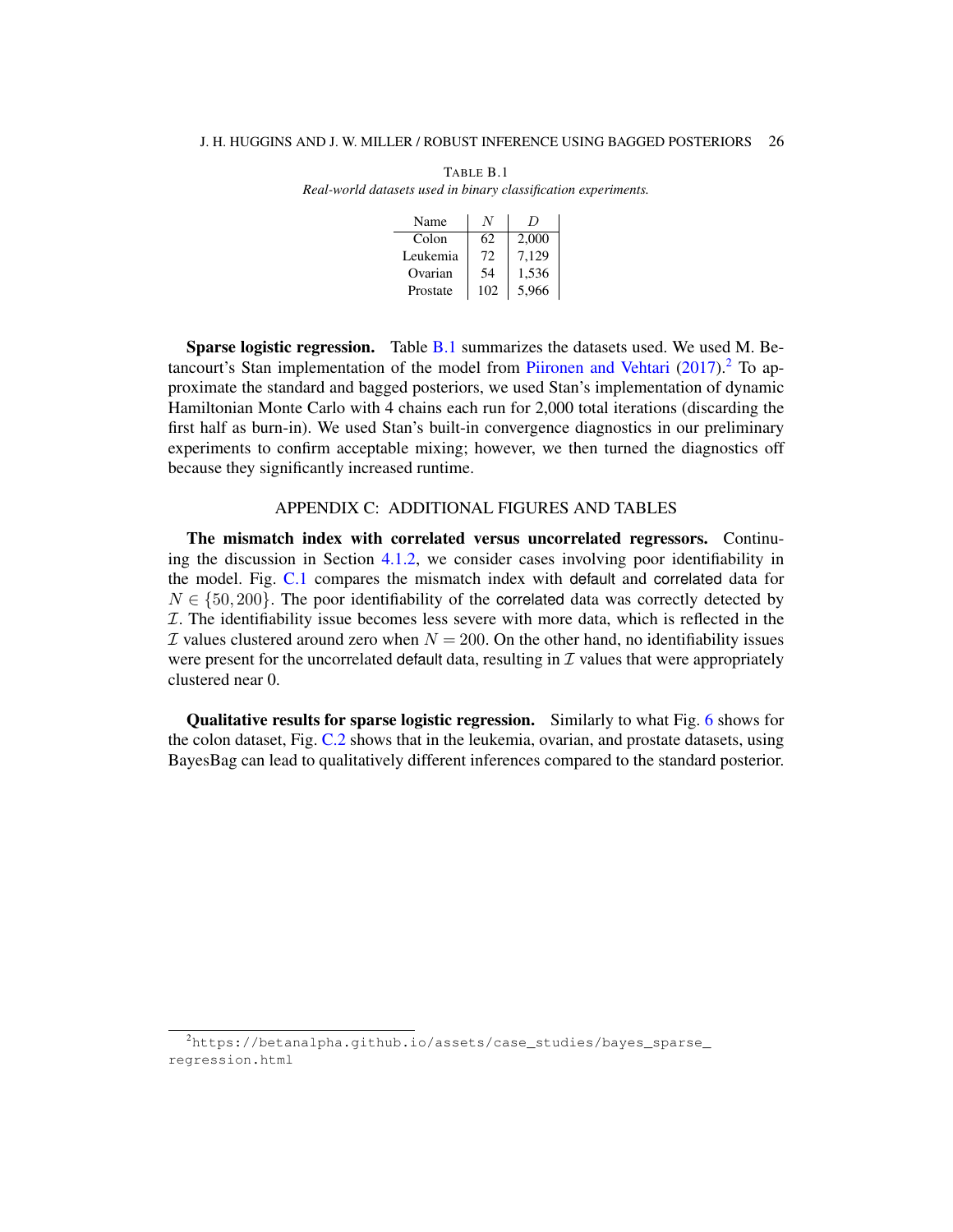<span id="page-26-0"></span>

Fig C.1: Model–data mismatch indices  $\mathcal I$  for selected parameters as well as the overall  $\mathcal I$ value for default and correlated data for  $N \in \{50, 200\}$ . We only display one component of  $\beta$  since the  $\mathcal I$  values followed very similar distributions for all components.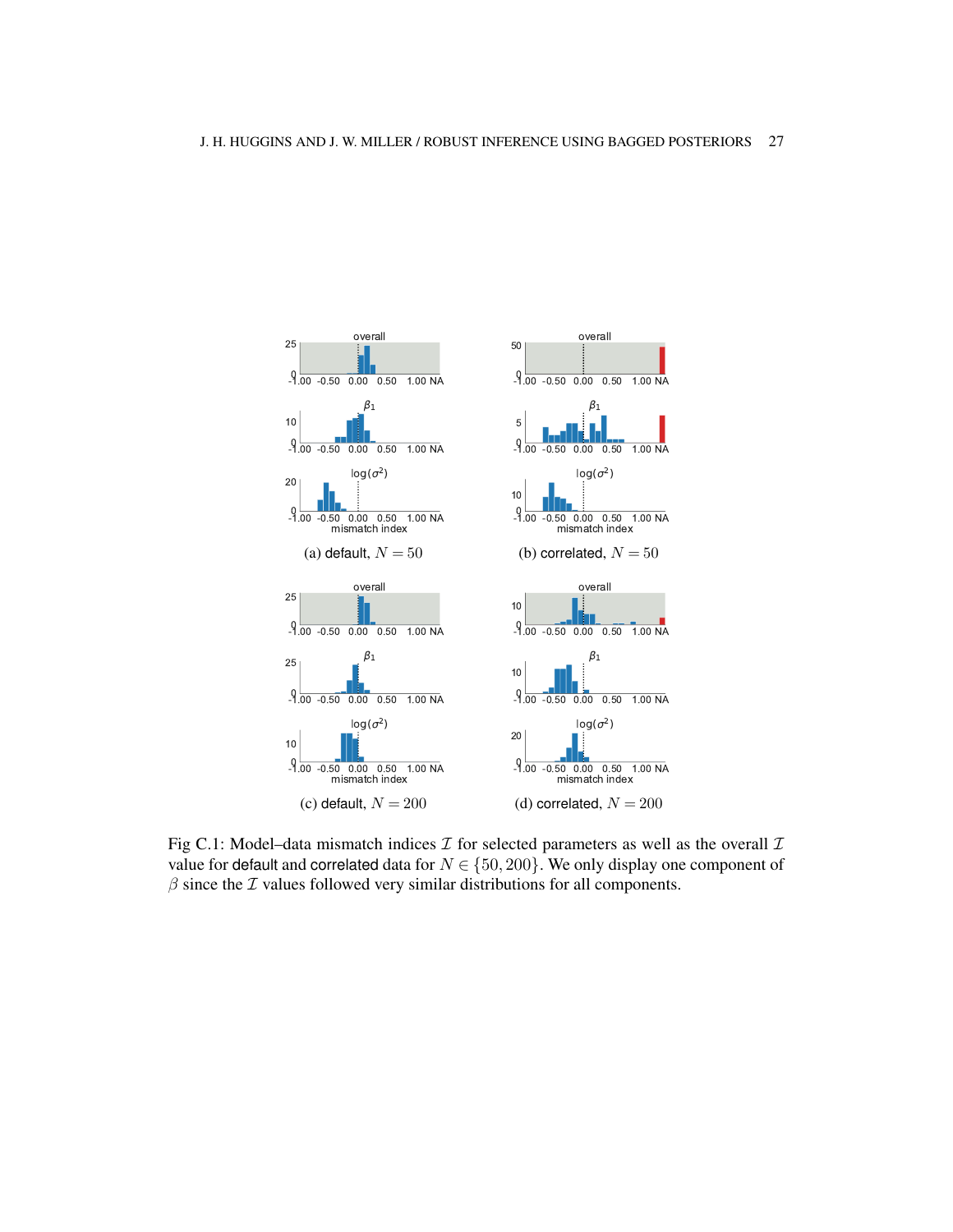<span id="page-27-0"></span>

Fig C.2: For sparse logistic regression, posterior means of components with significant coefficients (absolute mean greater than 0.15) and representative non-significant coefficients (with component indices 0, 1,  $D - 2$ , and  $D - 1$ ). The standard deviations are shown with black lines.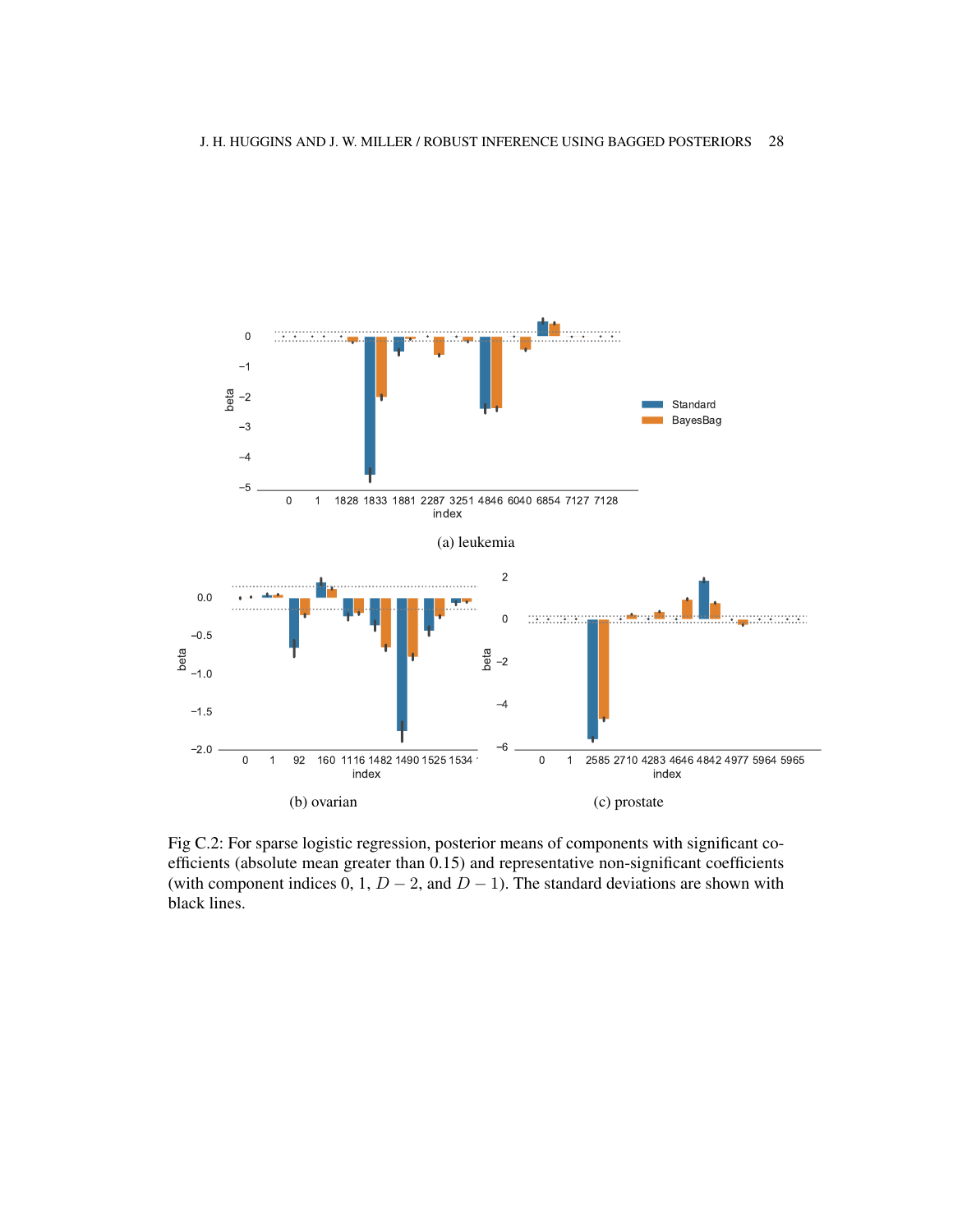### APPENDIX D: COMPUTATION

<span id="page-28-0"></span>When the posterior can be computed in closed form, using BayesBag is straightforward. If, however, approximate sampling methods such as Markov chain Monte Carlo are necessary, the computational cost could become substantial. In such cases we propose the basic scheme described in Algorithm [1,](#page-28-1) although more advanced approaches could also be developed. In short, the idea is to run a single long chain (or set of chains) on the standard posterior, then use the sampler hyperparameters and posterior samples to initialize shorter chains that sample from many different bootstrap datasets. Our proposed algorithm facilitates the use of  $\hat{M}_{opt}$  and  $\hat{T}$  since it outputs samples from the standard posterior as well as the bagged posterior.

If the approximation of  $\pi(\theta | x_{(b)}^*)$  is not very accurate (e.g., because it requires a timeconsuming Markov chain Monte Carlo run), then we face a tradeoff between the error due to approximating each  $\pi(\theta | x_{(b)}^*)$  and the Monte Carlo error due to the BayesBag approximation given in Eq. [\(2\)](#page-1-0). When using Markov chain Monte Carlo, we recommend assessing on how accurate different length Markov chains are likely to be by running long chains for the standard posterior, then using this information to decide on the best trade off between the length of the Markov chains and number of bootstrap datasets. Such an approach should not result in much wasted computation since we suggest obtaining a high-quality approximation to the standard posterior no matter what, as this permits computing quantities such as the optimal bootstrap sample size and the model–data mismatch index.

### <span id="page-28-1"></span>Algorithm 1 Basic BayesBag Sampler

- **Require:** A Markov chain Monte Carlo procedure  $MCMC(x, T, \theta_{init}, \beta_{init})$  that returns adapted sampler hyperparameters and T approximate samples from  $\Pi(\cdot|x)$ , with the sampler initialized at  $\theta_{\text{init}}$  with hyperparameters  $\beta_{\text{init}}$ **Require:** Data x, "large" sample number T, "small" sample number  $T^*$ , number of bootstrap datasets B,
- initial hyperparameters  $\beta_{\text{init}}$
- 1:  $\beta, \theta_{1:T} \leftarrow MCMC(x, T, \beta_{init})$
- 2: for  $b = 1, ..., B$  do
- 3: Generate a new bootstrap dataset  $x_{(b)}^*$  of size M from x
- 4: Sample  $\theta^*_{(b) \text{init}}$  uniformly from  $\theta_{1:T}$
- 5:  $\beta_{(b)}, \theta^*_{(b)1:T^*} \leftarrow MCMC(x^*_{(b)}, T^*, \theta^*_{(b)init}, \beta)$
- 6: end for
- 7:  $\theta^*_{1:BT^*} \leftarrow \text{concatenate}(\theta^*_{(1)1:T^*}, \dots, \theta^*_{(B)1:T^*})$
- 8: **return** posterior samples  $\hat{\theta}_{1:T}$  and Bayes Bag samples  $\theta_{1:BT^*}^*$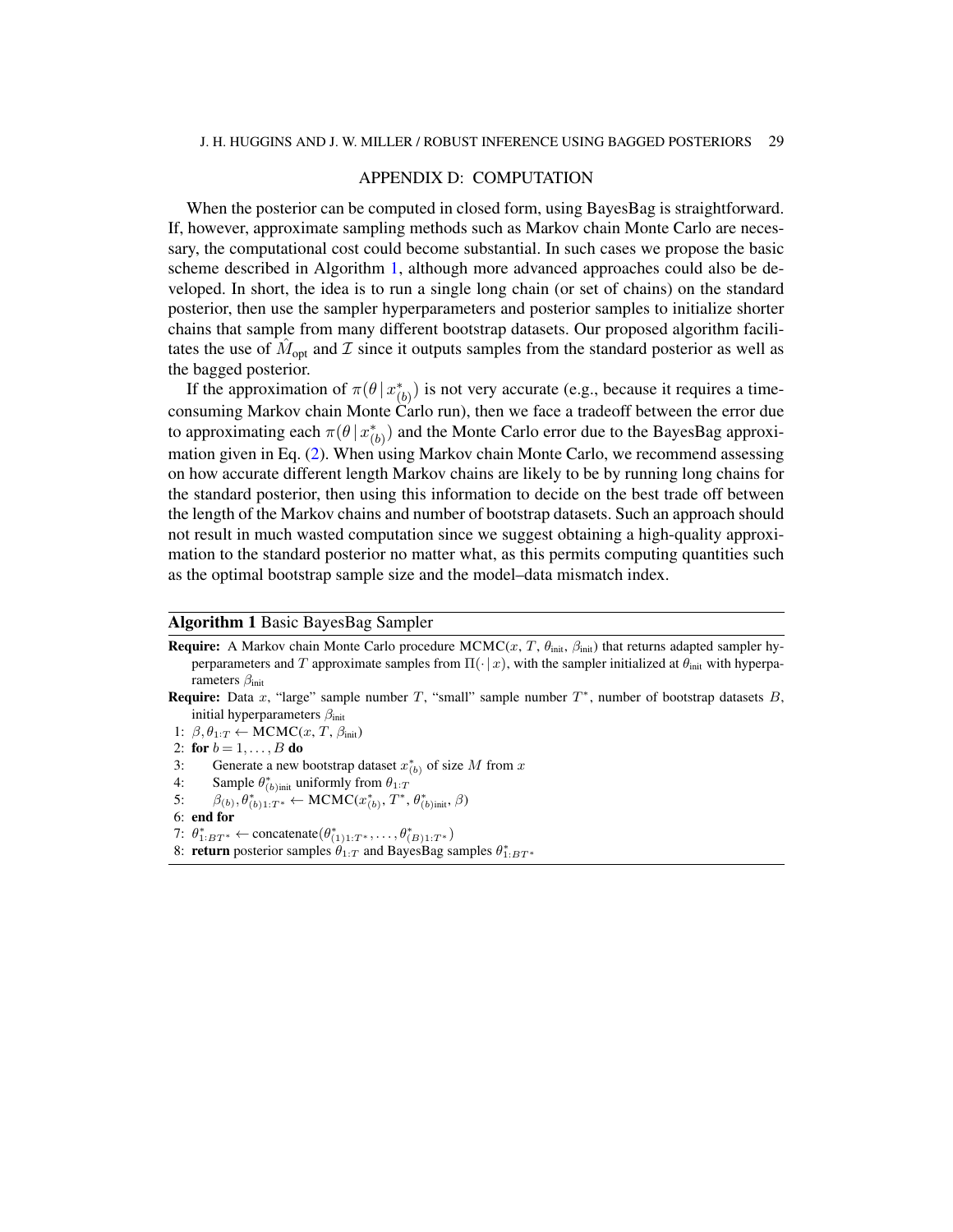### <span id="page-29-0"></span>APPENDIX E: DERIVATION OF FINITE-SAMPLE OPTIMAL BOOTSTRAP SIZE

We conclude with a derivation of the finite-sample optimal bootstrap sample size estimator  $\hat{M}_{\text{fs},\text{opt}}$ . Recall that a potential shortcoming of using  $\hat{M}_{\infty,\text{opt}}$  to choose the optimal bootstrap sample size is that it does not account for the influence of the prior. If the prior remains influential, then  $v_N^* - v_N$  may be deceptively small, leading  $\hat{M}_{\infty, opt}$  to be too large and the resulting bagged posterior to be overconfident. To account for the effect of the prior, we can instead use Eq. [\(5\)](#page-3-3). Define  $\sigma_{\circ}^2$  and  $s_{\circ}^2$  as in Section [2.2.1.](#page-4-1) Eq. (5) yields the  $_{\circ}$  and  $s_{\circ}$ following more refined approximation  $v_M^* \approx (R_M \sigma_o^2 + R_M^2 s_o^2)/M$  to the bagged posterior variance. Note that since  $\sigma_0^2$  now plays the role that V played in the Gaussian location model,  $R_M = (1 + \sigma_0^2 v_0^{-1}/M)^{-1}$ . Since  $v_M^*$  needs to be approximately  $s_0^2/N$  in order to be well-calibrated, we set  $(R_M \sigma_o^2 + R_M^2 s_o^2)/M = s_o^2/N$  and solve for M, which yields

$$
M_{\rm fs, opt} = \frac{N}{2} + \frac{N\sigma_{\rm o}^2}{2s_{\rm o}^2} - \frac{\sigma_{\rm o}^2}{v_0} + \left\{ \left(\frac{N}{2} + \frac{N\sigma_{\rm o}^2}{2s_{\rm o}^2}\right)^2 - \frac{N\sigma_{\rm o}^2}{v_0} \right\}^{1/2}.
$$

It remains to derive the estimators for  $\sigma_0^2$  and  $s_0^2$ . Solving  $v_N = \sigma_0^2 v_0/(Nv_0 + \sigma_0^2)$  for  $\sigma_0^2$  yields the finite-sample estimator  $\hat{\sigma}_0^2 = Nv_0v_N/(v_0 - v_N)$  and plugging  $\hat{\sigma}_0^2$  into the definition of  $R_N$  yields the estimator  $\hat{R}_N = 1 - v_N/v_0$ . Combining these yields the finitesample estimator

$$
\hat{s}_{\circ}^{2} := \frac{v_{0}^{2}}{(v_{0} - v_{N})^{2}} (v_{N}^{*} - v_{N}) N.
$$

Observe that we recover the asymptotic versions of the variance estimators and  $M_{\infty, \text{opt}}$  by taking  $v_0 \rightarrow \infty$ .

### APPENDIX F: PROOFS

The characteristic function of a distribution  $\eta$  on  $\mathbb{R}^K$  is denoted  $\psi_\eta(t) := \int \exp(it^\top x) \eta(\mathrm{d} x)$ for  $t \in \mathbb{R}^K$ . We use  $\stackrel{P}{\to}$  to denote convergence in probability and  $\stackrel{P_+}{\to}$  to denote convergence in outer probability.

<span id="page-29-1"></span>**F.1. Proof of Theorem [3.1.](#page-9-1)** We use the classical characteristic function approach to proving central limit theorems. For  $\mu \in \mathbb{R}$  and  $\sigma^2 > 0$ , the characteristic function of  $\mathcal{N}(\mu, \sigma^2)$  is

<span id="page-29-2"></span>(14) 
$$
\psi_{\mathcal{N}(\mu,\sigma^2)}(t) = \exp(i\mu t - \sigma^2 t^2/2), \qquad t \in \mathbb{R}.
$$

For  $L \in \mathbb{N}$  and  $p_1, \ldots, p_K \ge 0$  with  $\sum_{k=1}^K p_k = 1$ , the characteristic function of the multinomial distribution  $Multi(L, p)$  is

<span id="page-29-3"></span>(15) 
$$
\psi_{\text{Multi}(L,p)}(t) = \left(\sum_{k=1}^{K} p_k e^{it_k}\right)^L, \qquad t \in \mathbb{R}^{K}.
$$

Let  $\widetilde{\Pi}(\cdot | X_{1:M}^*) := \mathcal{N}(N^{1/2}R_M(\bar{X}_M^* - \bar{X}_N), NV_M)$ , noting that this is the distribution of  $N^{1/2}\{\theta^* - \mathbb{E}(\theta^* | X_{1:N})\} | X_{1:M}^*$ . Similarly, let  $\tilde{\Pi}^*(\cdot | X_{1:N})$  denote the distribution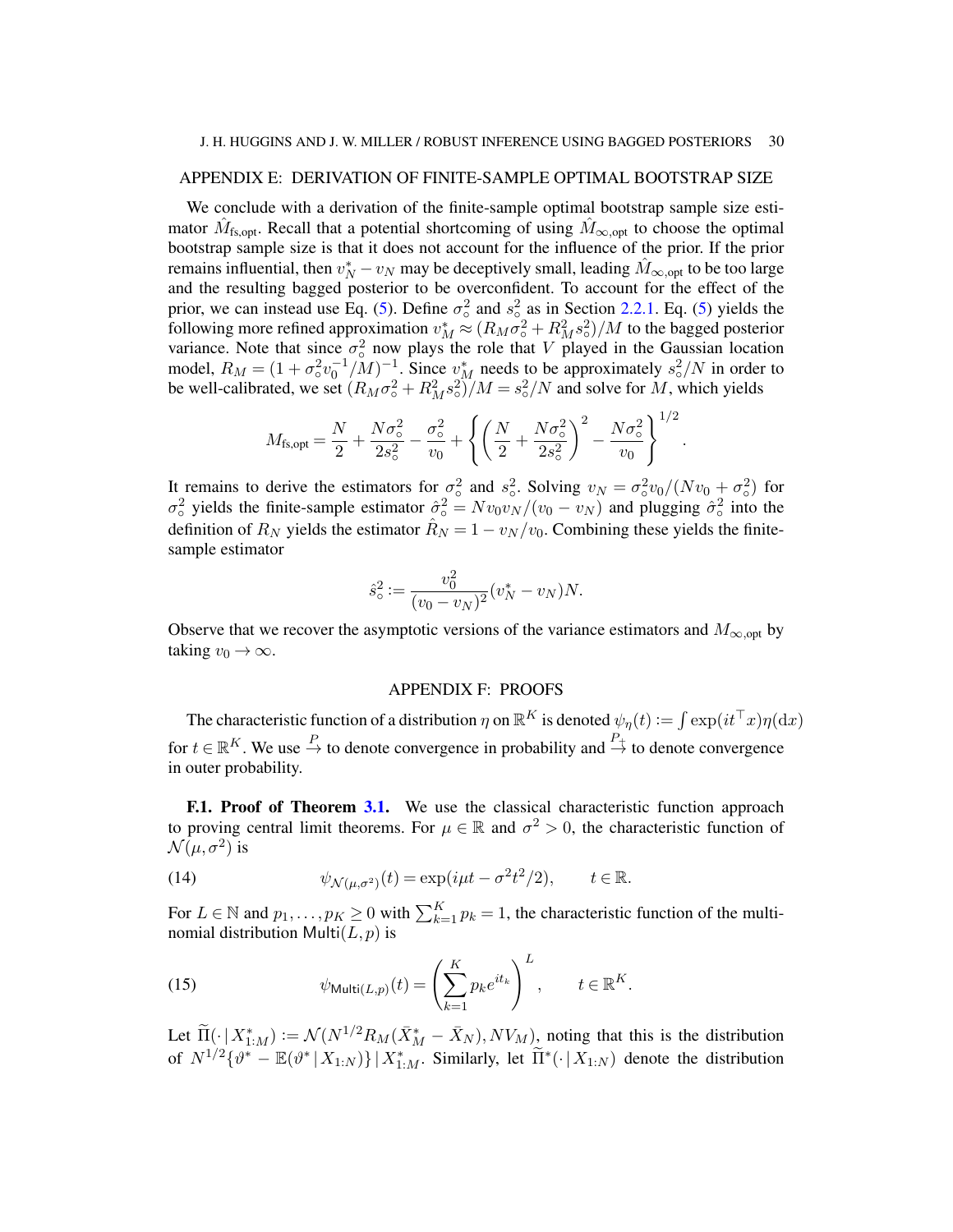of  $N^{1/2}\{\vartheta^* - \mathbb{E}(\vartheta^* | X_{1:N})\} | X_{1:N}$ . Let  $Y_{Nn} := N^{1/2}R_M(X_n - \bar{X}_N)$  and let  $K_{1:N} \sim$ Multi $(M, 1/N)$ . Using Eqs. [\(14\)](#page-29-2) and [\(15\)](#page-29-3), we have

(16)  
\n
$$
\psi_{\tilde{\Pi}^*(\cdot|X_{1:N})}(t) = \mathbb{E}\{\psi_{\tilde{\Pi}(\cdot|X_{1:M}^*)}(t) | X_{1:N}\}\
$$
\n
$$
= \mathbb{E}\left[\exp\{itM^{-1}\sum_{n=1}^N K_n Y_{Nn} - N V_M t^2 / 2\} | X_{1:N}\right]
$$
\n
$$
= \left\{\frac{1}{N}\sum_{n=1}^N \exp(itM^{-1}Y_{Nn})\right\}^M \exp(-NV_M t^2 / 2).
$$

<span id="page-30-1"></span>Let  $\hat{V}_N:=N^{-1}\sum_{n=1}^N(X_n-\bar{X}_N)^2.$  By Taylor's theorem,  $e^{is}=1+is-s^2/2+\mathcal{R}(s)$  where  $\mathcal{R}(s) \le |s|^3/3$ . Since  $N^{-1} \sum_{n=1}^{N} Y_{Nn} = 0$ , the first factor of Eq. [\(16\)](#page-30-1) can be expanded as

(17) 
$$
\left\{\frac{1}{N}\sum_{n=1}^{N}\left(1+itM^{-1}Y_{Nn}-\frac{1}{2}t^{2}M^{-2}Y_{Nn}^{2}+\mathcal{R}(tM^{-1}Y_{Nn})\right)\right\}^{M}
$$

$$
=\left\{1-\frac{1}{2}t^{2}\frac{NR_{M}^{2}}{M^{2}}\hat{V}_{N}+\frac{1}{N}\sum_{n=1}^{N}\mathcal{R}(tM^{-1}Y_{Nn})\right\}^{M}.
$$

<span id="page-30-2"></span>Since  $\mathcal{R}(s) \leq |s|^3/3$ ,

$$
\sum_{n=1}^{N} \mathcal{R}(tM^{-1}Y_{Nn}) \leq \frac{t^3 N^{3/2} R_M^3}{3M^3} \sum_{n=1}^{N} |X_n - \bar{X}_N|^3.
$$

Using  $|X_n - \bar{X}_N|^3 \le |X_n|^3 + 3|X_n|^2 |\bar{X}_N| + 3|X_n||\bar{X}_N|^2 + |\bar{X}_N|^3$ , and applying the the strong law of large numbers to each factor, we have

$$
\limsup_{N \to \infty} \frac{1}{N} \sum_{n=1}^{N} |X_n - \bar{X}_N|^{3} \stackrel{a.s.}{<} \infty.
$$

Hence, almost surely, for all  $t \in \mathbb{R}$ ,  $\sum_{n=1}^{N} \mathcal{R}(tM^{-1}Y_{Nn}) \to 0$  as  $N \to \infty$ . Further, note that  $M/N \to c$ ,  $R_M \to 1$ , and  $\hat{V}_N \stackrel{a.s.}{\to} \text{Var}(X_1)$  as  $N \to \infty$ . Now, we use the fact that if  $a_N \to a$  and  $c_N \to c$ , then  $(1 + a_N/N)^{Nc_N} \to \exp(a)^c$ . Thus, almost surely, for all t, Eq. [\(17\)](#page-30-2) converges to  $\exp(-\frac{1}{2})$  $\frac{1}{2}t^2 \text{Var}(X_1)/c$ . Combining this with Eq. [\(16\)](#page-30-1), and noting that  $NV_M \rightarrow V/c$ , we have that almost surely, for all  $t \in \mathbb{R}$ ,

$$
\psi_{\widetilde{\Pi}^*(\cdot \mid X_{1:N})}(t) \to \exp(-\tfrac{1}{2}t^2(\text{Var}(X_1)/c + V/c)).
$$

The result follows by Lévy's continuity theorem [\(Kallenberg,](#page-22-27) [2002,](#page-22-27) Theorem 5.3).

<span id="page-30-0"></span>**F.2. Proof of Theorem [3.2.](#page-9-0)** To de-clutter the notation, we abbreviate  $J_0 := J_{\theta_o}$ ,  $I_0 :=$  $I_{\theta_{\circ}}$ , and  $\dot{\ell}_{\circ} := \dot{\ell}_{\theta_{\circ}}$ . Define

$$
\mathbb{P}_N^* := M^{-1} \sum_{n=1}^N K_n \delta_{X_n},
$$
  

$$
\Delta_N^* := N^{1/2} J_0^{-1} (\mathbb{P}_N^* - \mathbb{P}_N) \dot{\ell}_{\theta_0},
$$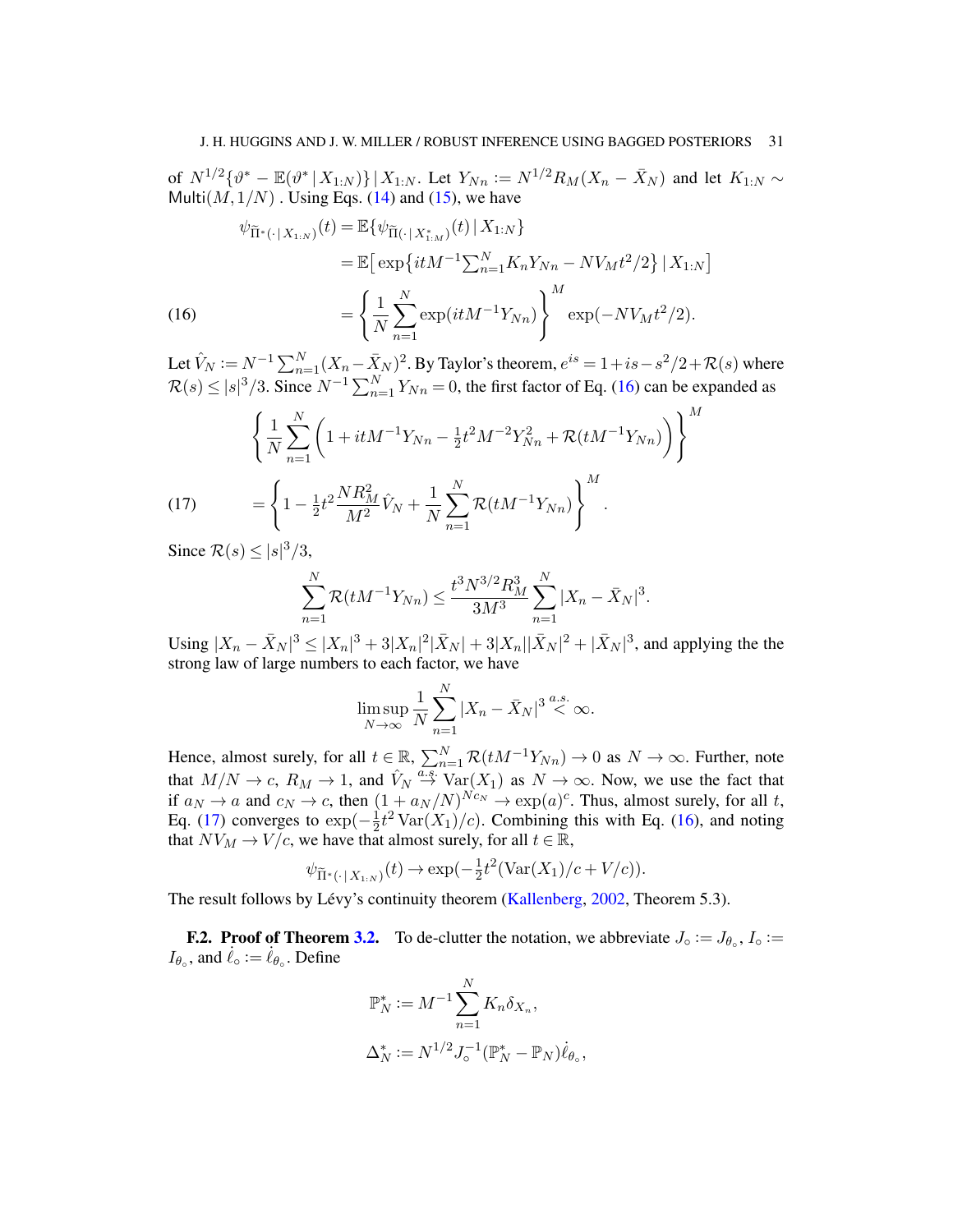the empirical process  $\mathbb{G}_N = N^{1/2}(\mathbb{P}_N - P_{\circ})$ , and the bootstrap empirical process  $\mathbb{G}_N^* =$  $M^{1/2}(\mathbb{P}_N^* - \mathbb{P}_N)$ . The conditions of [van der Vaart](#page-23-3) [\(1998,](#page-23-3) Lemma 19.31) hold by assumption, so for any sequence  $h_1, h_2, \ldots \in \mathbb{R}^D$  bounded in probability,

$$
\mathbb{G}_N\{N^{1/2}\lambda_N - h_N^{\top}\dot{\ell}_\circ\} \stackrel{P}{\to} 0,
$$

where  $\lambda_N = \ell_{\theta \circ +h_N /N^{1/2}} - \ell_{\theta \circ}$ . By [van der Vaart and Wellner](#page-23-4) [\(1996,](#page-23-4) Theorem 3.6.3), for almost every  $X_{1:\infty}$ , conditional on  $X_{1:\infty}$ ,  $\mathbb{G}_N^*$  and  $\mathbb{G}_N$  both converge weakly to the same limiting process. For the remainder of the proof we condition on  $X_{1:\infty}$ , so all statements will hold for almost every  $X_{1:\infty}$ . It follows that

<span id="page-31-0"></span>(18) 
$$
\mathbb{G}_N^* \{ N^{1/2} \lambda_N - h_N^{\top} \dot{\ell}_\circ \} \stackrel{P_+}{\to} 0.
$$

By the proof of [Kleijn and van der Vaart](#page-22-6) [\(2012,](#page-22-6) Lemma 2.1),

$$
|N\mathbb{P}_N\lambda_N - \mathbb{G}_N h_N^{\top} \dot{\ell}_\circ - \frac{1}{2} h_N^{\top} J_\circ h_N| \stackrel{P_+}{\to} 0
$$

and, following the same reasoning, we can expand the lefthand side of Eq. [\(18\)](#page-31-0) and multiply though by  $c^{1/2}$  to get

$$
c^{1/2}(NM)^{1/2}\mathbb{P}_N^*\lambda_N - c^{1/2}\mathbb{G}_N^*h_N^{\top}\dot{\ell}_\circ - c^{1/2}(NM)^{1/2}\mathbb{P}_N\lambda_N \stackrel{P_+}{\to} 0
$$

and hence

$$
M\mathbb{P}_N^*\lambda_N - (c^{1/2}\mathbb{G}_N^* + c\mathbb{G}_N)h_N^{\top}\dot{\ell}_\circ - \frac{1}{2}h_N^{\top}(cJ_\circ)h_N \overset{P_+}{\to} 0.
$$

Since  $c \mathbb{G}_N h_N^{\top} \dot{\ell}_\circ = h_N^{\top} (cJ_\circ) \Delta_N$  and  $c^{1/2} \mathbb{G}_N^* h_N^{\top} \dot{\ell}_\circ (cN/M)^{1/2} = h_N^{\top} (cJ_\circ) \Delta_N^*$  by the defimitions of  $\Delta_N$  and  $\Delta_N^*$ , it follows that for every compact  $K \subset \Theta$ ,

$$
\sup_{h\in K} \left| M\mathbb{P}_N^*(\ell_{\theta_o+h/N^{1/2}} - \ell_{\theta_o}) - h^{\top}(cJ_o)(\Delta_N + \Delta_N^*) - \frac{1}{2}h^{\top}(cJ_o)h \right| \stackrel{P_+}{\to} 0.
$$

We apply [Kleijn and van der Vaart](#page-22-6) [\(2012,](#page-22-6) Theorem 2.1) to conclude that, letting  $\theta^{*'}|X_{1:M}^*\sim\Pi(\cdot|X_{1:M}^*)$ , the total variation distance between the distribution of  $N^{1/2}(\theta^{*'} (\theta_0)$  |  $\overline{X}_{1:M}^*$  and  $\mathcal{N}(\Delta_N + \Delta_N^*, J_\circ^{-1}/c)$  converges to zero in outer probability. Compared to the notation of [Kleijn and van der Vaart](#page-22-6) [\(2012,](#page-22-6) Theorem 2.1), we have  $X^*_{1:M}$  in place of  $X^{(n)}$ ,  $\mathbb{P}_{N}^{M}$  in place of  $P_{0}^{(n)}$  $\Delta_0^{(n)}$ ,  $cJ_{\circ}$  in place of  $V_{\theta^*}$ , and  $\Delta_N + \Delta_N^*$  in place of  $\Delta_{n,\theta^*}$ . Hence, uniformly in  $\hat{t} \in \mathbb{R}^D$ , the absolute difference in their characteristic functions must also converge to zero in outer probability. Let  $\epsilon_N (t)$  (and similarly  $\bar{\epsilon}_N (t)$ ) denote a function that satisfies  $\limsup_{N\to\infty} \sup_{t\in\mathbb{R}} \epsilon_N(t) = 0$ . We can therefore write the characteristic function of  $N^{1/2}(\vartheta^* - \theta_\circ) - \Delta_N \mid X_{1:N}$  evaluated at  $t \in \mathbb{R}^D$  as

<span id="page-31-1"></span>
$$
\mathbb{E}\left[\exp\left\{i\Delta_N^{*T}t - t^{\top}J_o^{-1}t/(2c)\right\}|X_{1:N}\right] + \epsilon_N(t)
$$
\n
$$
= \mathbb{E}\left[\exp\left\{iN^{1/2}\mathbb{P}_N^*\dot{\ell}_o^{\top}J_o^{-1}t\right\}|X_{1:N}\right]\exp\left\{-iN^{1/2}\mathbb{P}_N\dot{\ell}_o^{\top}J_o^{-1}t\right\}
$$
\n
$$
\times \exp\left\{-t^{\top}J_o^{-1}t/(2c)\right\} + \epsilon_N(t).
$$